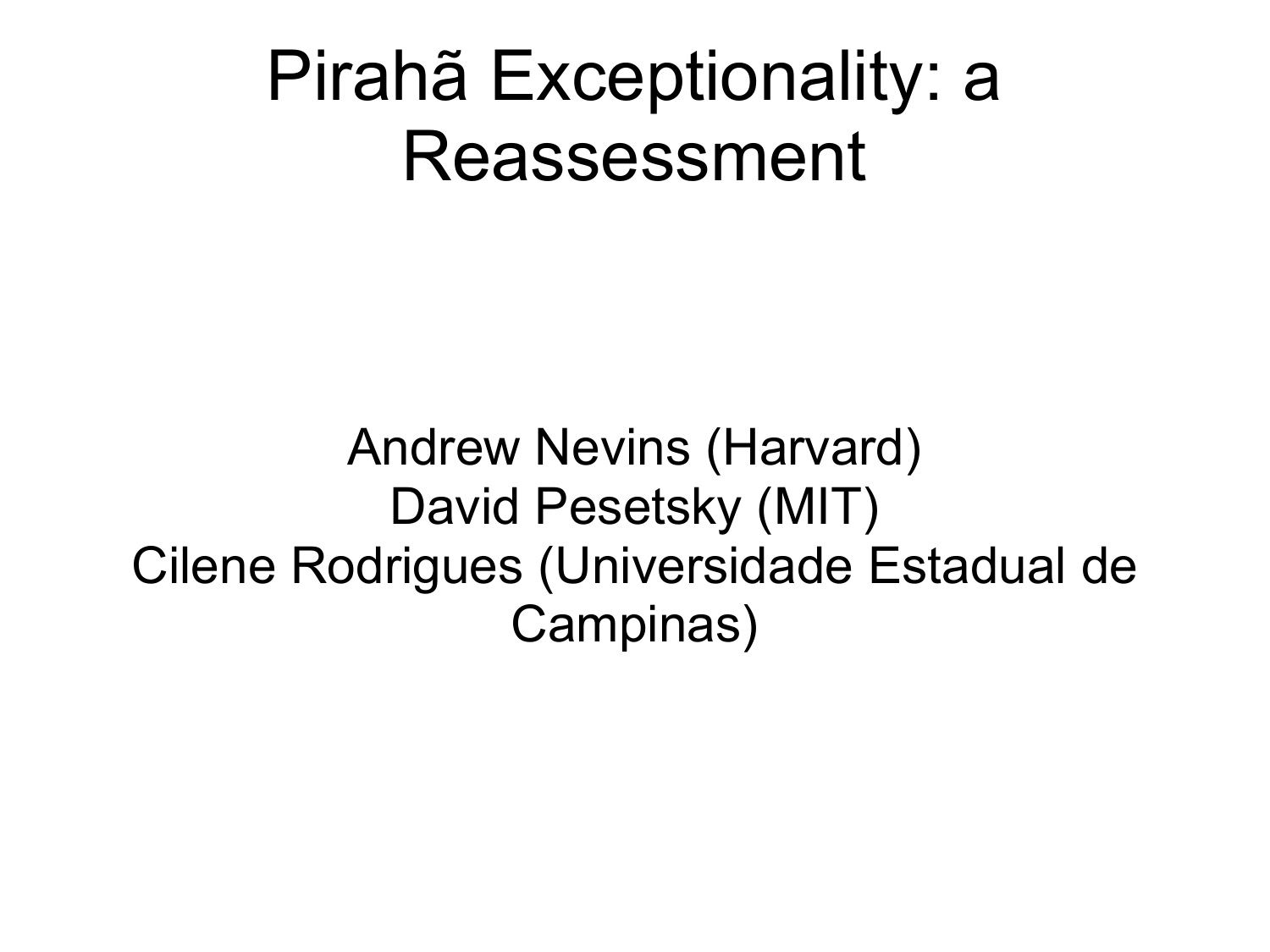#### Everett's claims

• Syntax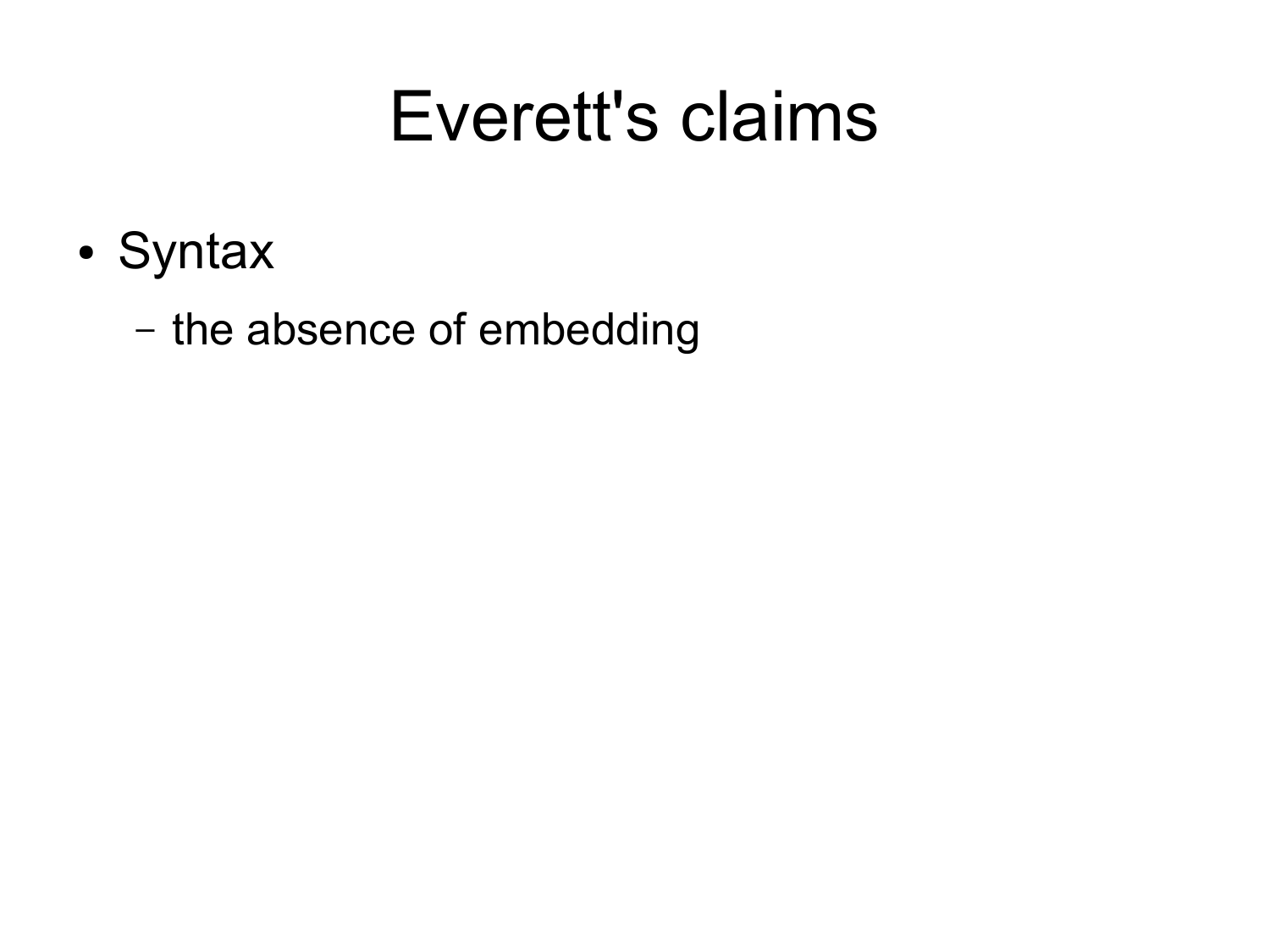#### Everett's claims

- Syntax
	- the absence of embedding
- Lexicon/Semantics
	- the absence of numbers of any kind or a concept of counting and of any terms of quantification
	- the absence of color terms
	- the simplest pronoun inventory known
	- the absence of relative tenses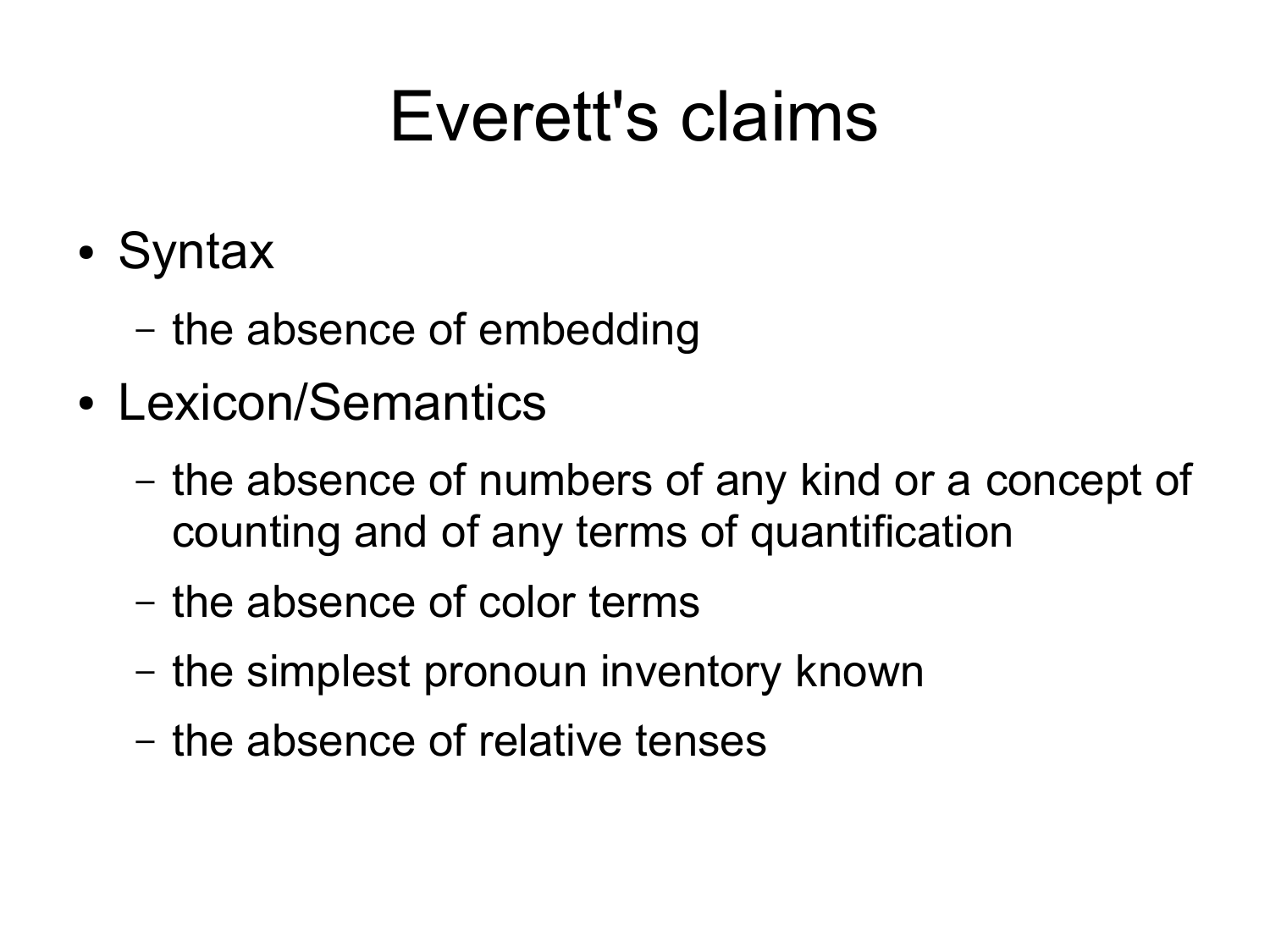#### Everett's claims

- Culture
	- the absence of creation myths and fiction
	- the absence of drawing or other art
	- the fact that the Pirahã are monolingual after more than 200 years of regular contact with Brazilians
	- the absence of any individual or collective memory or more than two generations past
	- the simplest kinship system yet documented
	- one of the simplest material cultures documented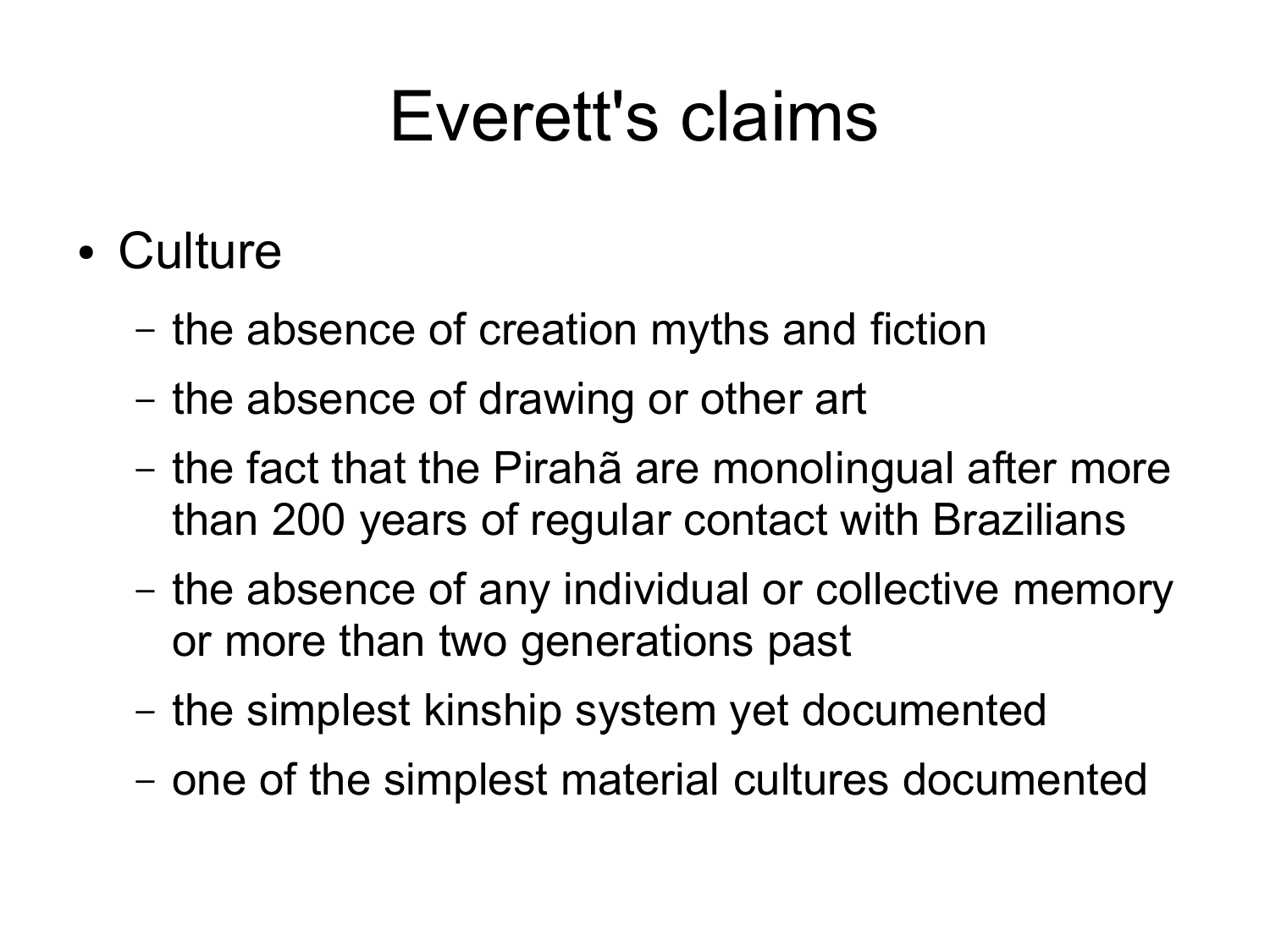• A proposed explanation of both linguistic and cultural properties of the Pirahã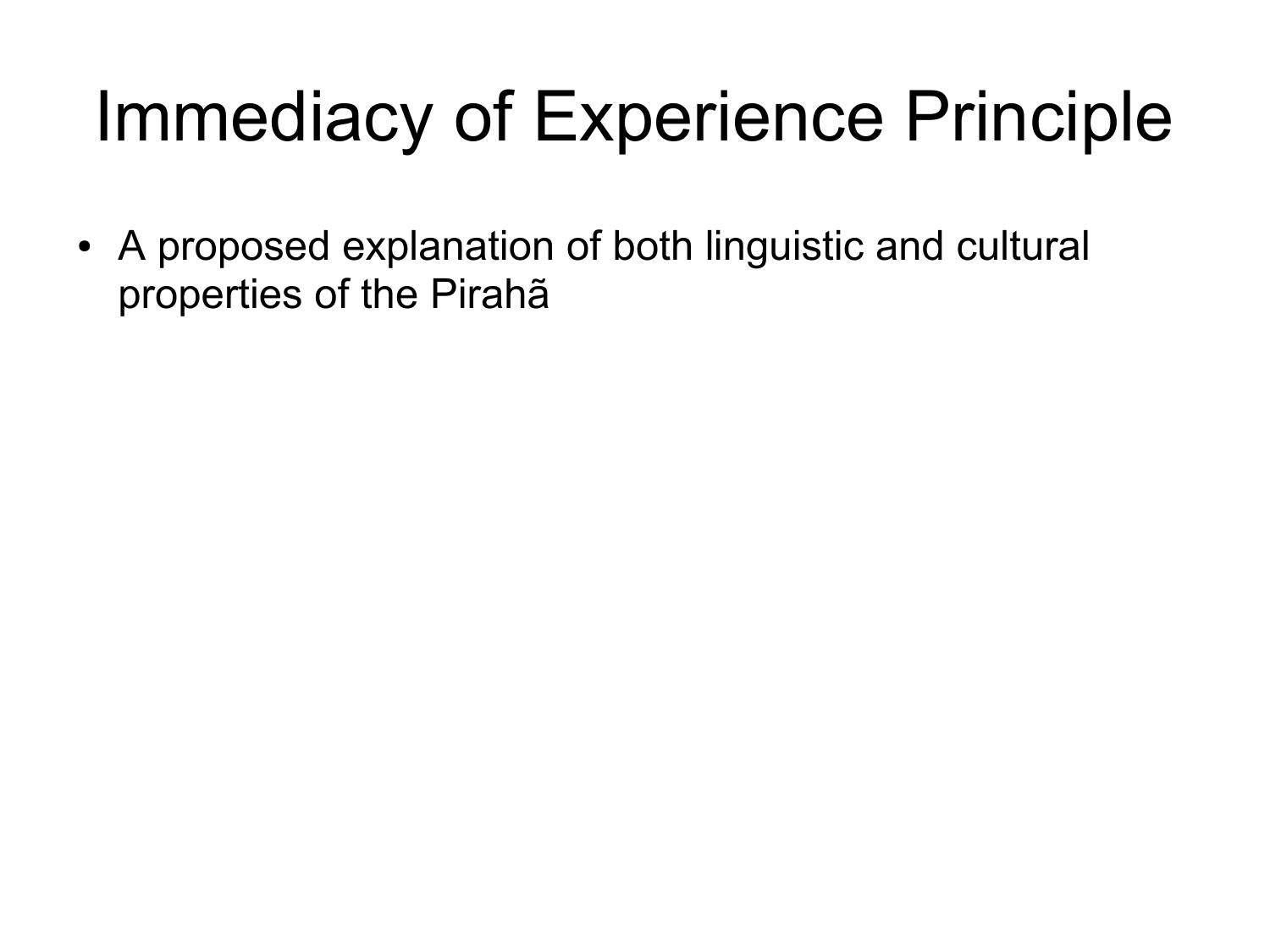- A proposed explanation of both linguistic and cultural properties of the Pirahã
- Communications restricted to immediate experience of the interlocutors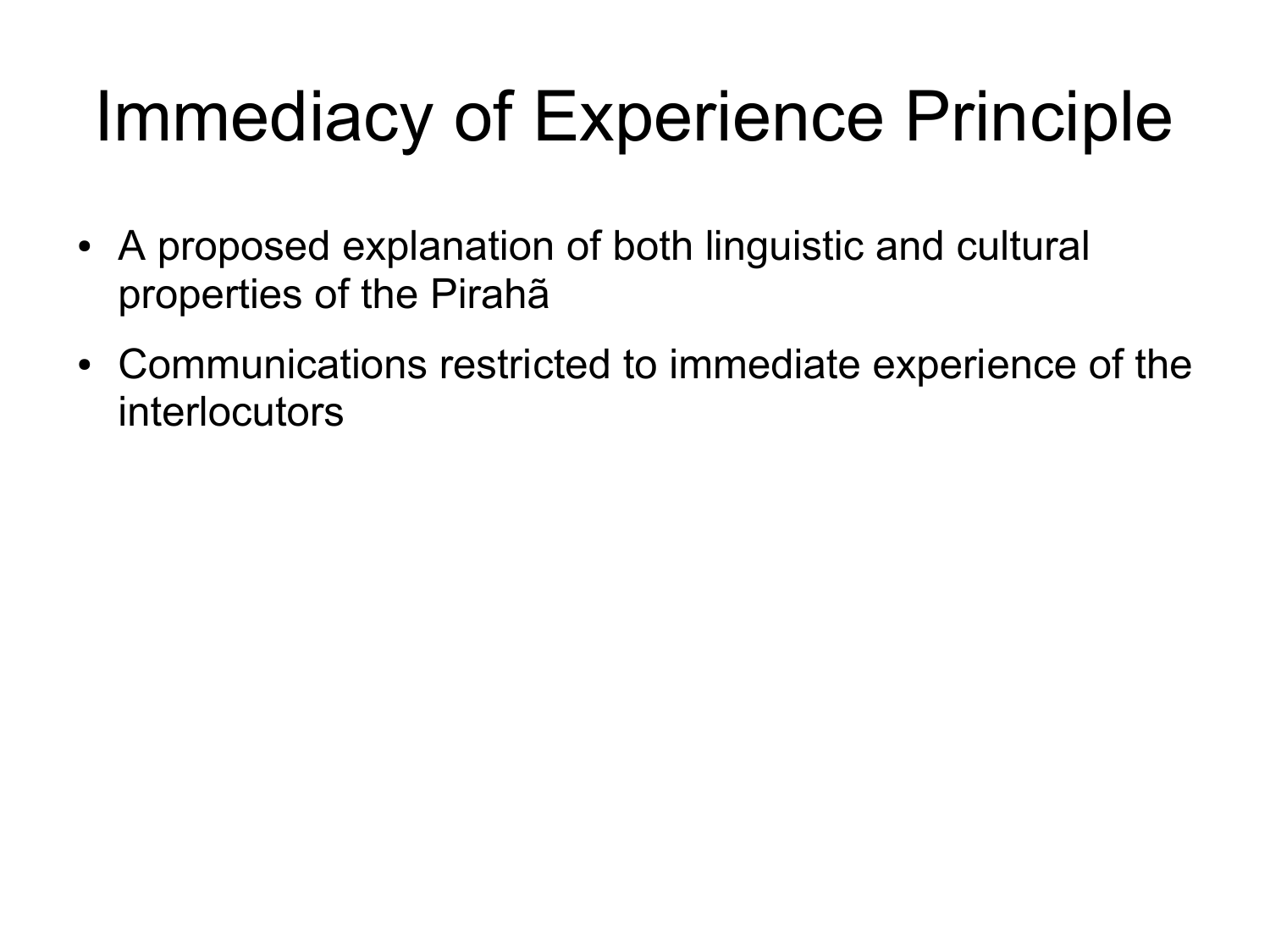- A proposed explanation of both linguistic and cultural properties of the Pirahã
- Communications restricted to immediate experience of the interlocutors
- Grammar and culture restricted to the concrete, immediate experience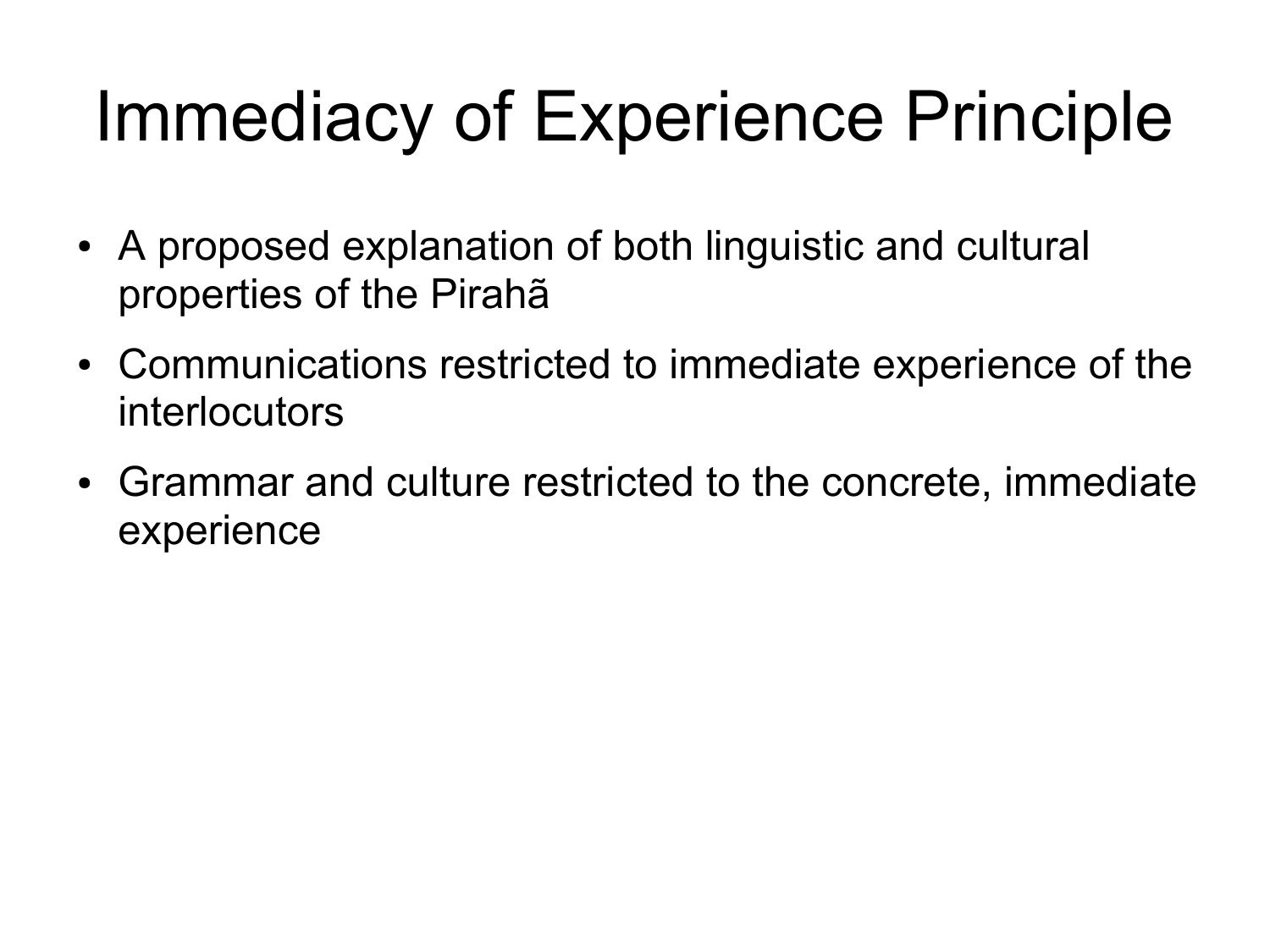- A proposed explanation of both linguistic and cultural properties of the Pirahã
- Communications restricted to immediate experience of the interlocutors
- Grammar and culture restricted to the concrete, immediate experience
	- Immediacy: if it has been seen or recounted as seen by a person alive at the time of telling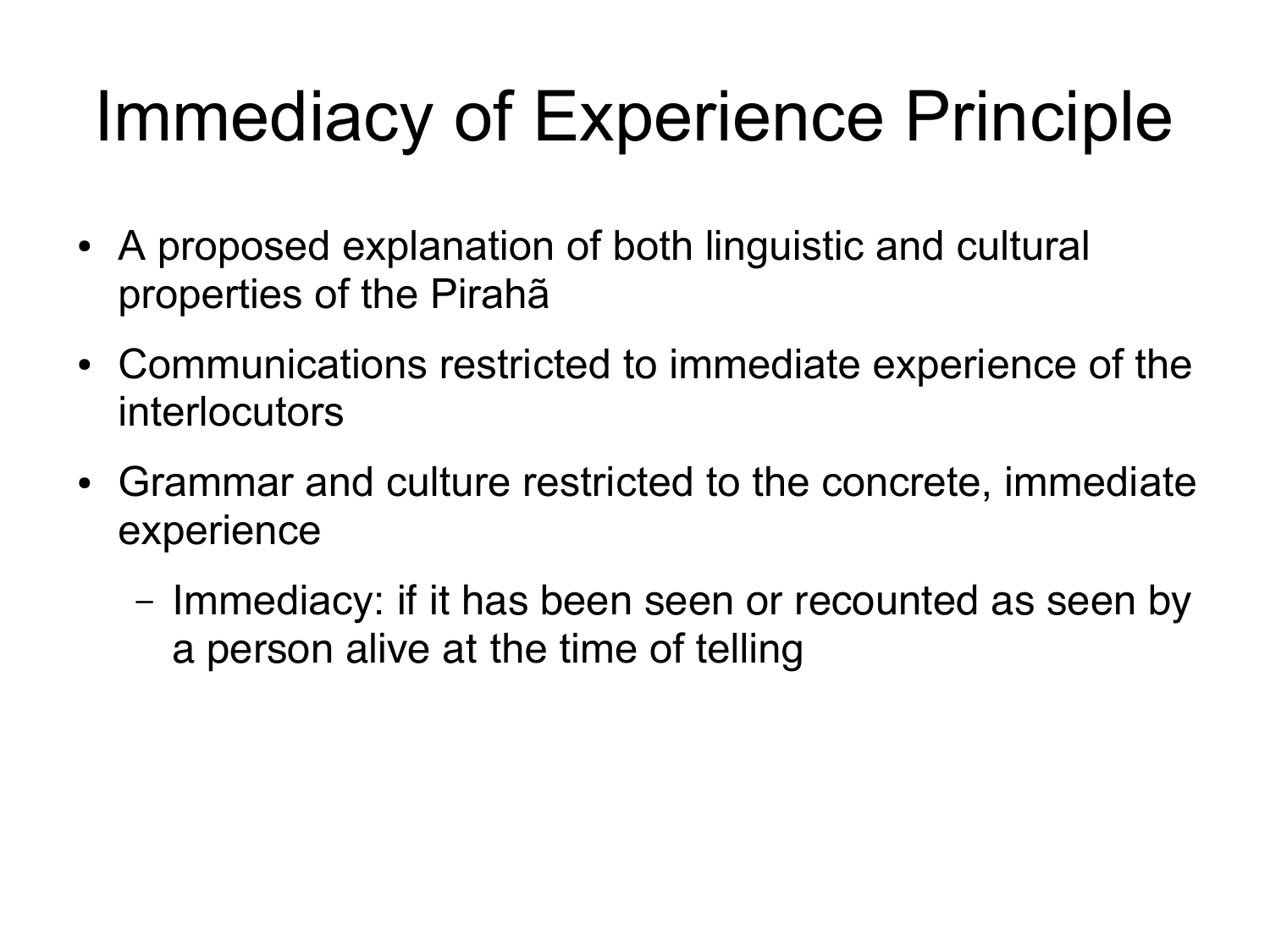- A proposed explanation of both linguistic and cultural properties of the Pirahã
- Communications restricted to immediate experience of the interlocutors
- Grammar and culture restricted to the concrete, immediate experience
	- Immediacy: if it has been seen or recounted as seen by a person alive at the time of telling
- One event per utterance (CA 622)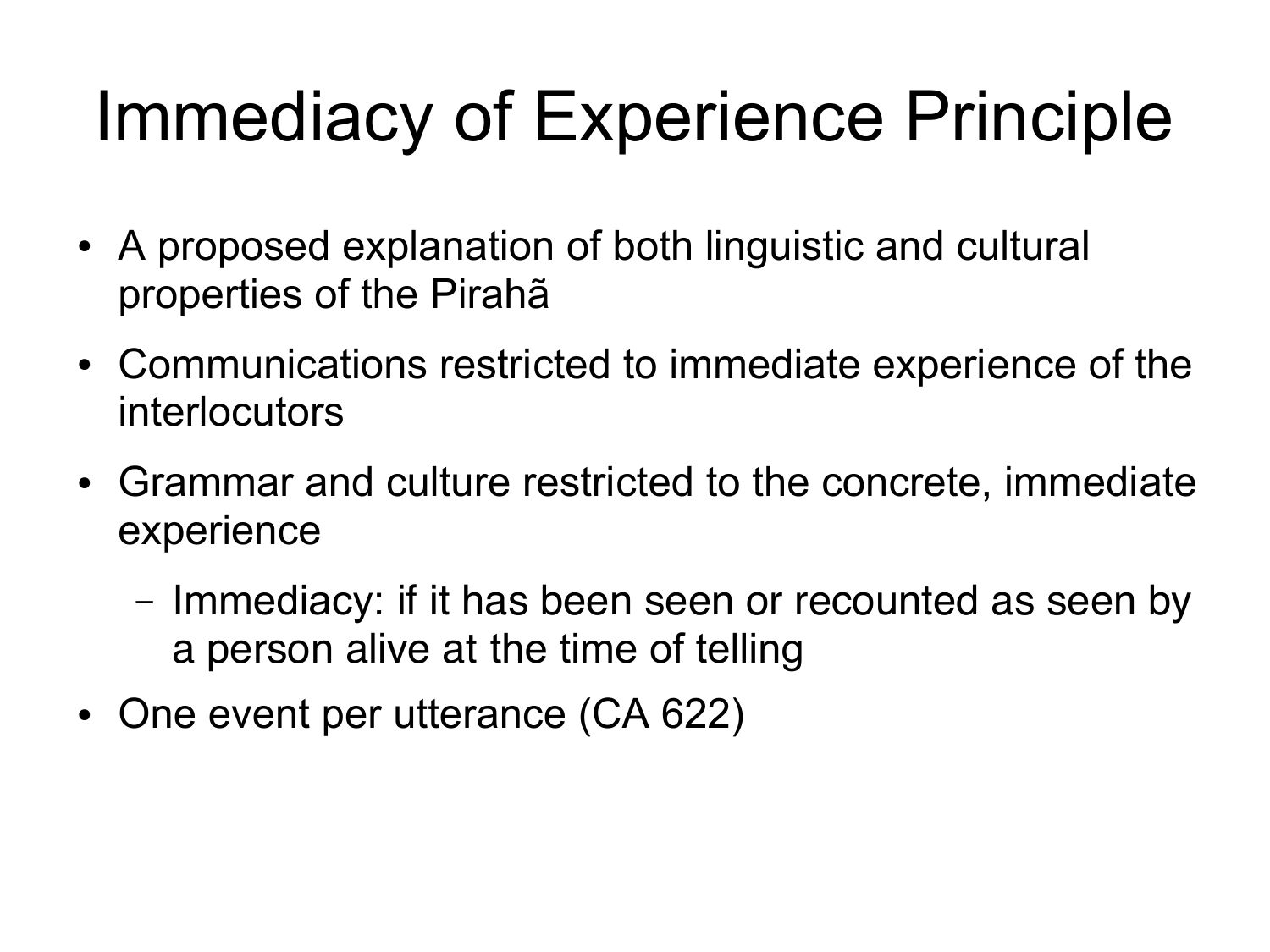$\bullet$  No creation myth – no one was there to witness it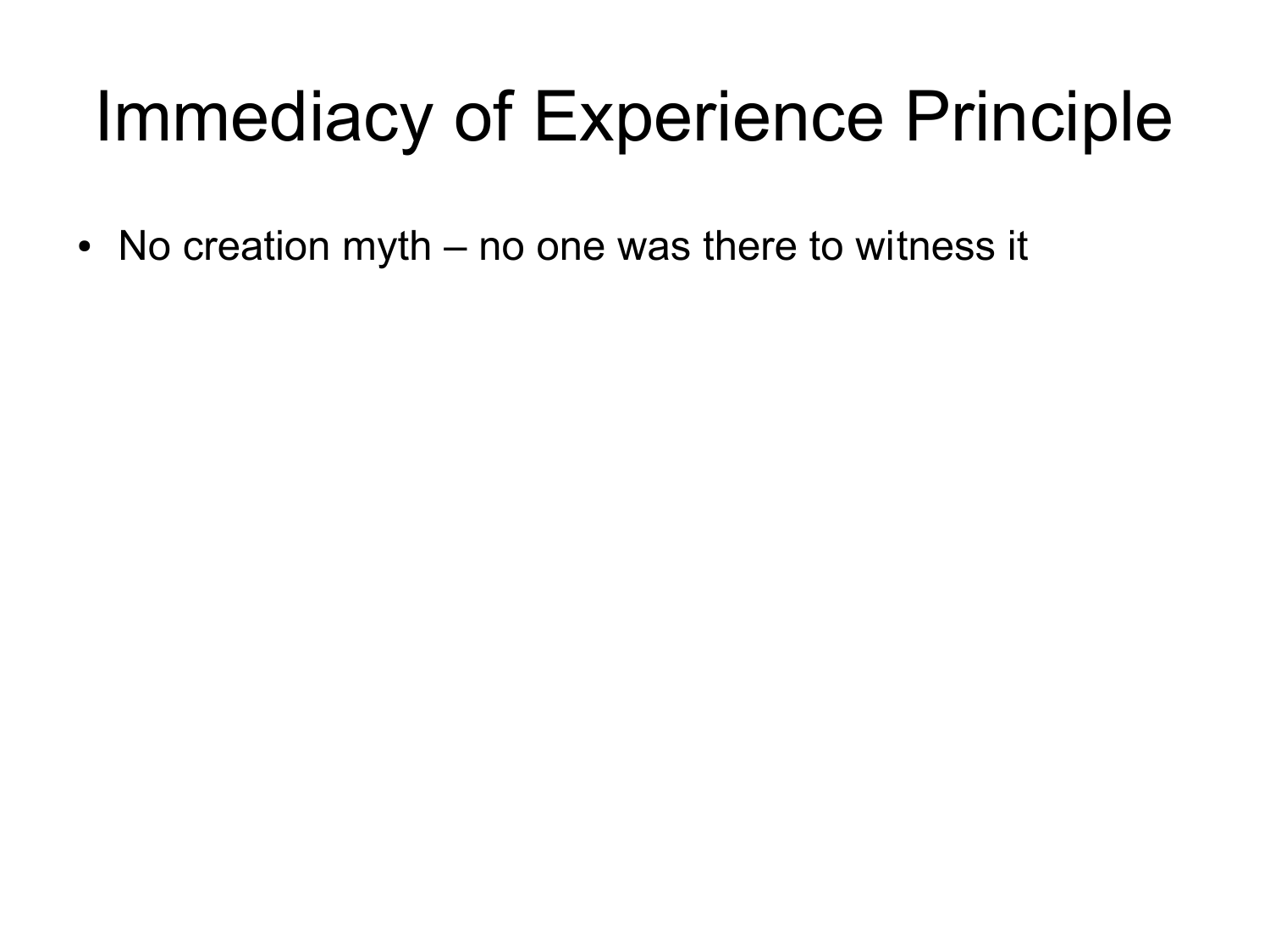- No creation myth  $-$  no one was there to witness it
- Nevins et al: "We do not understand how the other alleged properties of Pirahã culture follow logically from IEP."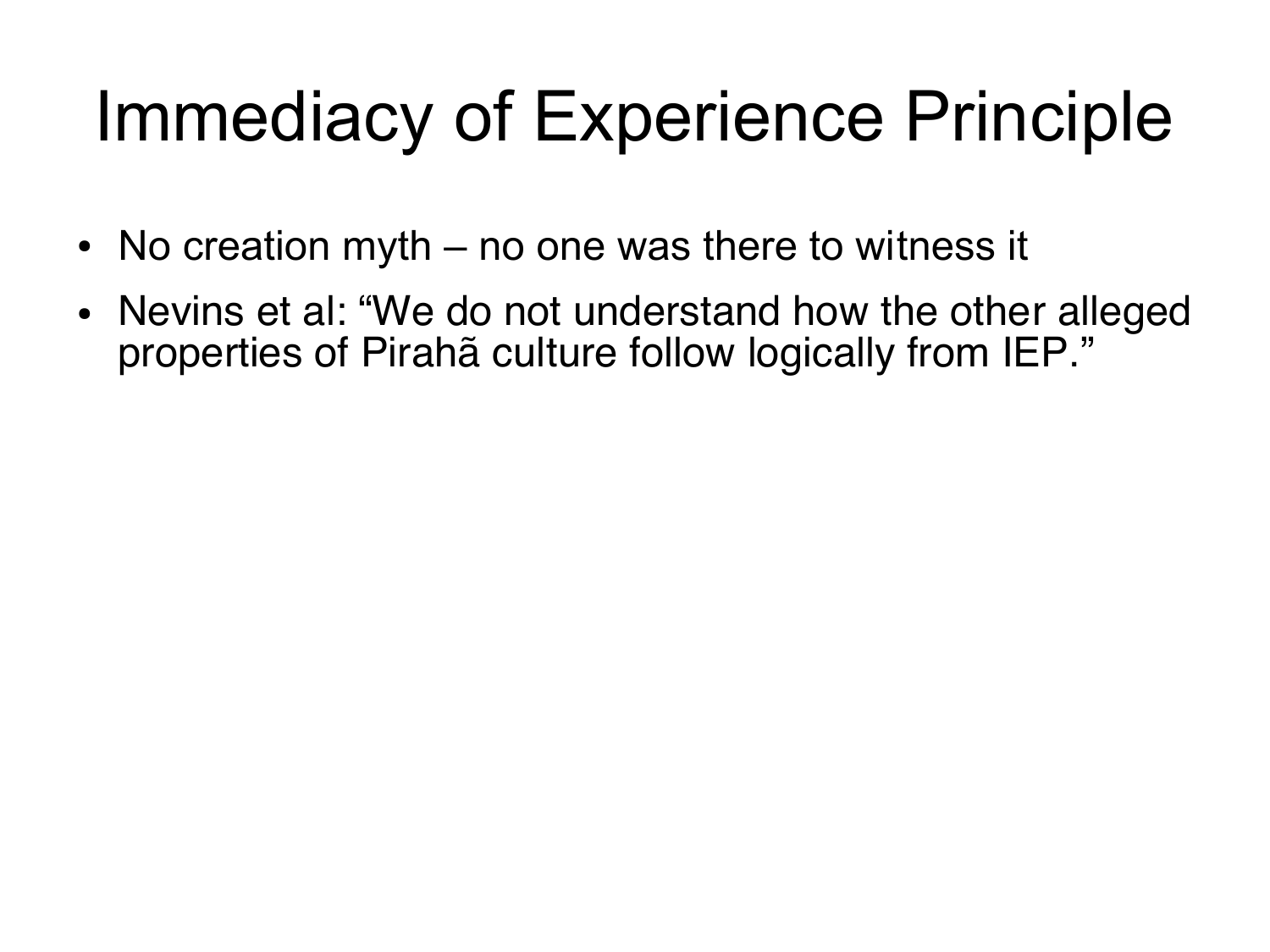- No creation myth  $-$  no one was there to witness it
- Nevins et al: "We do not understand how the other alleged properties of Pirahã culture follow logically from IEP."
- If claims about culture are found to be false: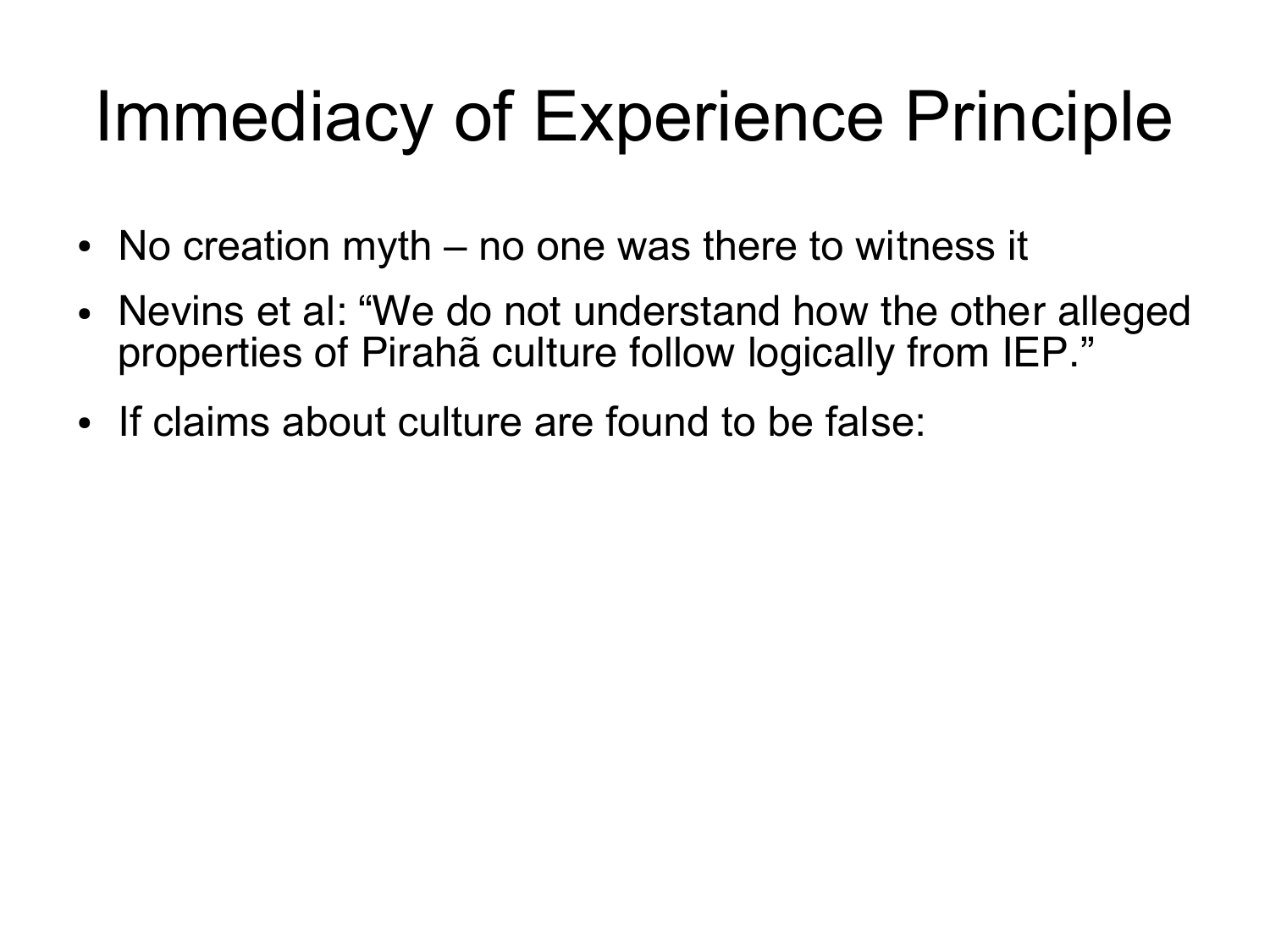- No creation myth  $-$  no one was there to witness it
- Nevins et al: "We do not understand how the other alleged properties of Pirahã culture follow logically from IEP."
- If claims about culture are found to be false:
	- IEP fails as an observation relevant to the culture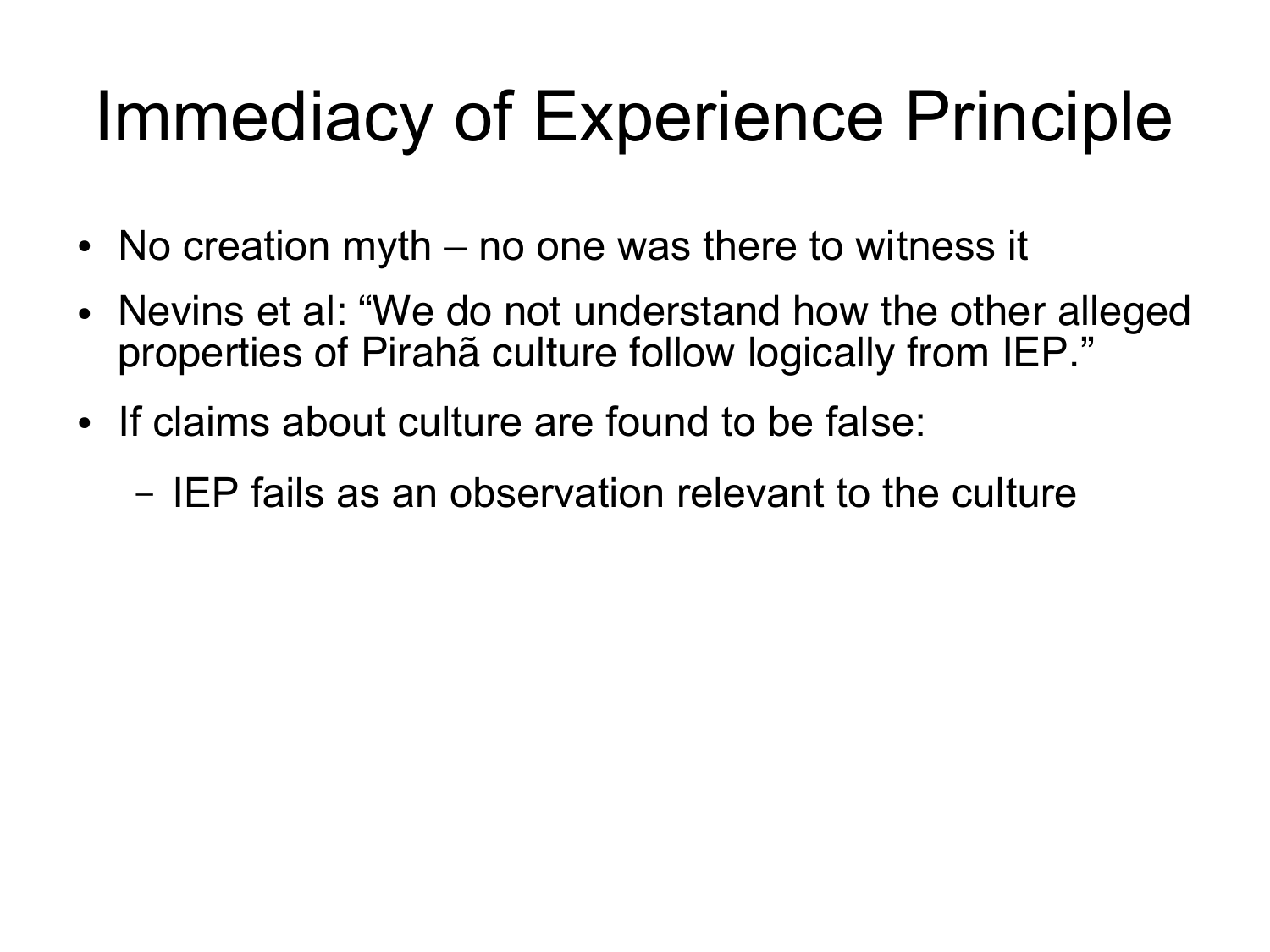- No creation myth  $-$  no one was there to witness it
- Nevins et al: "We do not understand how the other alleged properties of Pirahã culture follow logically from IEP."
- If claims about culture are found to be false:
	- IEP fails as an observation relevant to the culture
	- IEP is irrelevant to grammar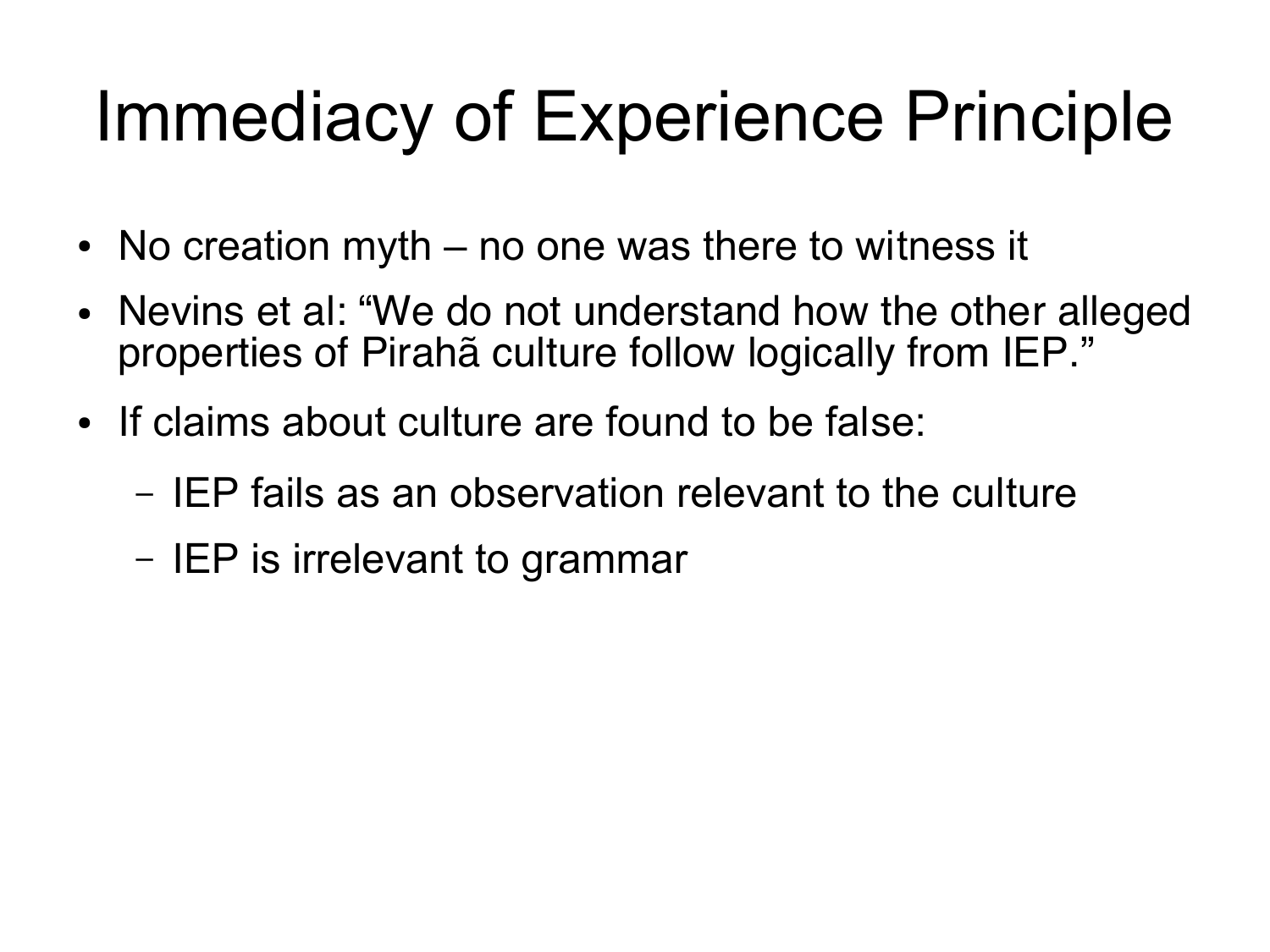#### Universal Grammar

• Nevins et al: "Universal Grammar" is only a name for human capacity of language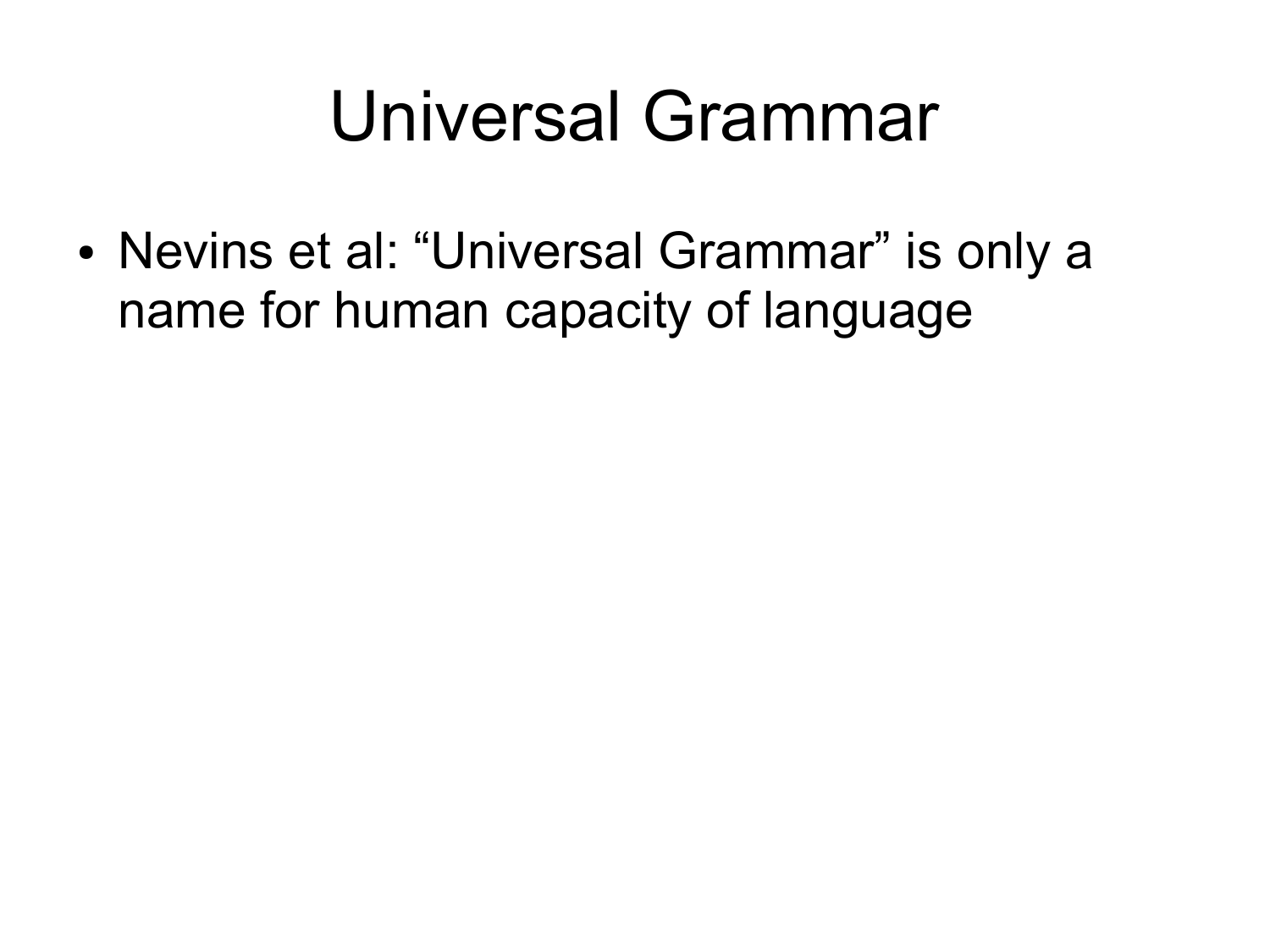### Universal Grammar

- Nevins et al: "Universal Grammar" is only a name for human capacity of language
- UG (with capital letters) is a theory *about* human capacity of language, mentioned in Chomsky 1965.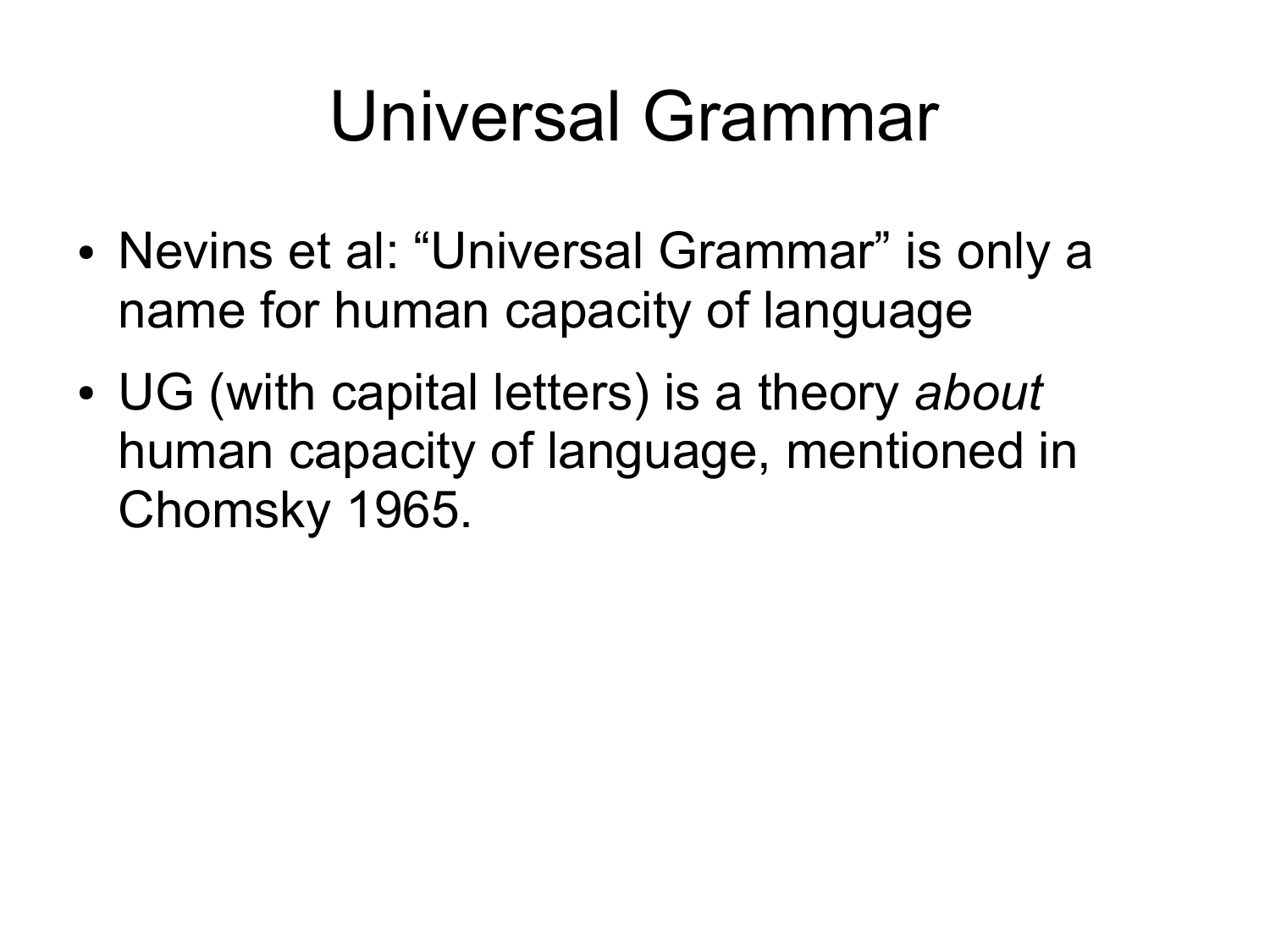## Universal Grammar

- Nevins et al: "Universal Grammar" is only a name for human capacity of language
- UG (with capital letters) is a theory *about* human capacity of language, mentioned in Chomsky 1965.
- But then again, is UG *falsifiable*? (Sampson)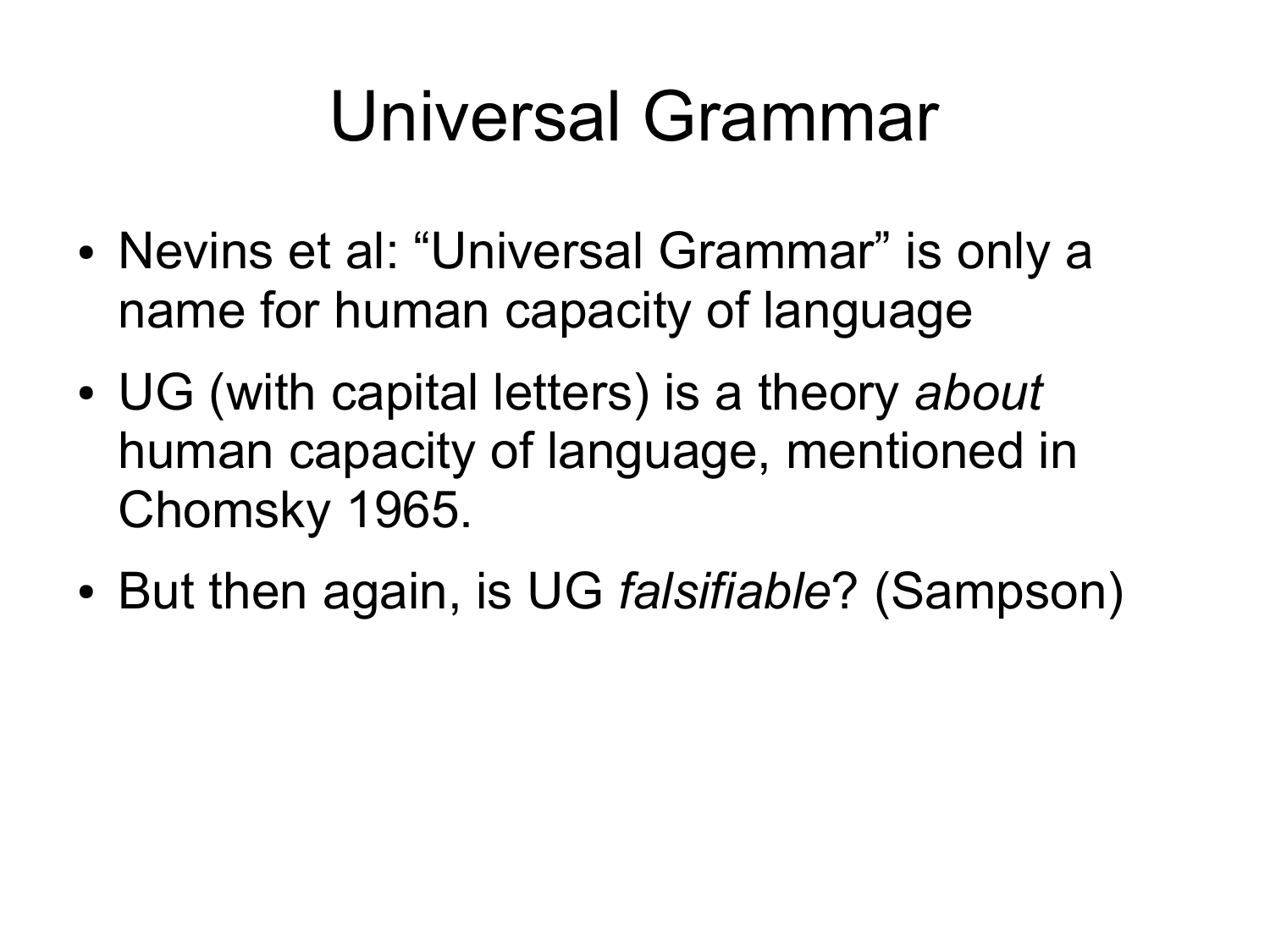• The only language without embedding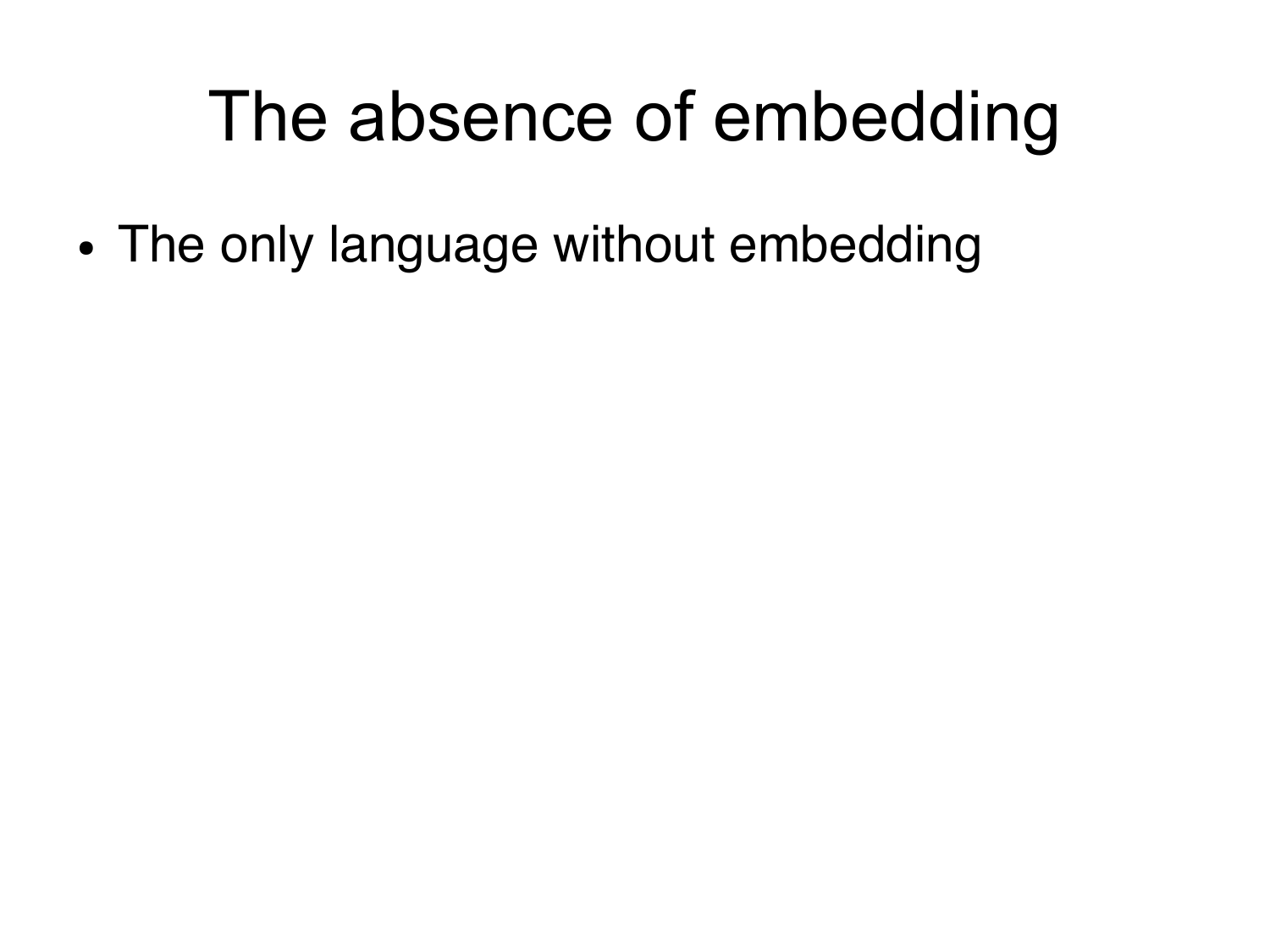- The only language without embedding
- i.e. "putting one phrase inside another of the same type or lower level" (CA 622)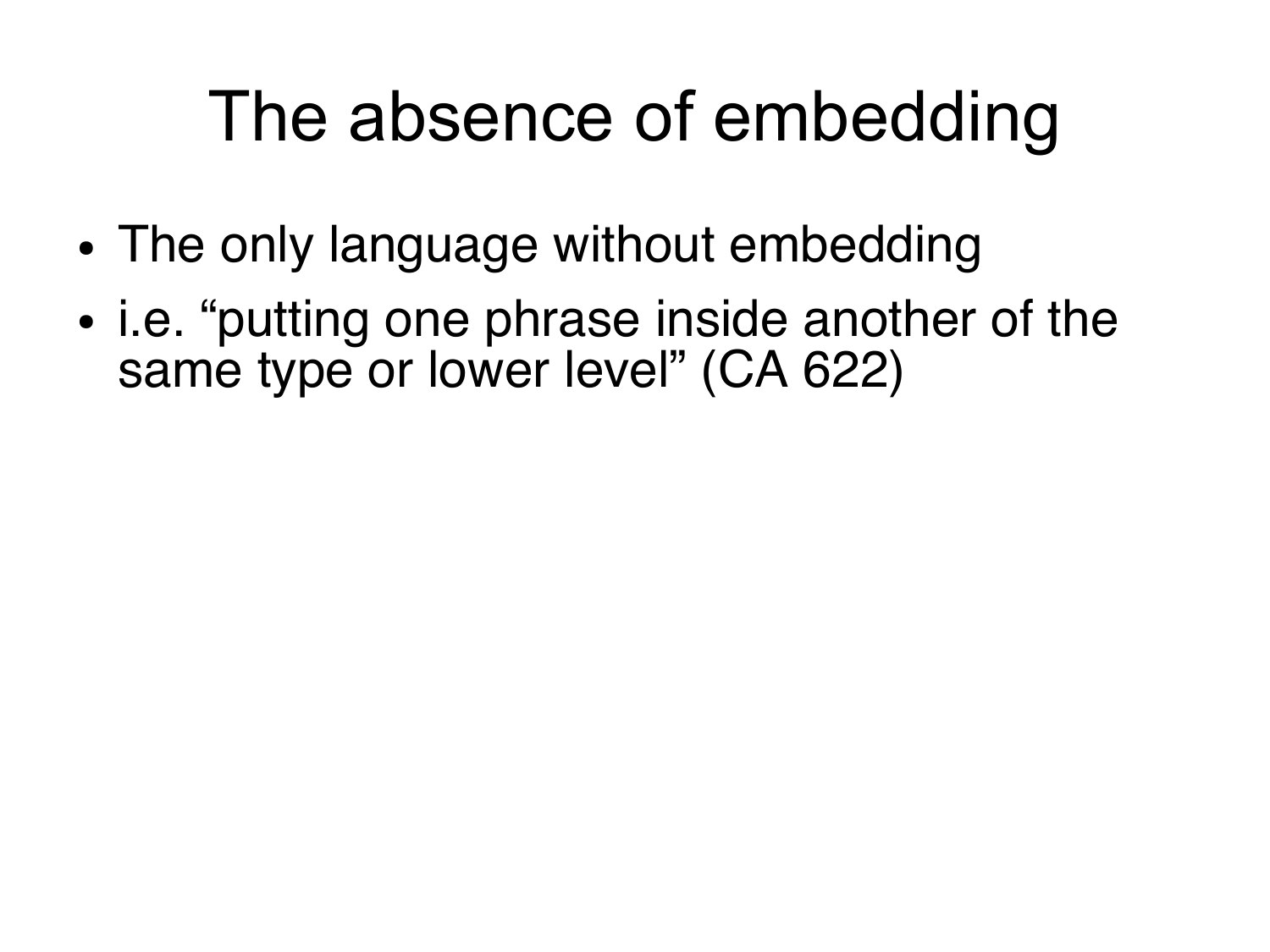- The only language without embedding
- i.e. "putting one phrase inside another of the same type or lower level" (CA 622)
- Motivation of IEP in relation to embedding rather vague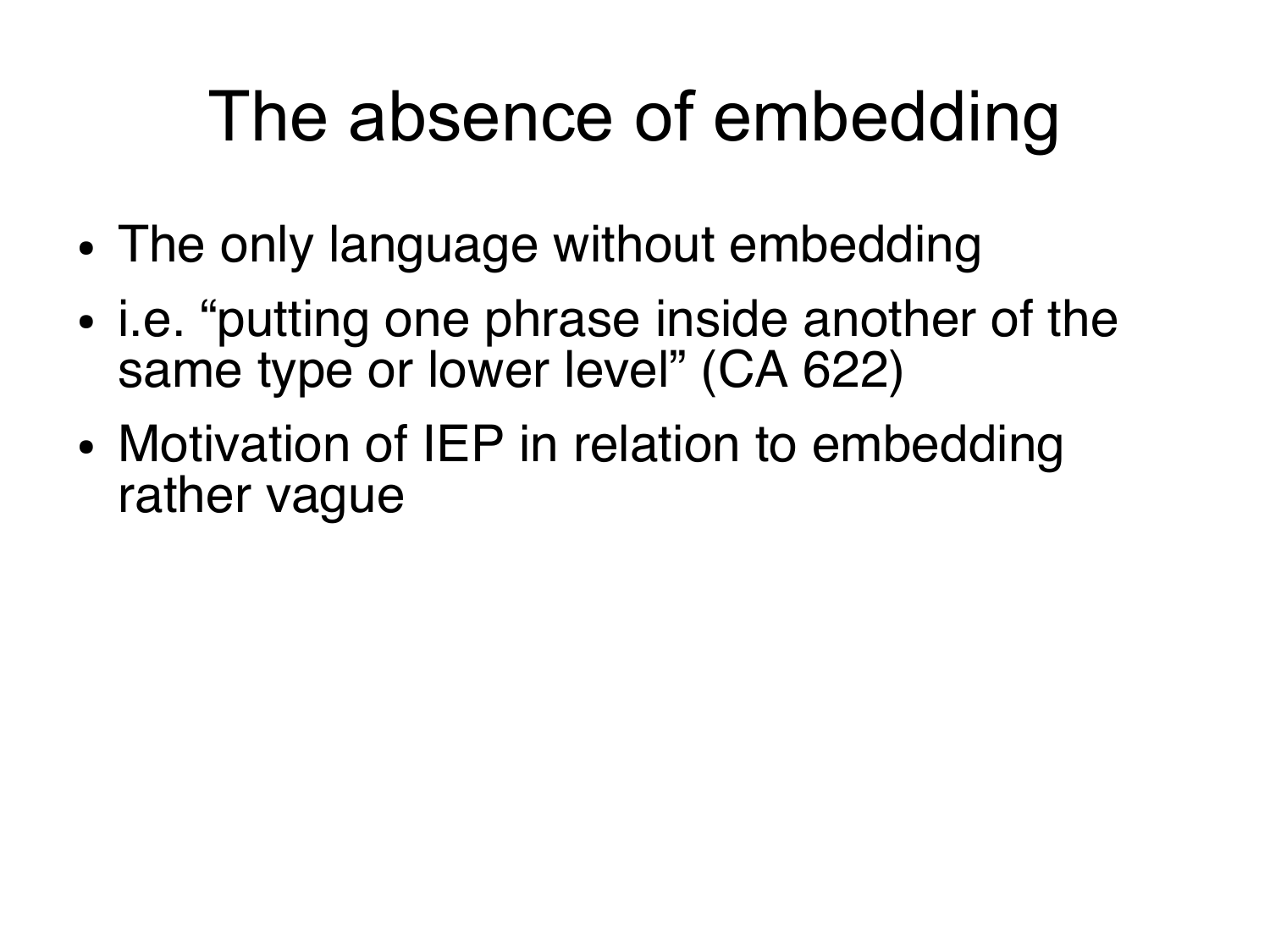- The only language without embedding
- i.e. "putting one phrase inside another of the same type or lower level" (CA 622)
- Motivation of IEP in relation to embedding rather vague
- "Embedding increases information flow beyond the threshold of [IEP]" (CA 631)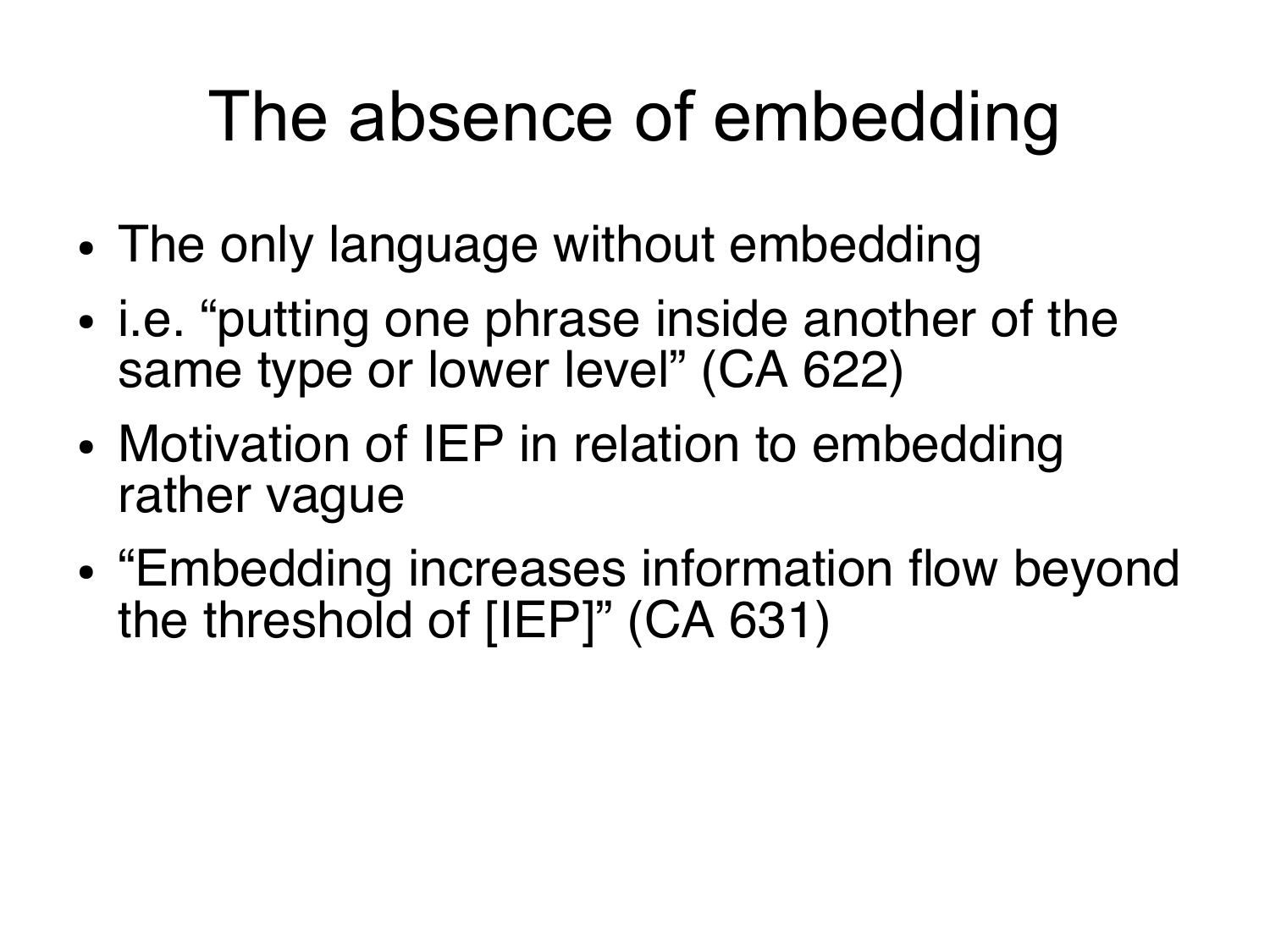- Constraints on embedding: prenomial possession
- (5) a. non-recursive prenominal possessor xipoógi hoáoíi hi xaagá Xipoógi shotgun 3 be 'That is Xipoógi's shotgun.' (HAL 205 (22))
	- b. recursion in prenominal possessor

<u>\*kó'oí hoagí-kai</u> gáihií 'íga name son daughter that true "That is Kó'oí's son's daughter." (CA 630 (35))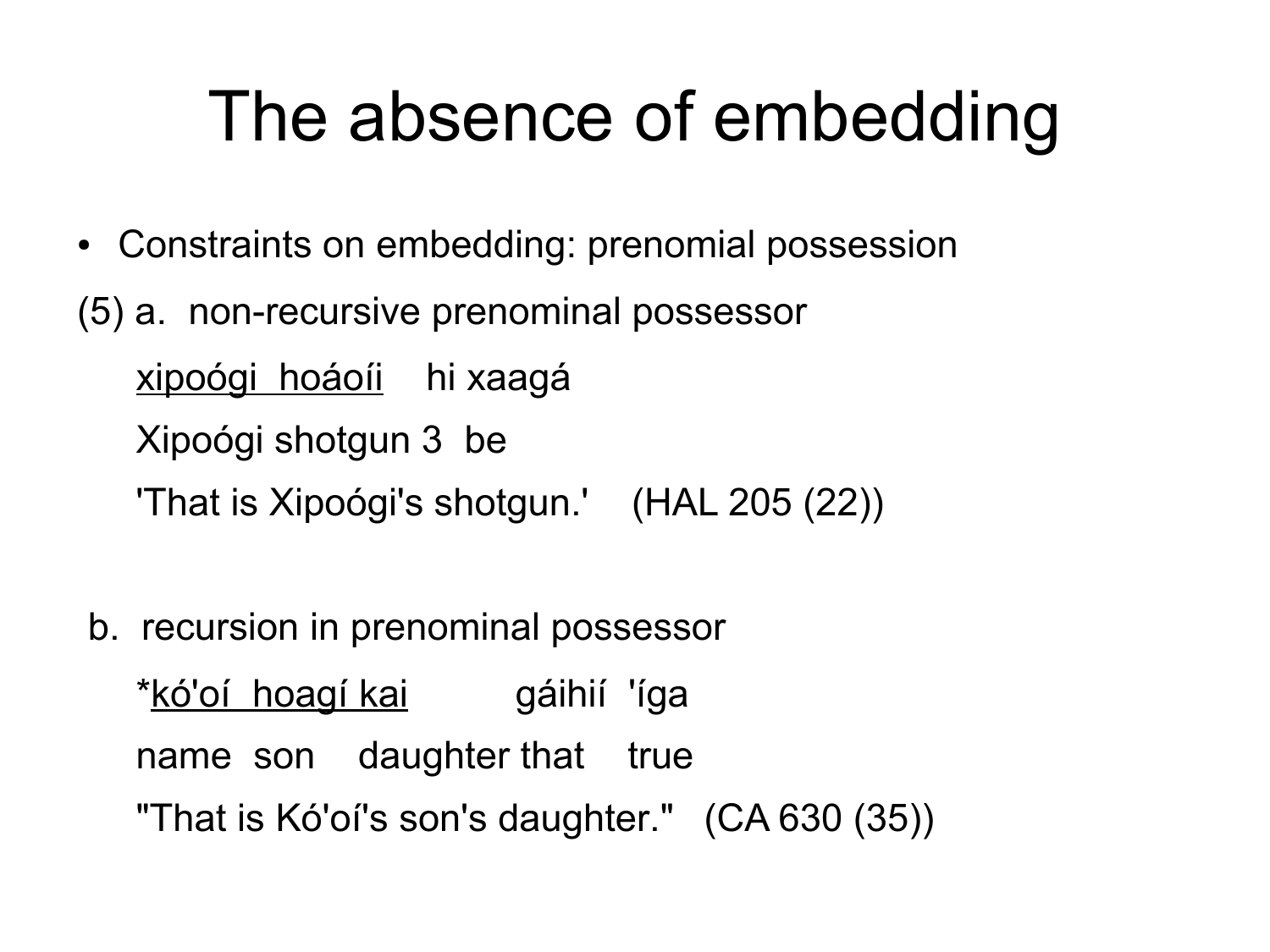- All known forms of recursion are not available for each language
- (3) a. John's car (English)

b. Hans-ens Auto (German)

- (4) a. [John's car's] motor (English)
	- b. \*[Hans-ens Auto]-s Motor (German)
- Also, there are other means of expressing the same relationship (IEP?)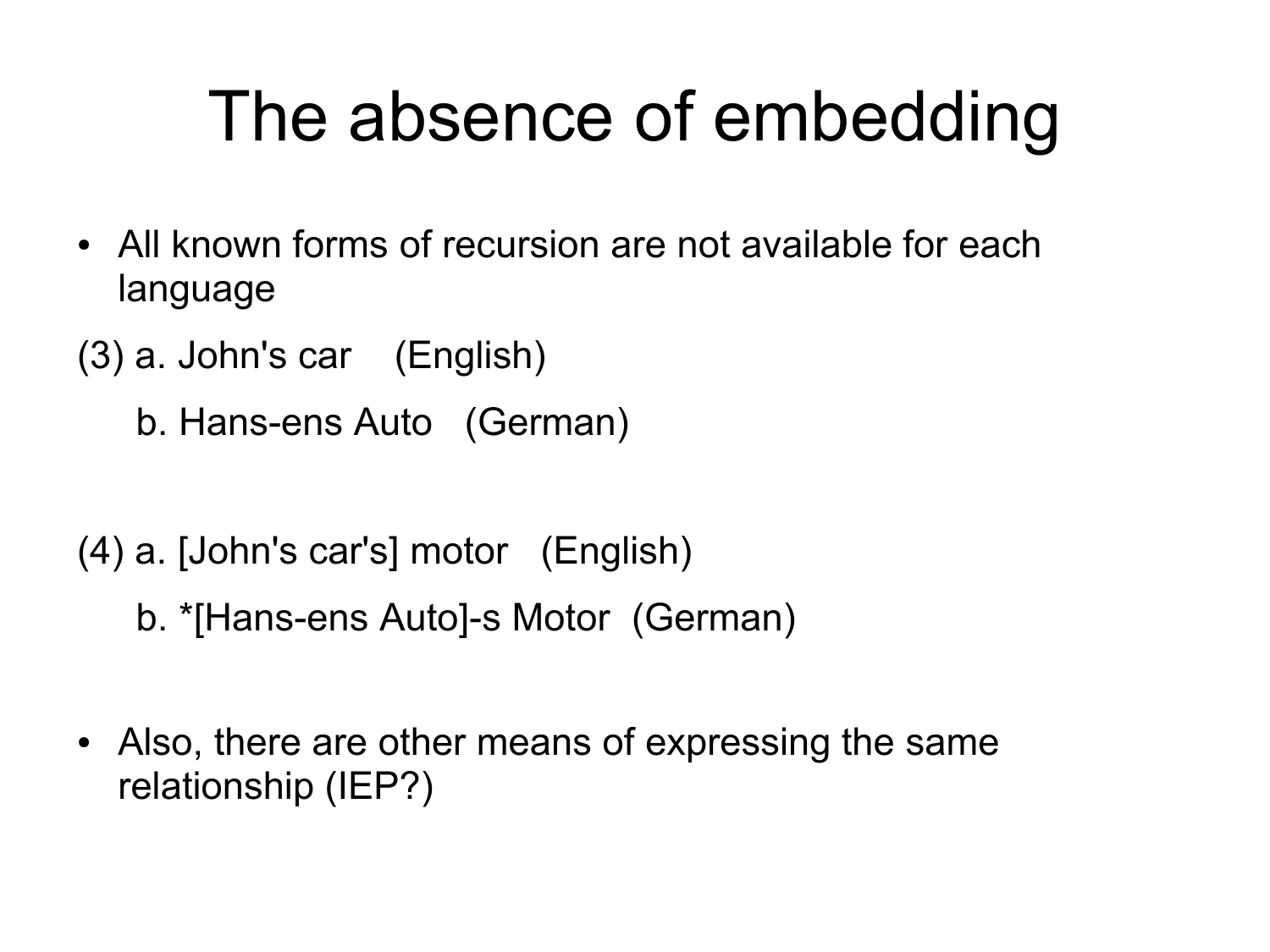• One of the central claims was that Pirahã has no clausal embedding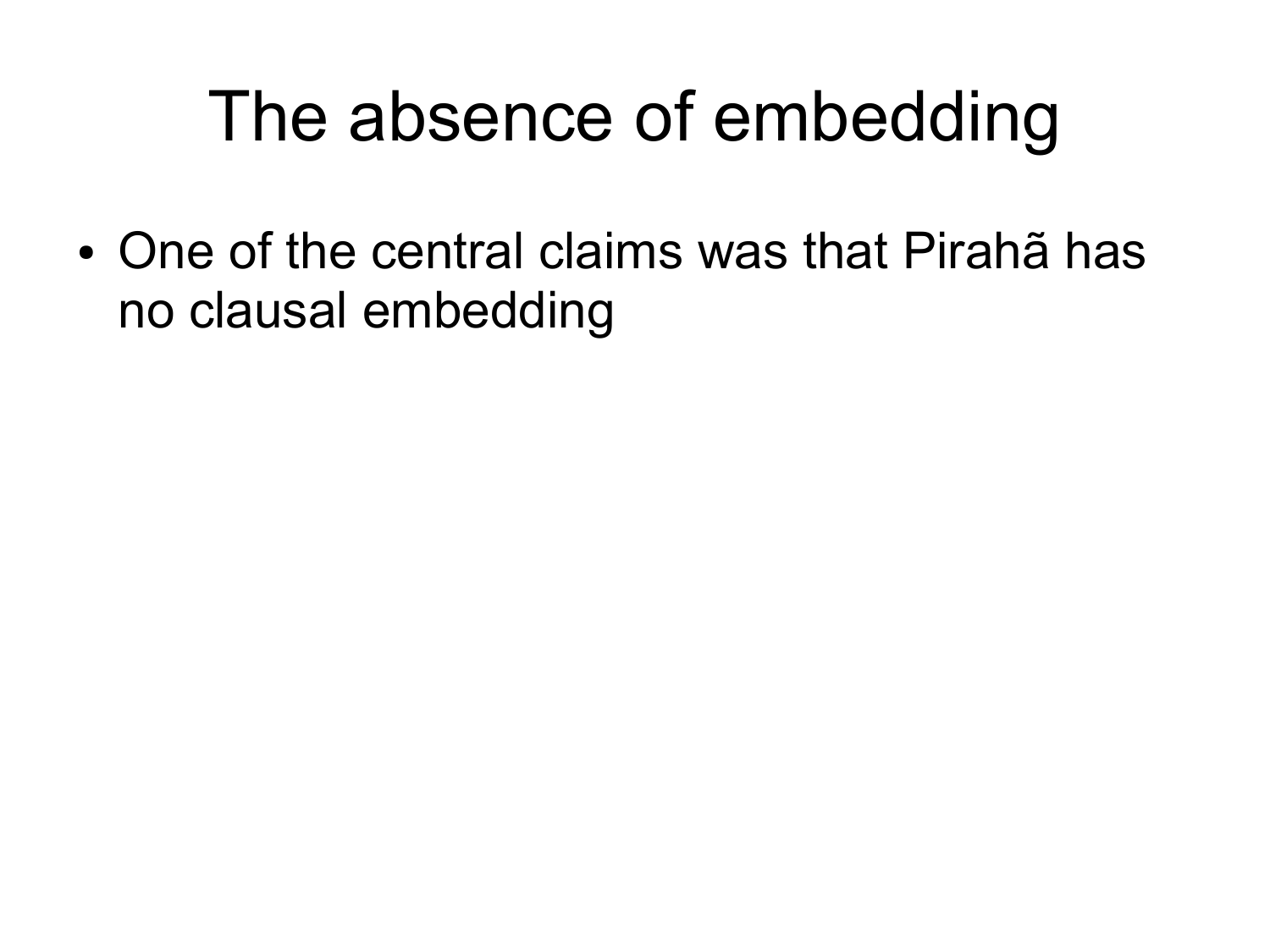- One of the central claims was that Pirahã has no clausal embedding
- Other ways of expressing the same information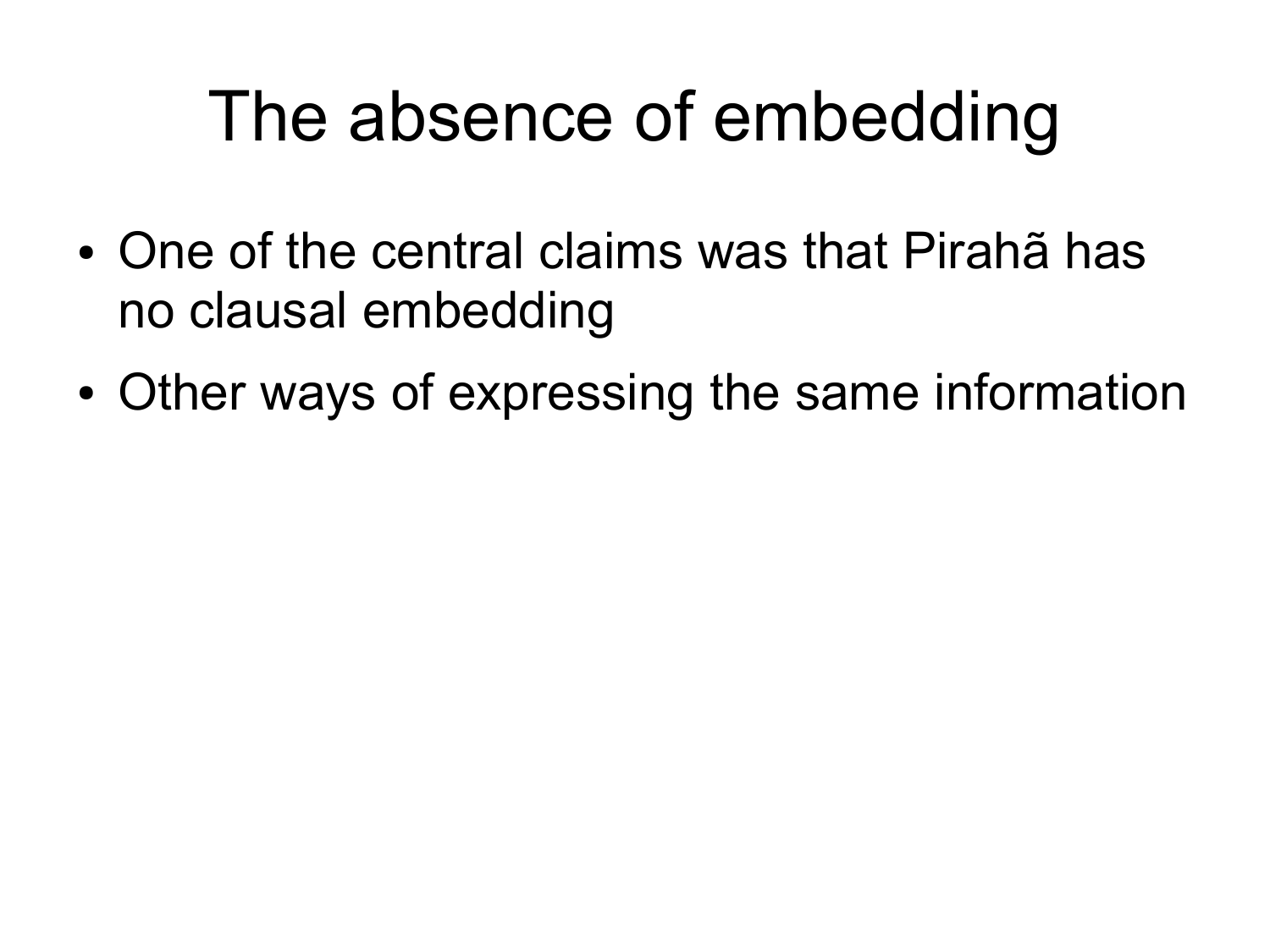- One of the central claims was that Pirahã has no clausal embedding
- Other ways of expressing the same information
- To falsify this claim, attention is focused on complements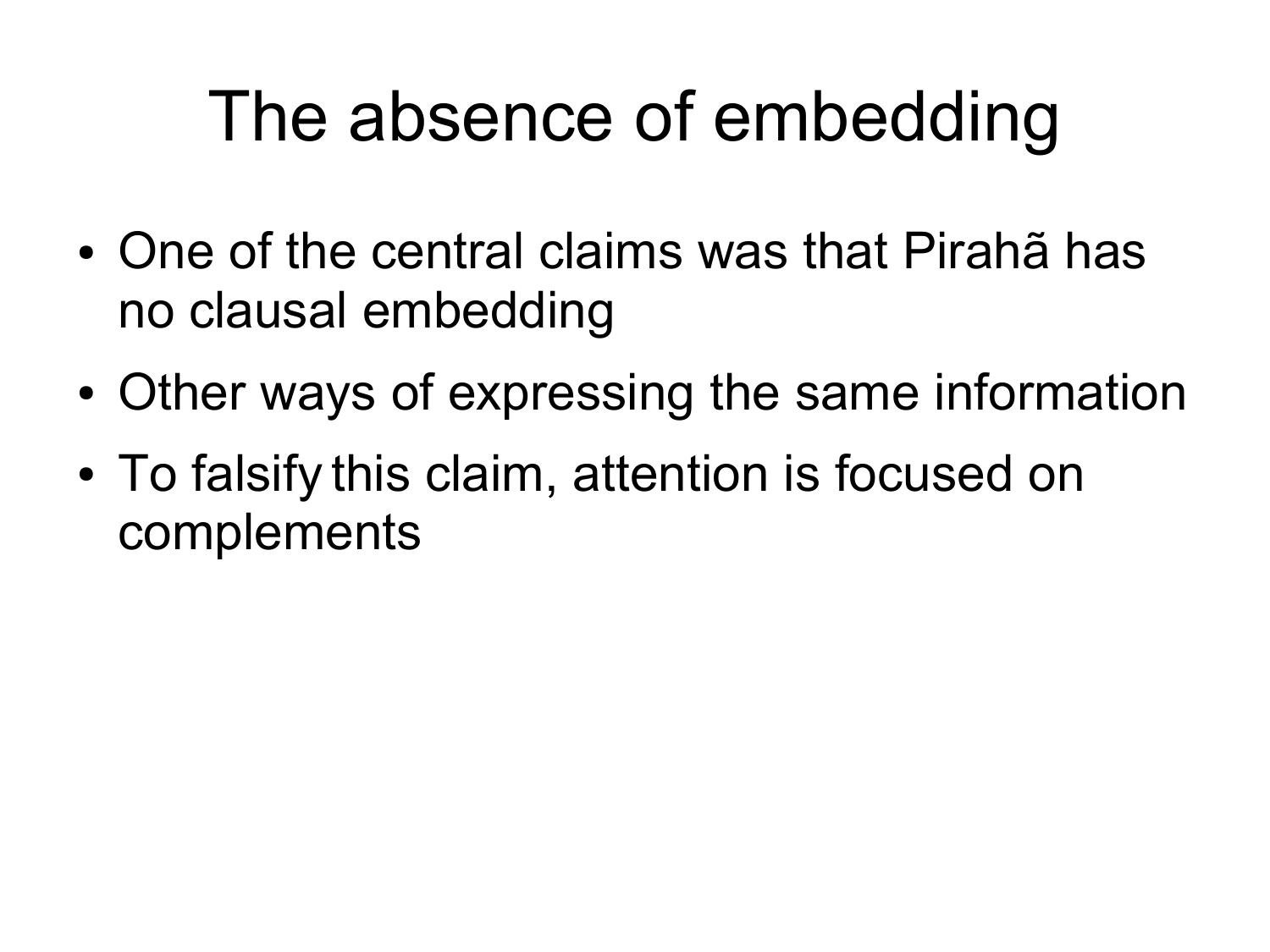- One of the central claims was that Pirahã has no clausal embedding
- Other ways of expressing the same information
- To falsify this claim, attention is focused on complements
- Complement clauses in Pirahã seem quite *ordinary* from a cross-linguistic perspective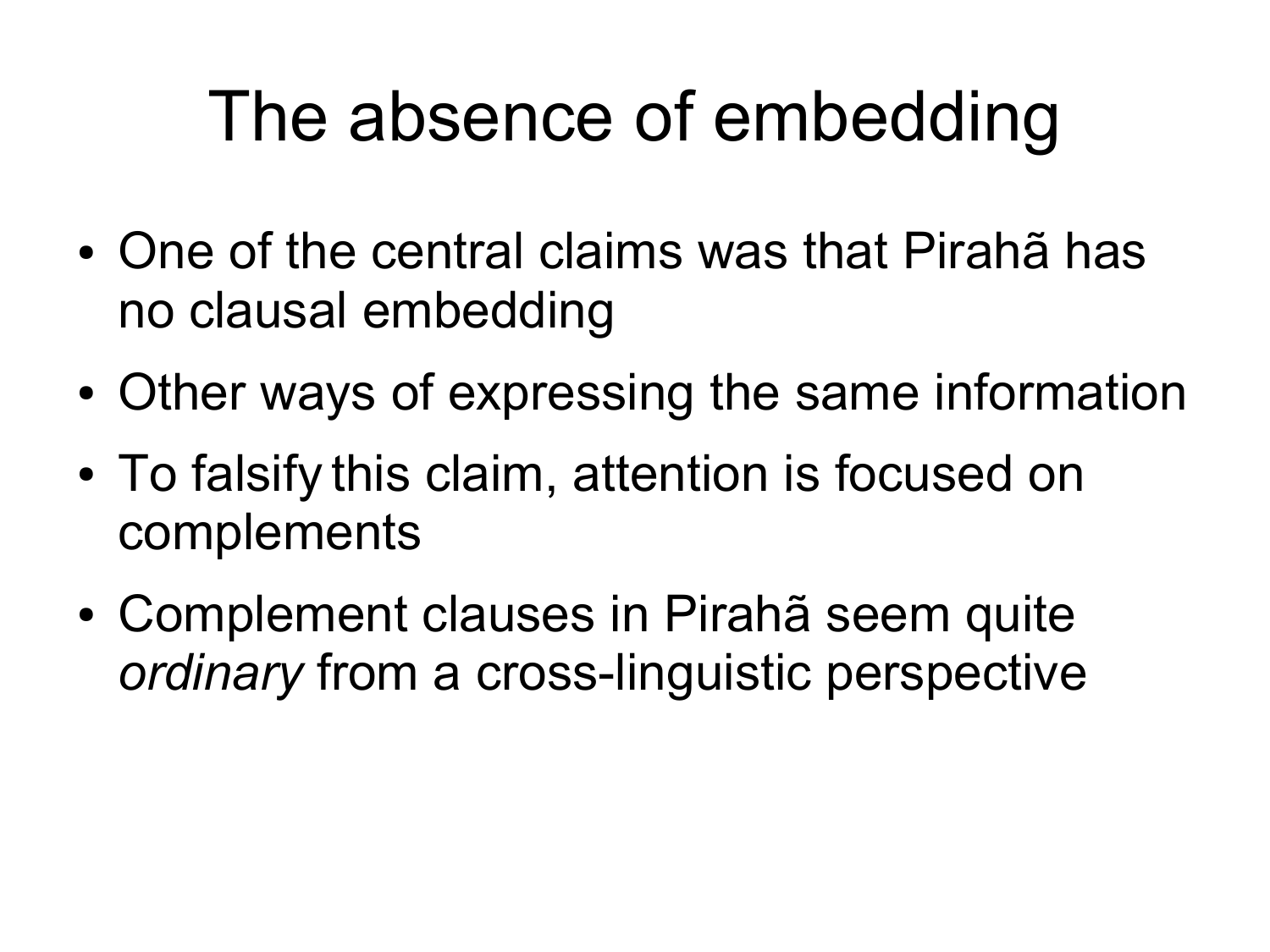(6) hi ob13- áaxáí [kahaí kai- **sai**]

3 see/know-INTNS arrow make-NOMLZR 'He really knows how to make arrows.' [HAL 263 (232)]

(7) xoogiái hi xob-áaxaí [xapaitíisi xohoai- **sai**] Xoogiái 3 see-well Pirahã language speak-NOMLZR

hiaitíihi xigiábi-koí Pirahã people like- EMPH

'Xoogiái really knows how to speak Pirahã, like the Pirahã.' [HAL 222, (94)]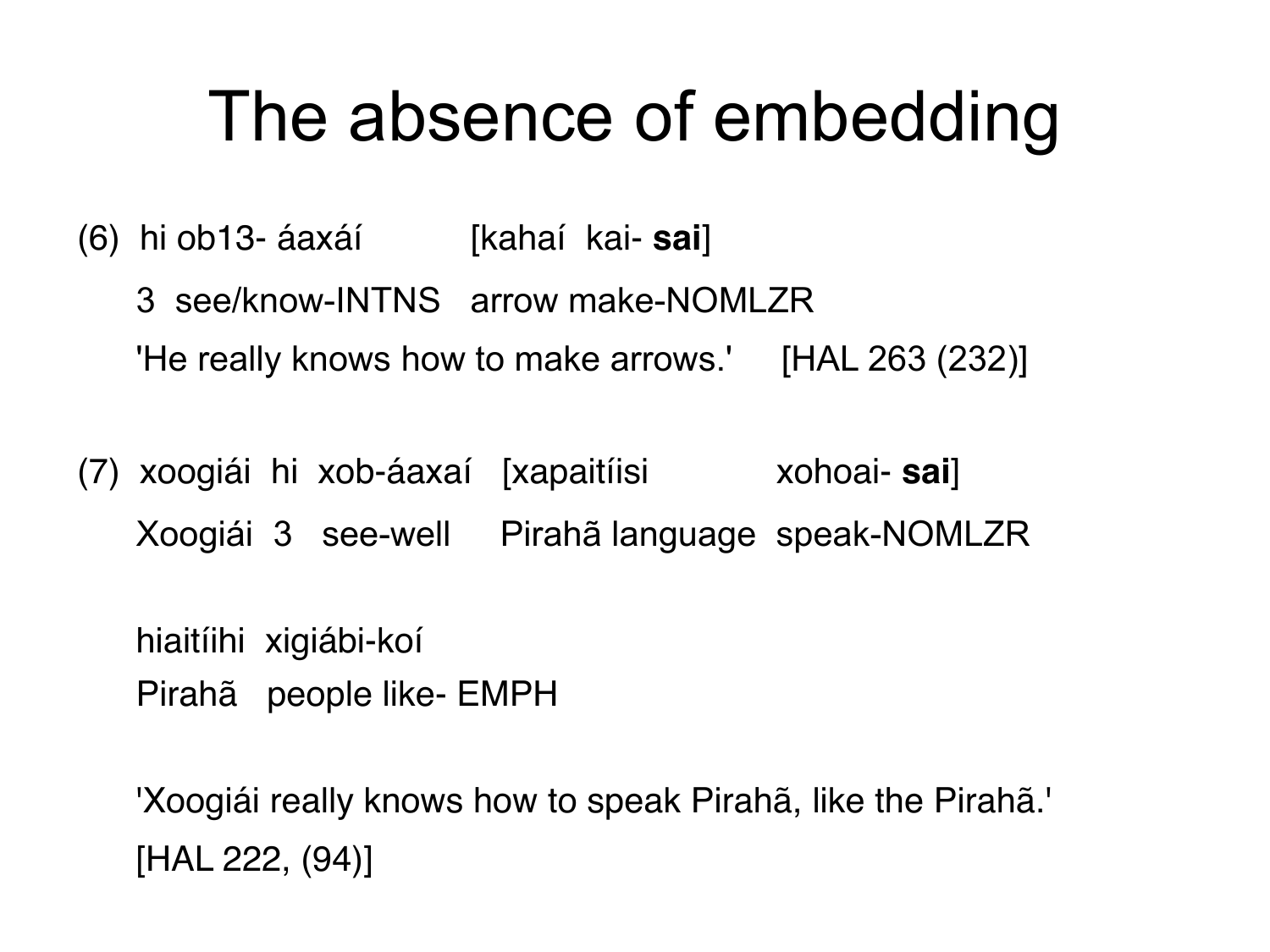• Analysed as paratactic conjoining (of the noun phrase and the clause) on grounds of: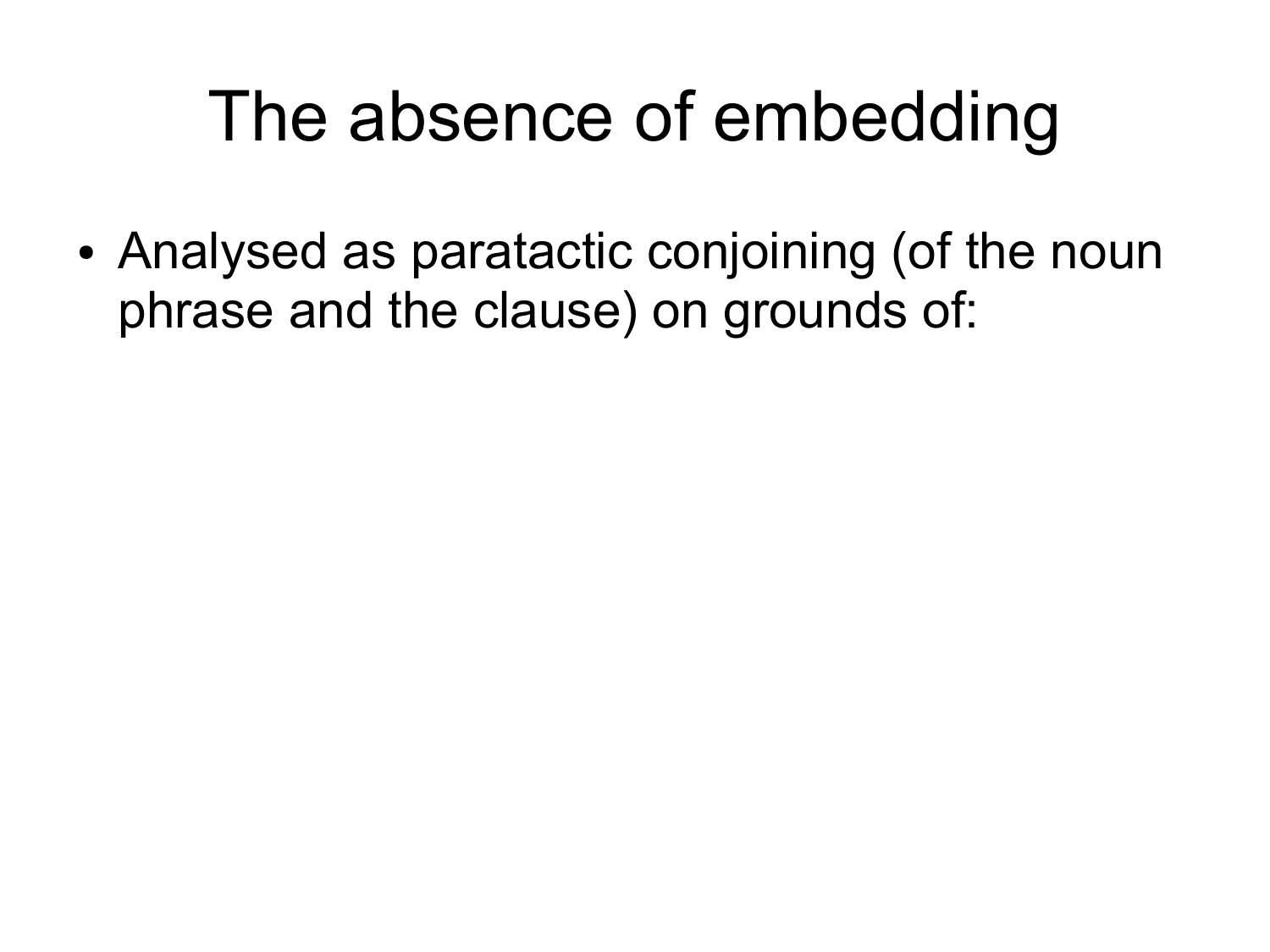- Analysed as paratactic conjoining (of the noun phrase and the clause) on grounds of:
	- word order (object phrase should appear before V)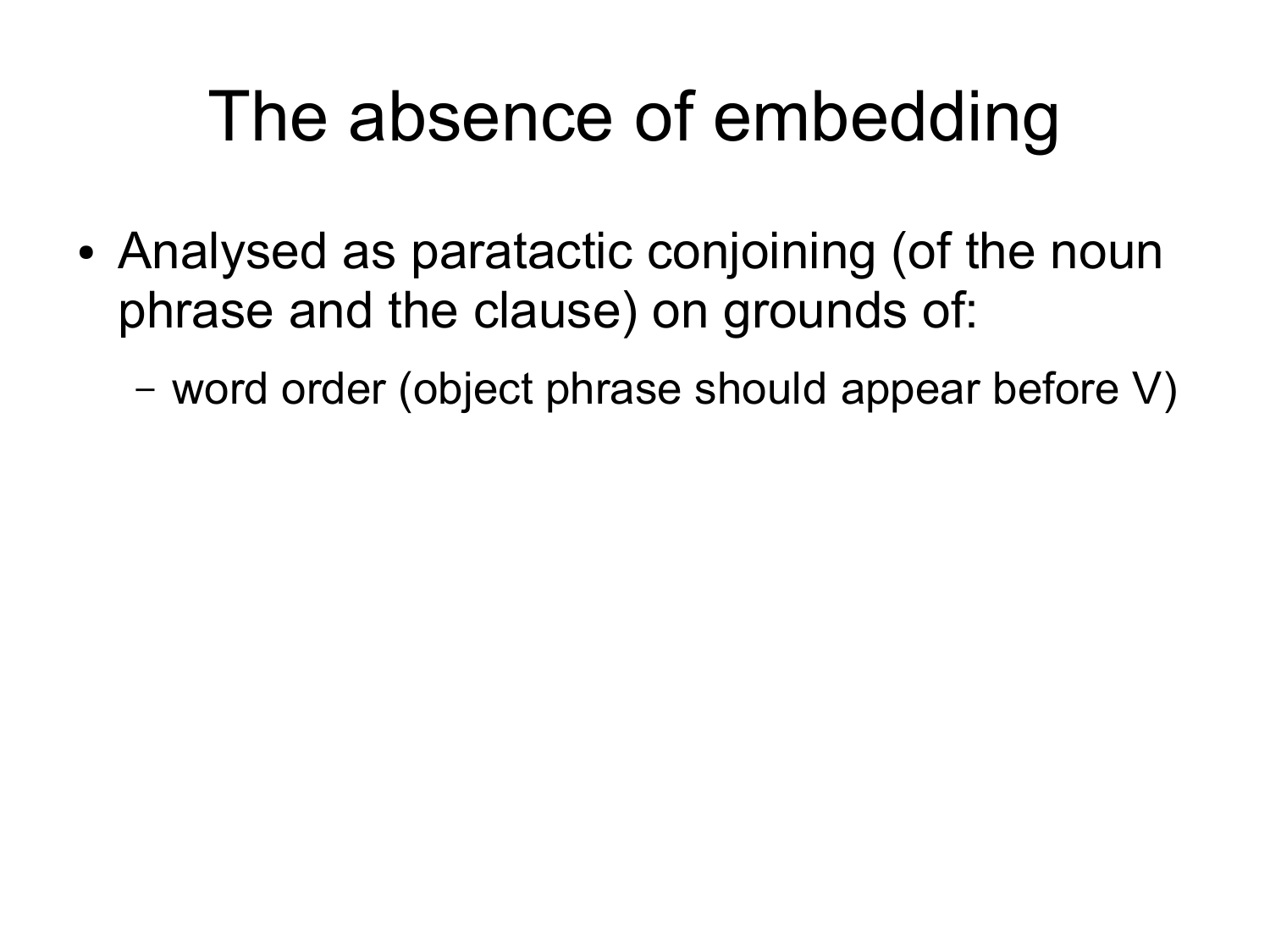- Analysed as paratactic conjoining (of the noun phrase and the clause) on grounds of:
	- word order (object phrase should appear before V)
	- systematic lack of clitic agreement (usually optional)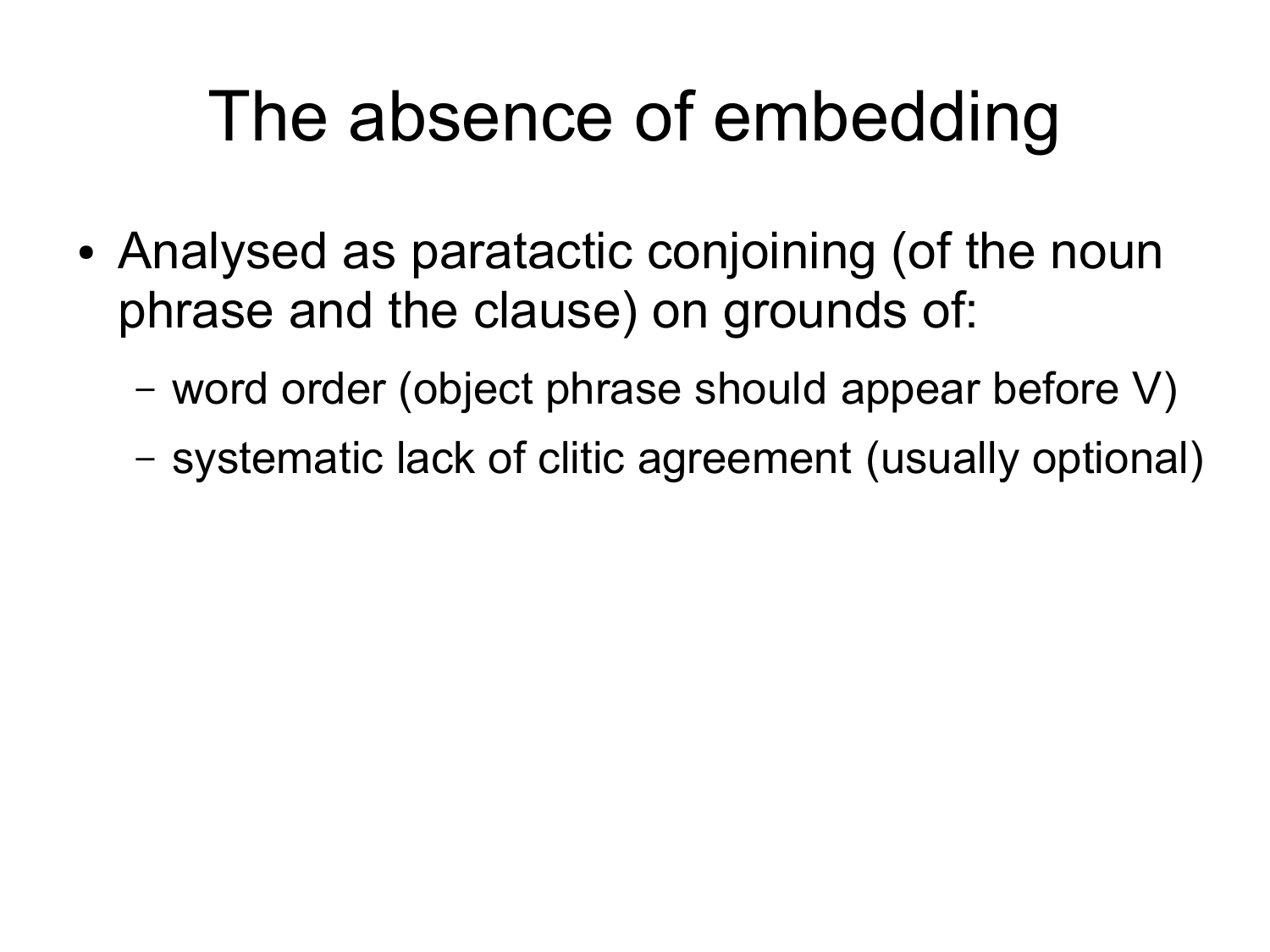- Analysed as paratactic conjoining (of the noun phrase and the clause) on grounds of:
	- word order (object phrase should appear before V)
	- systematic lack of clitic agreement (usually optional)
	- although the order of complement and matrix can be reversed, the 'embedded' clause can't appear in DO position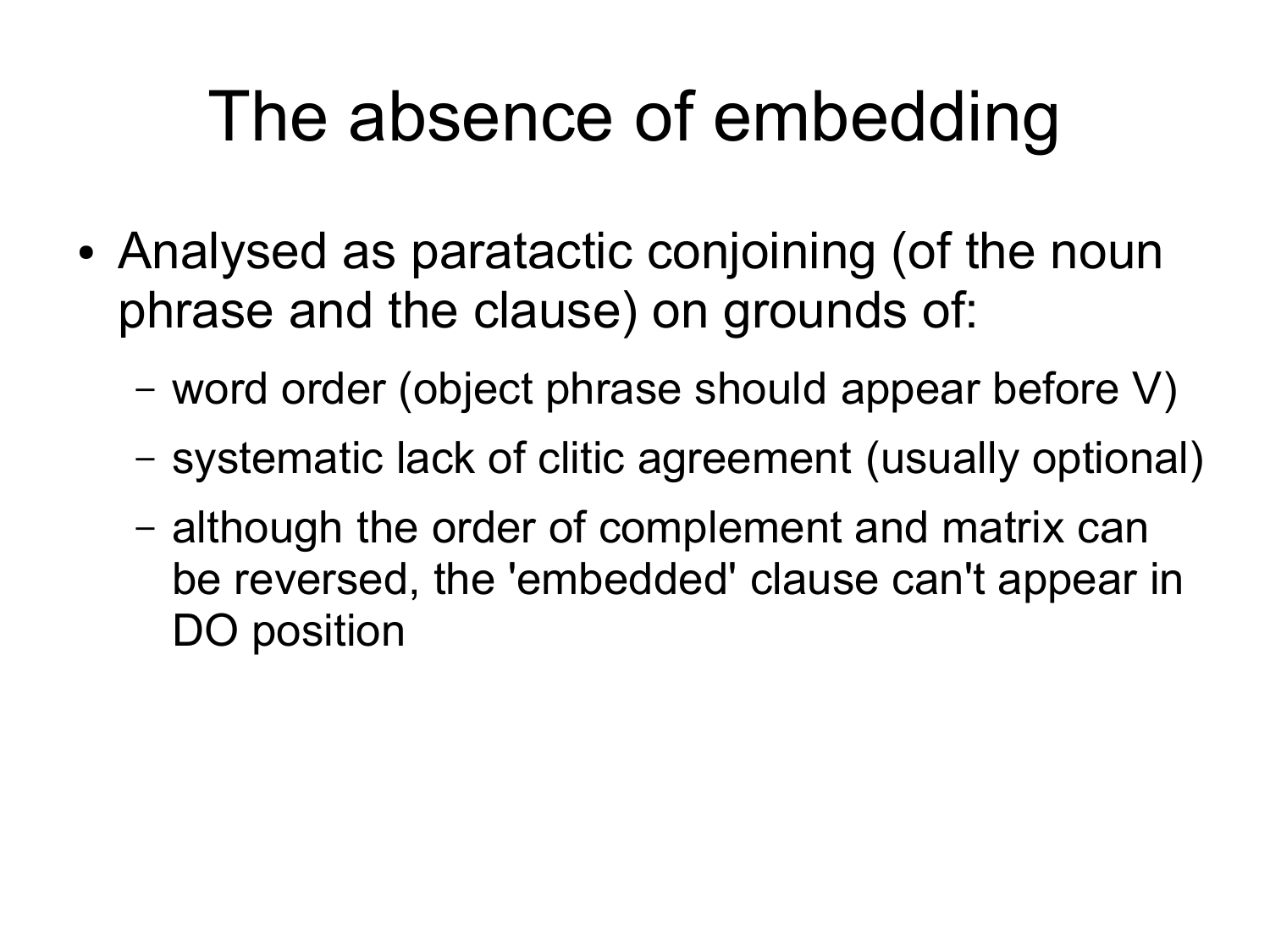- Analysed as paratactic conjoining (of the noun phrase and the clause) on grounds of:
	- word order (object phrase should appear before V)
	- systematic lack of clitic agreement (usually optional)
	- although the order of complement and matrix can be reversed, the 'embedded' clause can't appear in DO position
- Nevins et al: Everett hasn't offered any coherent arguments against analysing these sentences as deranked embedded clauses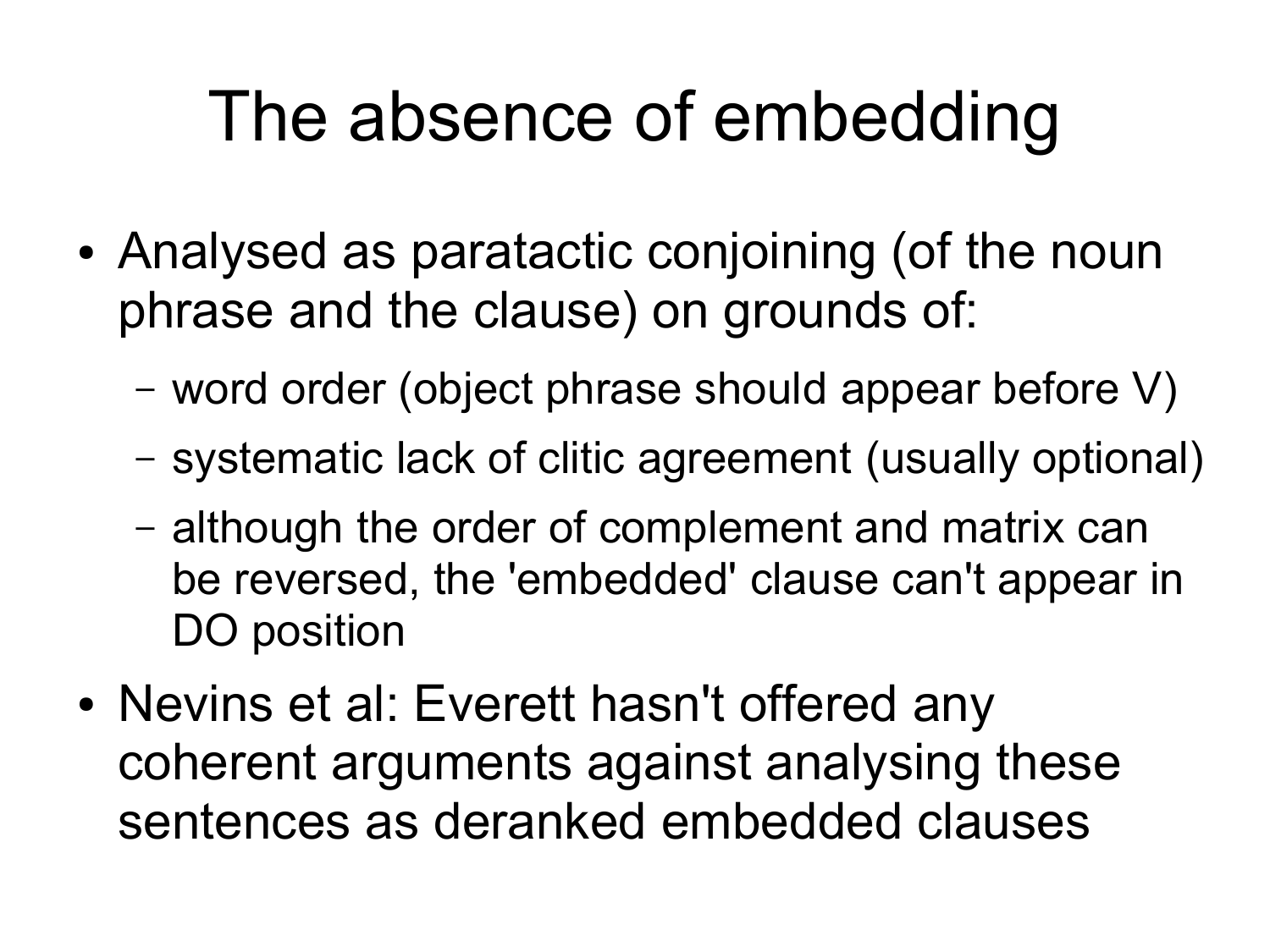# Paratactic conjoining in Pirahã

- conveys comparison
- both clauses seem equal

(10) Paratactic conjoining [HAL 223, (95)-(96)]

- a. xisaitoógií hi kapiigakagakai-baí xoogiái hi koíhi xabaxáígio Xisaitoógií 3 study-INTNSF Xoogiái 3 little only 'Xisaitoógi studied a lot. Xoogiái (studies) very little.'
- b. batío paga póoko xoogiái hi mais paga bíi Martinho pay little Xoogiái 3 more pay well [lit. 'Martinho pays little. Xoogiái pays better. - authors] 'Xoogiái pays better than Martinho.'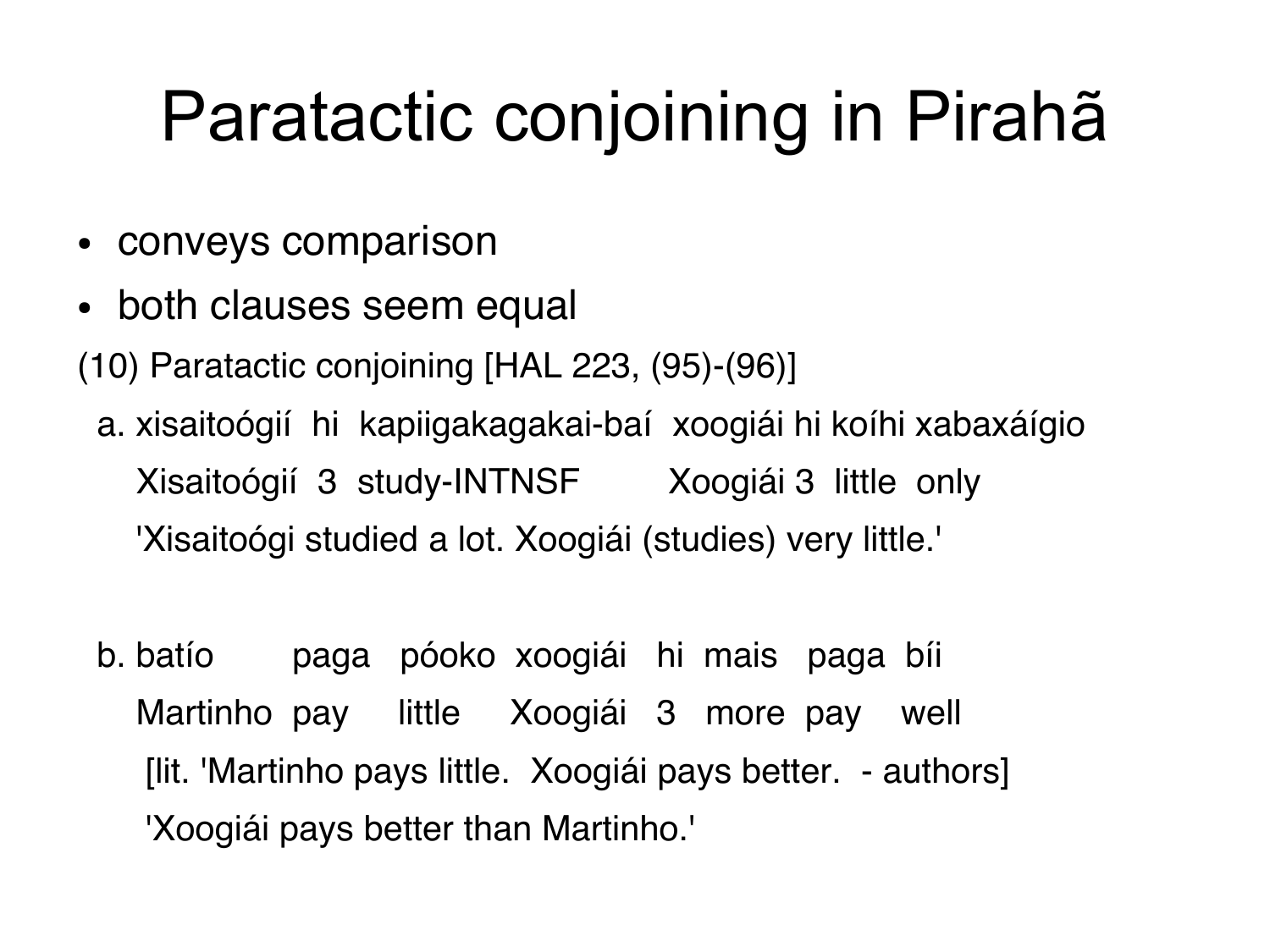## Complementation in Lango

(11) Paratactic and non-paratactic infinitival complementation (Lango)

- a. Án àpóyò àcégò dɔ́gólá paratactic remembered-1sg closed-1sg.subj door 'I remembered it; I closed the door' (I remembered to close the door)
- b. Án àpóyò cèggò dɔ́gólá non-paratactic (infinitive) I remembered-1sg close-Inf door 'I remembered to close the door' (Noonan (1985, 78, (149)-(150))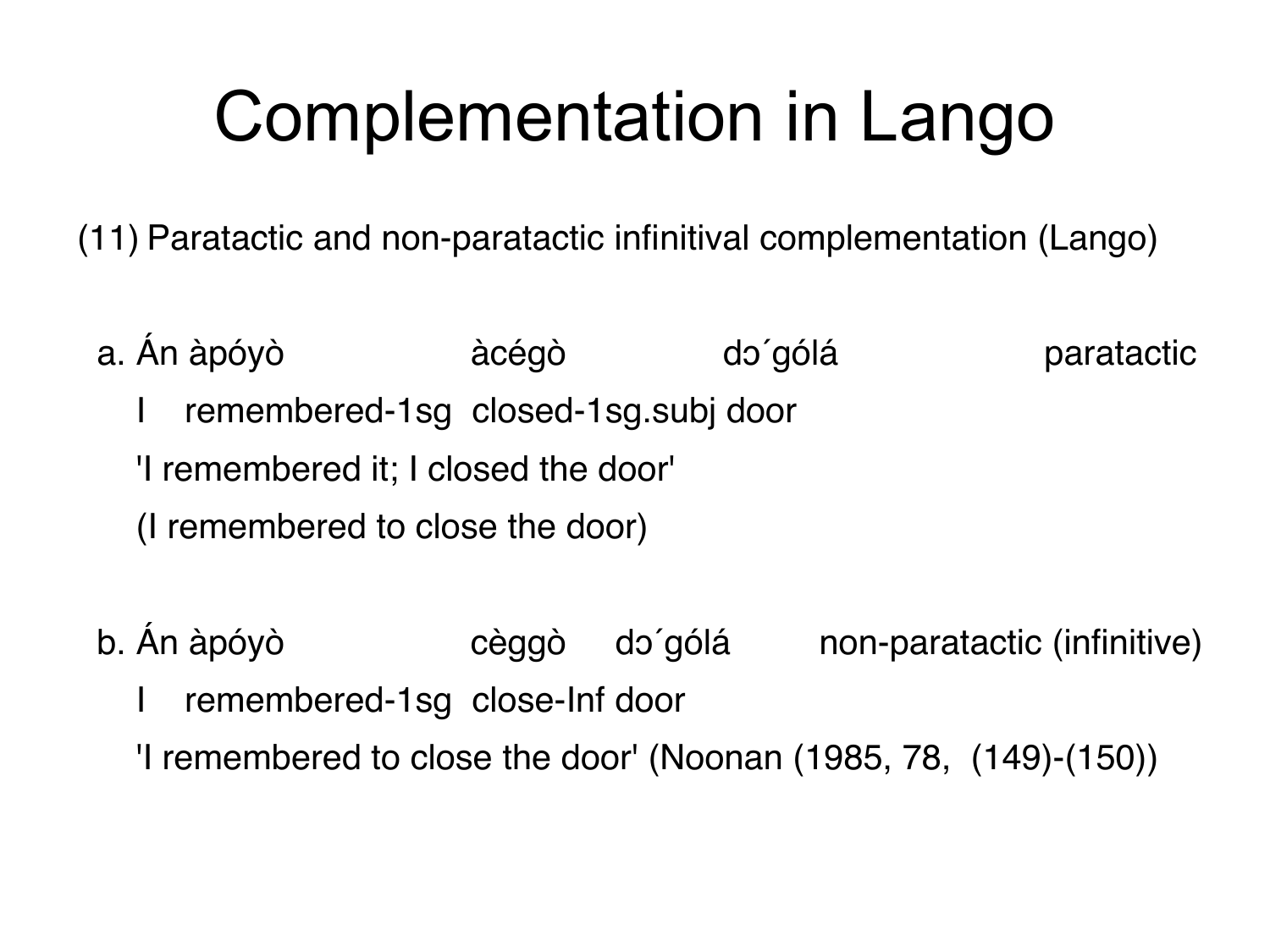# Complementation in Pirahã

• Also, clausal complements often follow a main verb in languages that generally are OV:

(13) German

a. OV (nominal object)

Hans hat die Kinder gesehen.

Hans has the children seen.

b. VO (clausal object)

Hans sagte, [dass er die Kinder gesehen hat].

Hans said that he the children seen has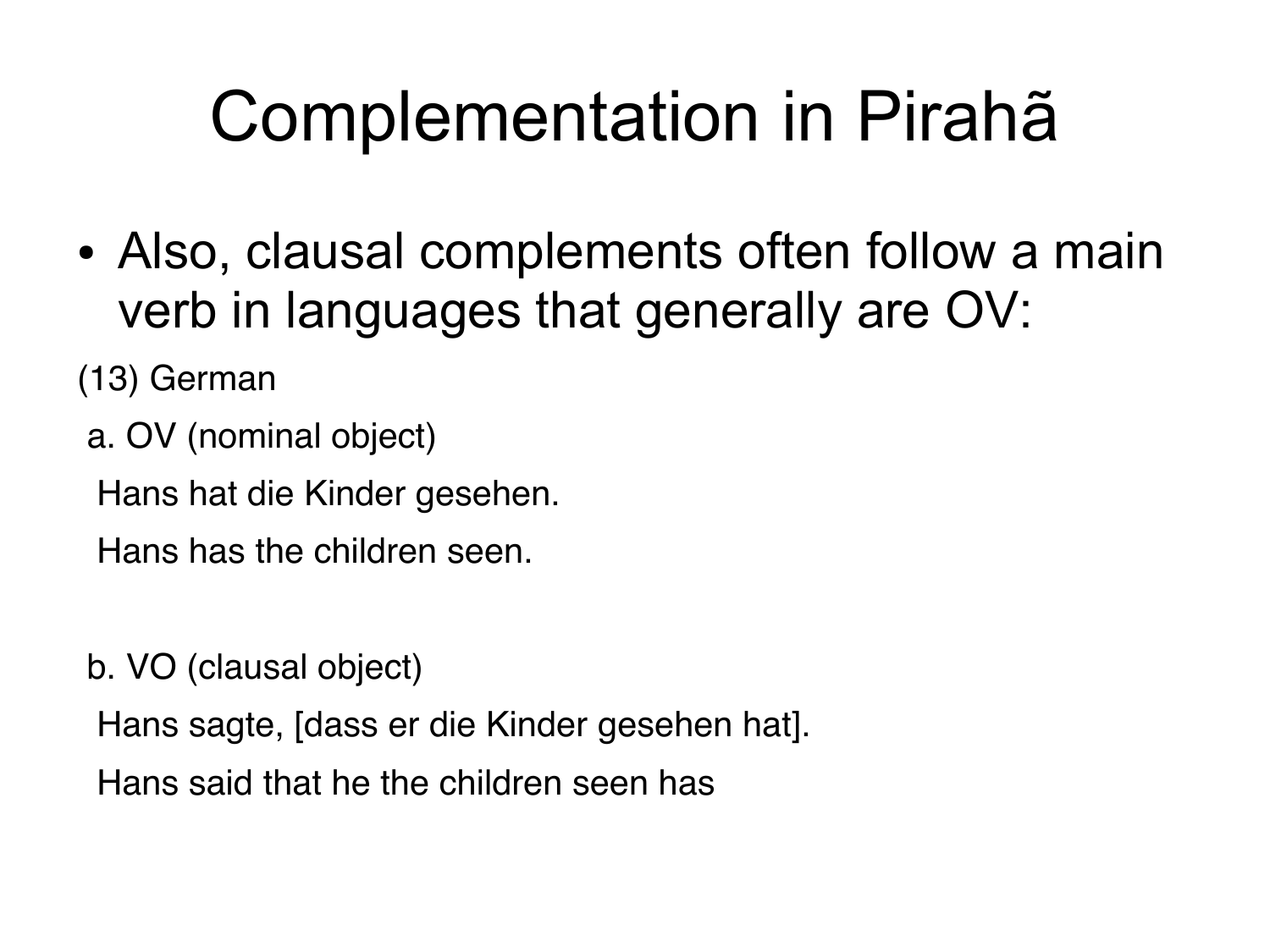# SVO in Pirahã

- Also, although SOV is the dominant order, SVO sentences can be found in Pirahã
- b. tiobáhai koho-ái-hiab-a tomáti gihió-kasí píaii child eat-ATELIC-NEG-REMOTE tomato bean-name also taí píaii leaf also [HAL 226 (107)]

'(The) children do not eat tomatoes or beans or leaf(y vegetables).'

c. ti soxóá kap-í-hí baaí 1 already shoot-PROX-COMPLETE CERT wild pig

'I already shot a wild pig.' [HAL 295 (361)]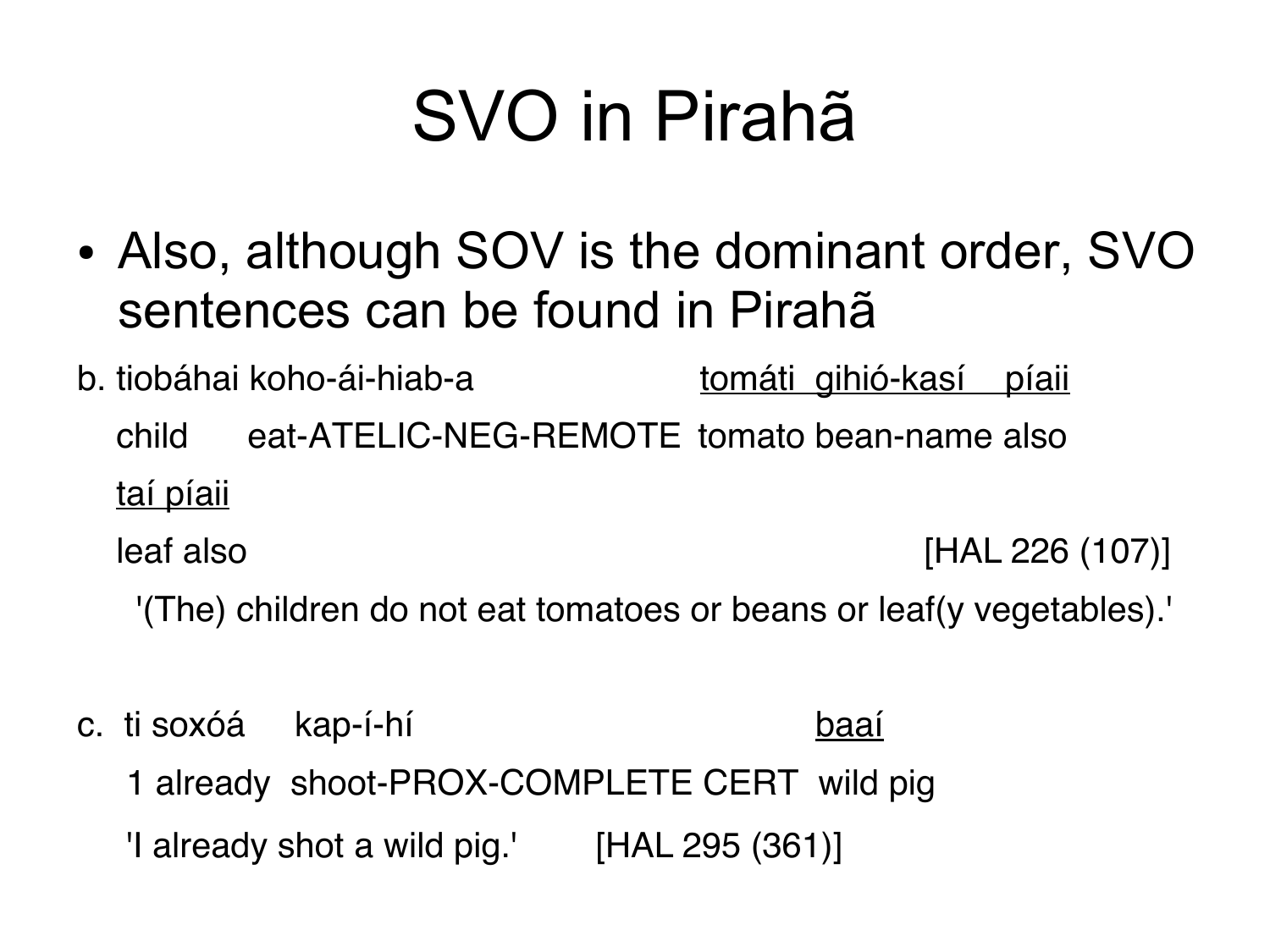# SOV with clausal DO in Pirahã

- Pirahã may allow SOV also when the object is a clause.
- Possibly controlled by heaviness.

(17) SOV with clausal direct object in Pirahã

hi ti xap-i- sai xog- i- hiab- a 3 1 go- EP-NOMLZR want-EP-NEG-REMOTE 'He doesn't want me to go.'  $[HAL 278, ex. (290)]$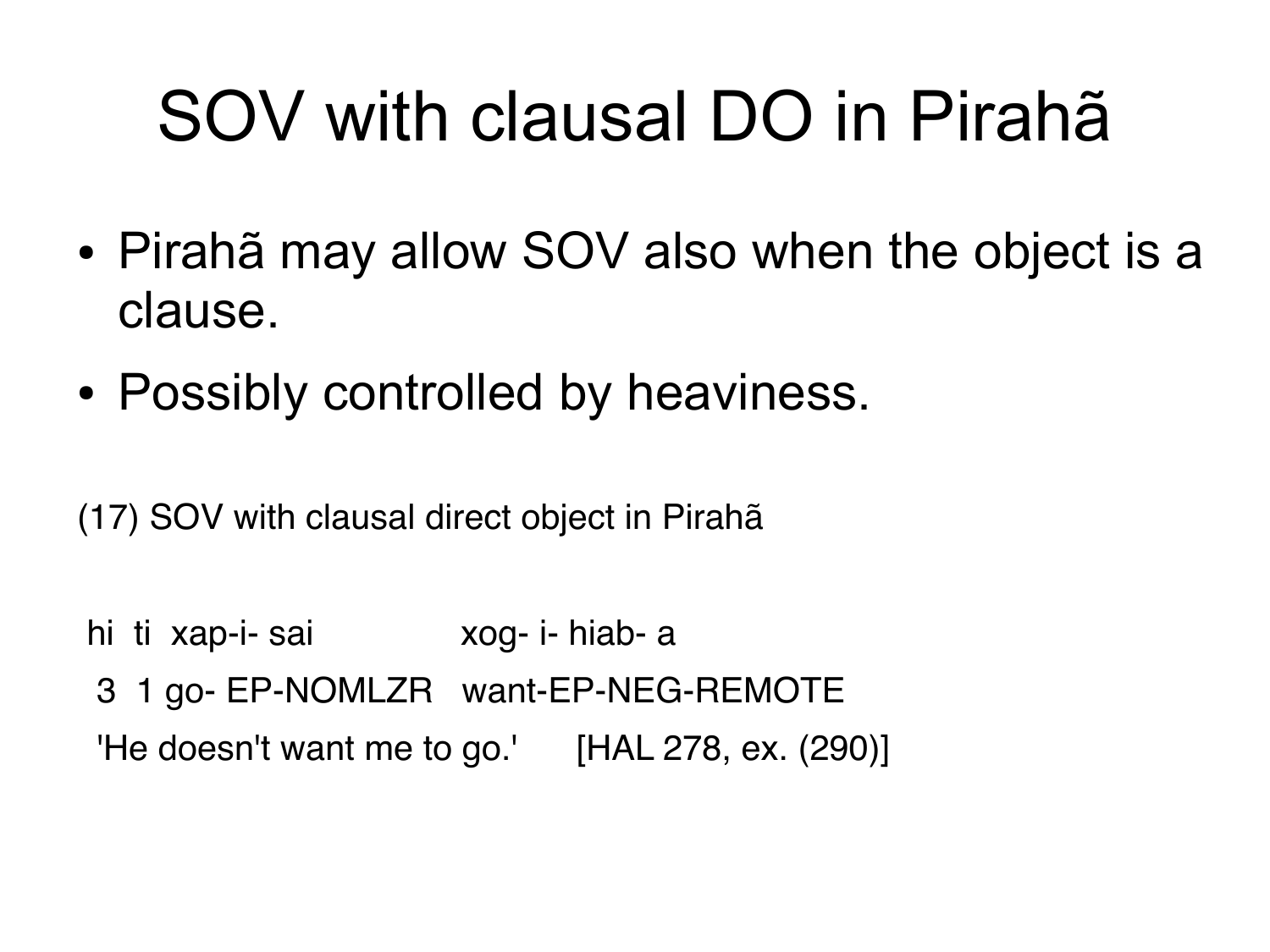#### The -sai nominaliser

- Marked forms lack of tense and aspect
- Can be suffixed to argument taking verbs producing instrumental nominal:

(20) -sai instrument nominals

a. xiohói xiboít-i- sai

wind cut- EP-NOMLZR

'wind cutter (i.e. propeller)' [HAL 277 (284))

b. xií kai-sai

thing make-NOMLZR

'thing maker (i.e. factory)' [HAL 277 (285)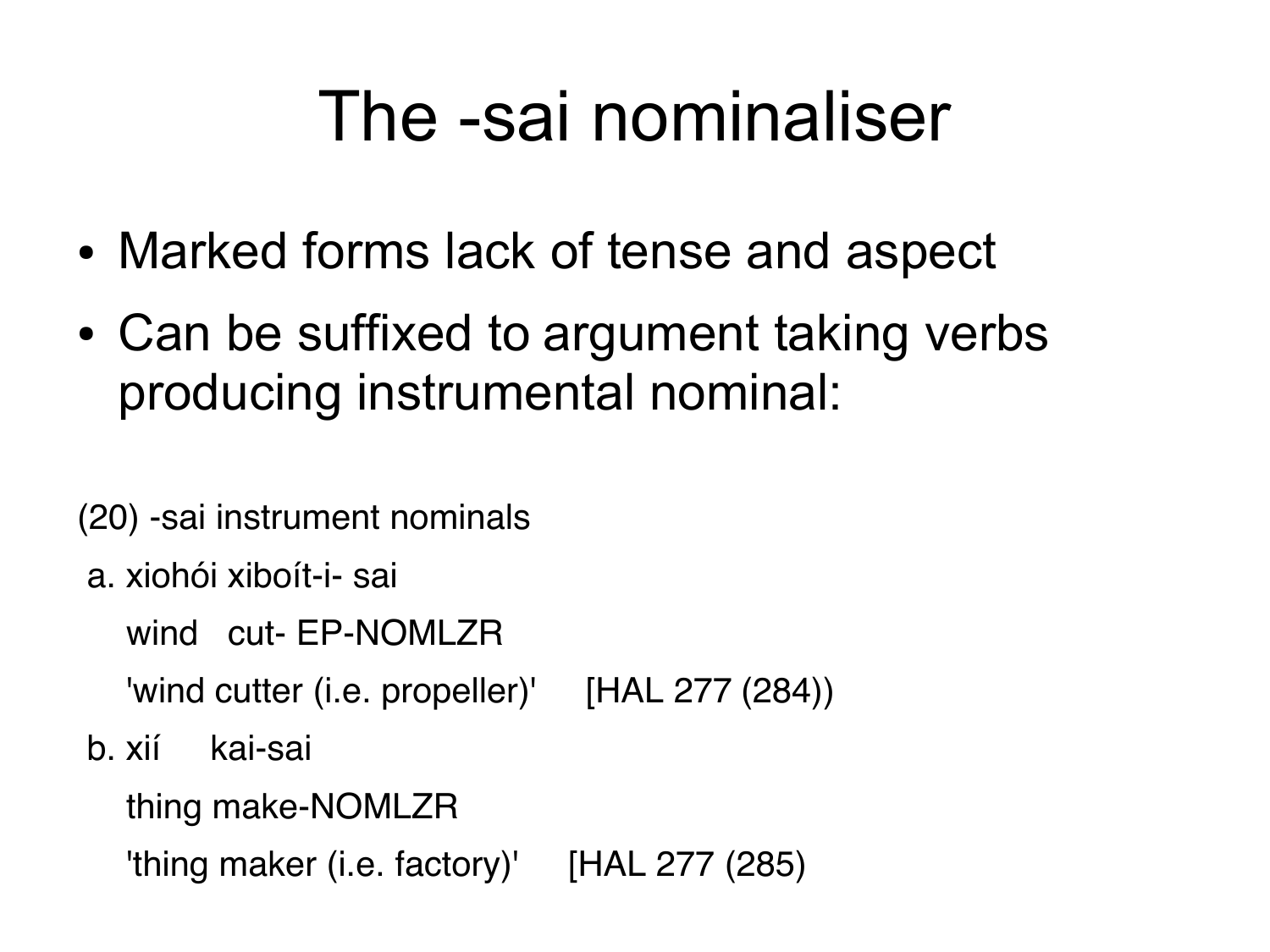- In reported speech (marked with *gái* 'say') it is 'say' that carries *-sai,* and lacks tense and aspect inflection.
- The clause of reported speech contains the tense and aspect.

(22) kohoibiíhai hi **gáí- sai** hi hi **xogi-hiab-iig- á** gáihi Kohoibiíhai 3 say-NOMLZR 3 3 want-NEG-CONT-REMOTE that 'Kohoibiíhai said (that) he's not wanting that.' [HAL 259 (223)]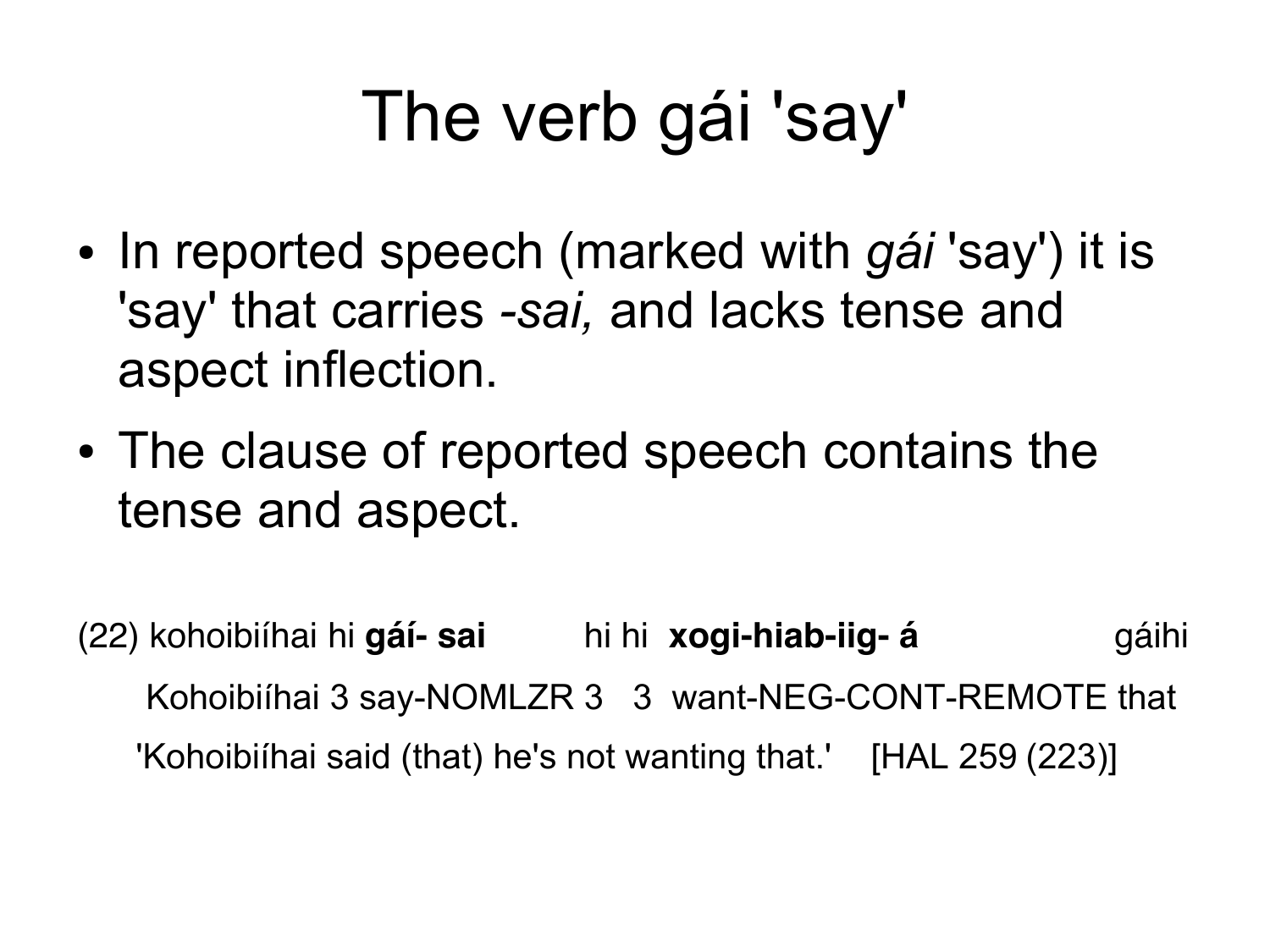- gáí-sai is used to introduce direct and indirect speech
- Distinguished by pronouns (like in english)

(24) hi gáí- sai xahóápátí ti xi aagá- hóág- a

- 3 say-NOMLZR Xahóápátí 1 hunger have- INGR-REMOTE
- (i) 'Xahóápátí said, "I am hungry" ' or
- (ii) 'Xahóápátí said (that) I am hungry.' (i.e. that the speaker reporting (24) is hungry)
	- [HAL 269 (256)]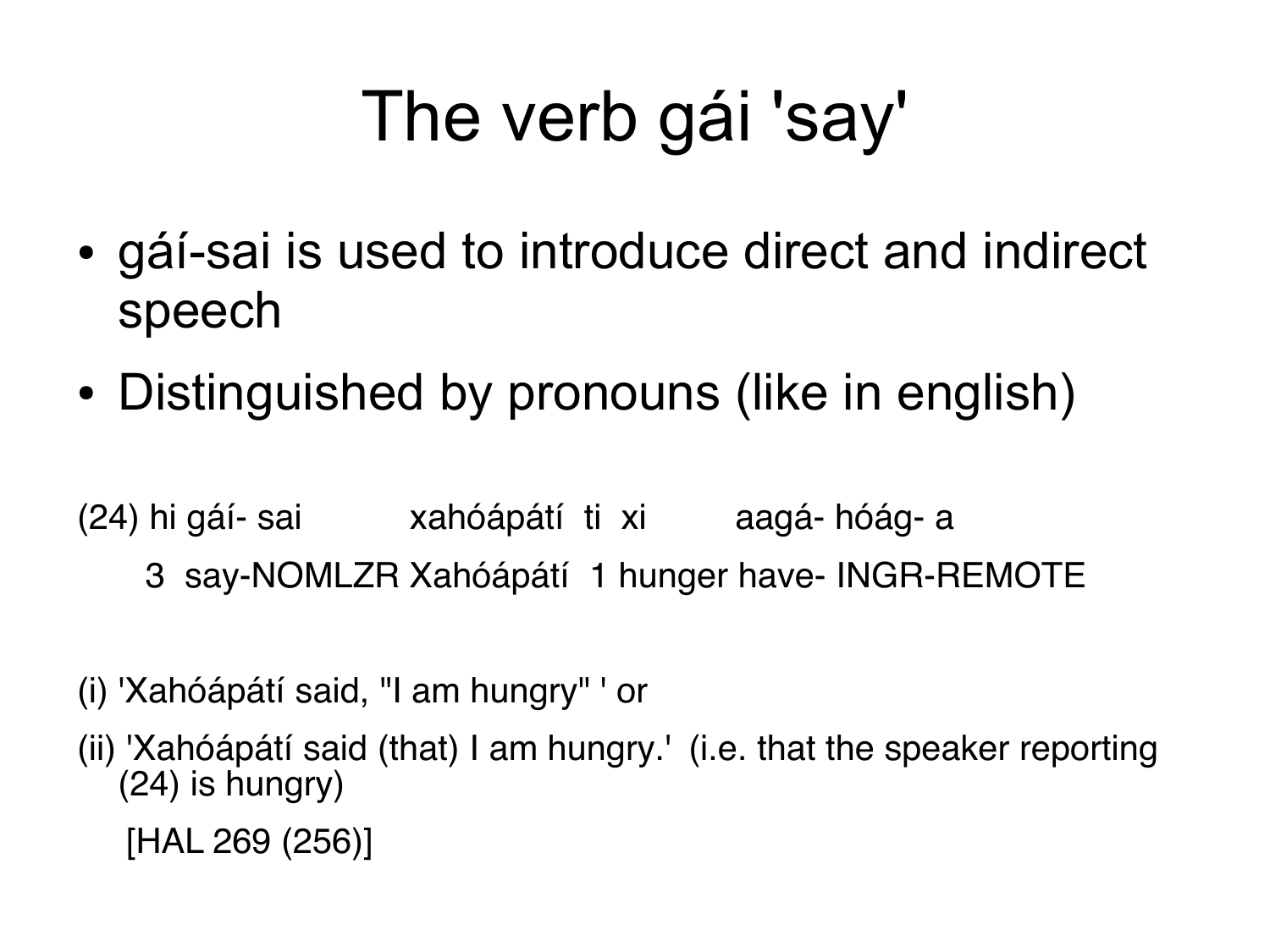- What kind of syntax does the construction use, if no embedding is is involved?
- Everett (CA) offers no proposal.
- Nevins et al: There has to be embedding. But of what type?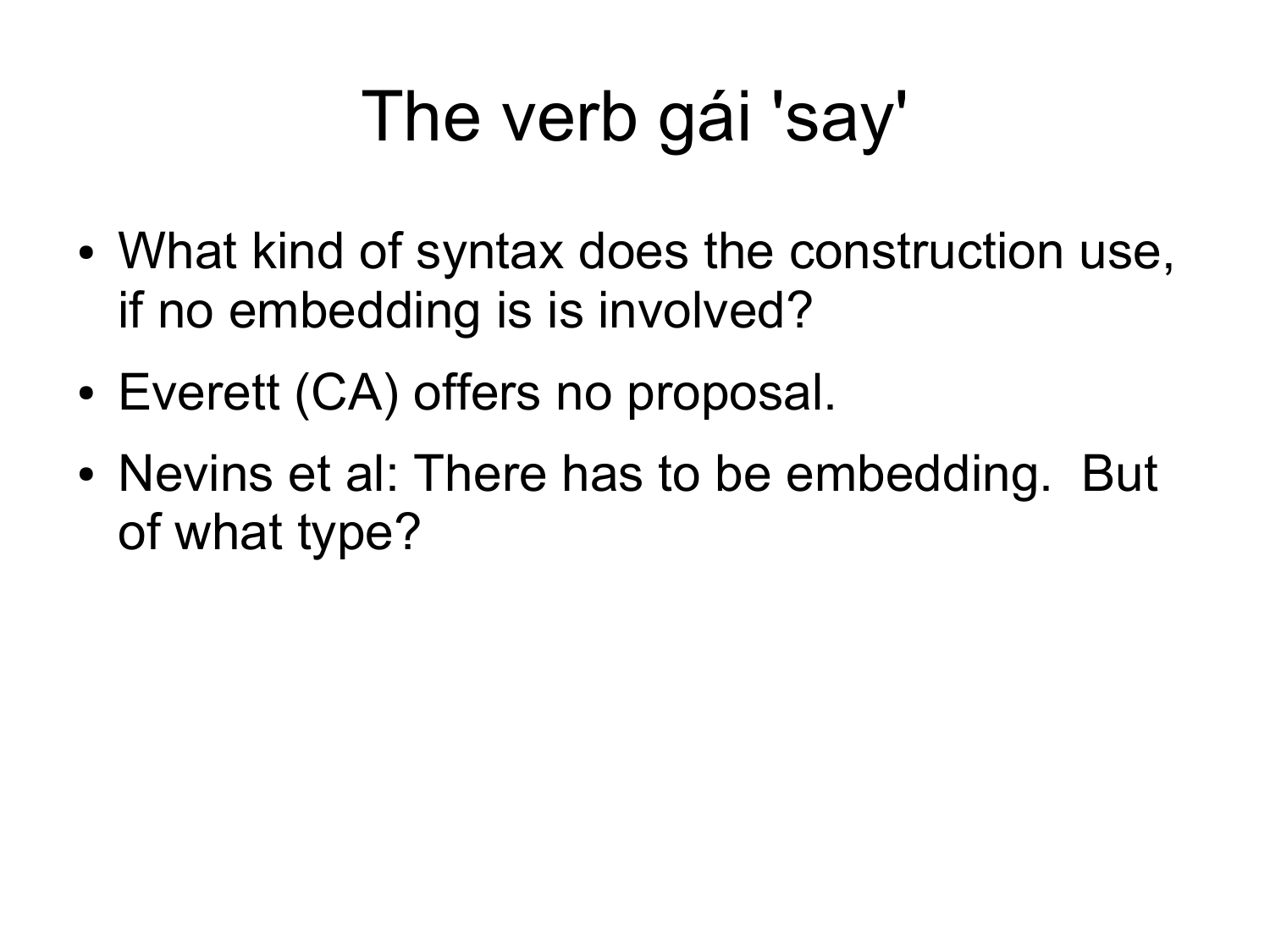#### (25)

- a. the clause of reported speech is a syntactic dependent of the verbum dicendi;
- b. the expression containing the verbum dicendi is a syntactic dependent of the clause of reported speech;
- c. the expression containing the verbum dicendi and the clause of reported speech are both syntactic dependents of another element

(26)

- a. John said that Mary is hungry.
- b. According to John, Mary is hungry.
- c. John's claim was that Mary is hungry.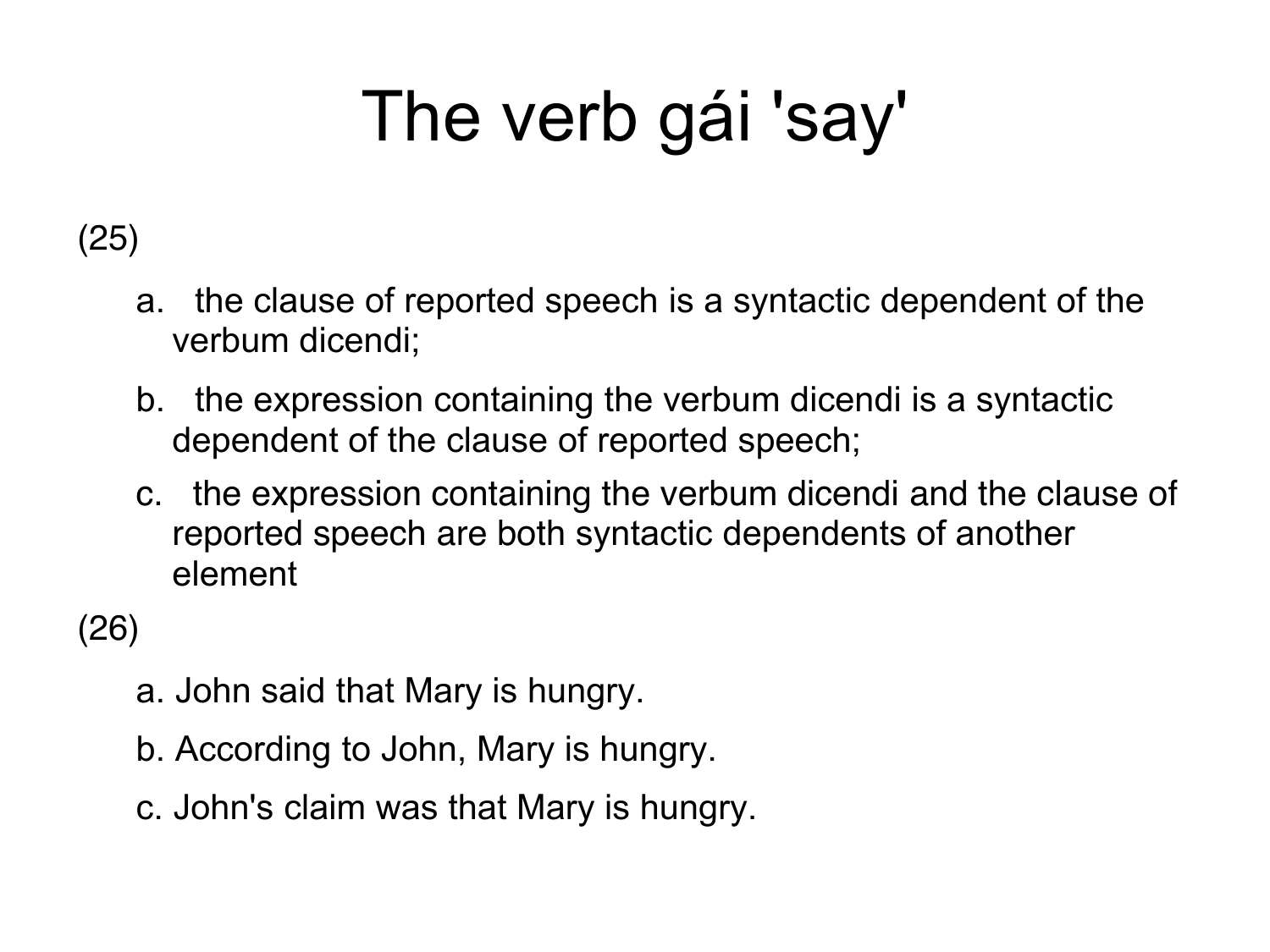• Pirahã has null copulas (like for example Hebrew)

(26c) ti gái-sai kó'oí hi kaháp -ií

I say-nominative [sic] name he leave -intention

(lit. "My saying Kó'oí intend-leaves")

Everett:

"I said that Ko'oí intends to leave." Nevins et al:

''my claim is (that) Ko'oí intends to leave"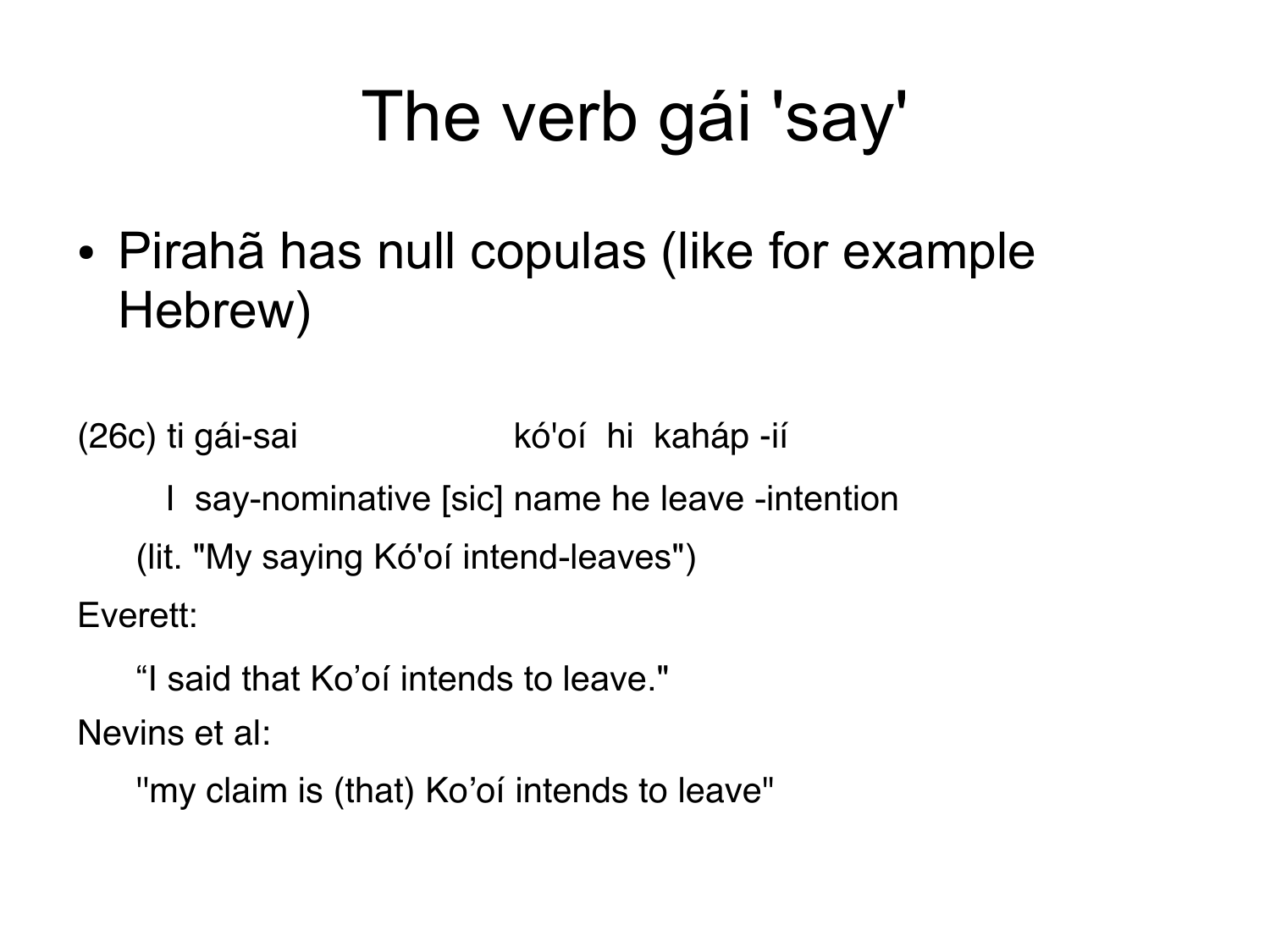• If 26c is correct we need to explain the lack of causal complements to the verb *gái*-.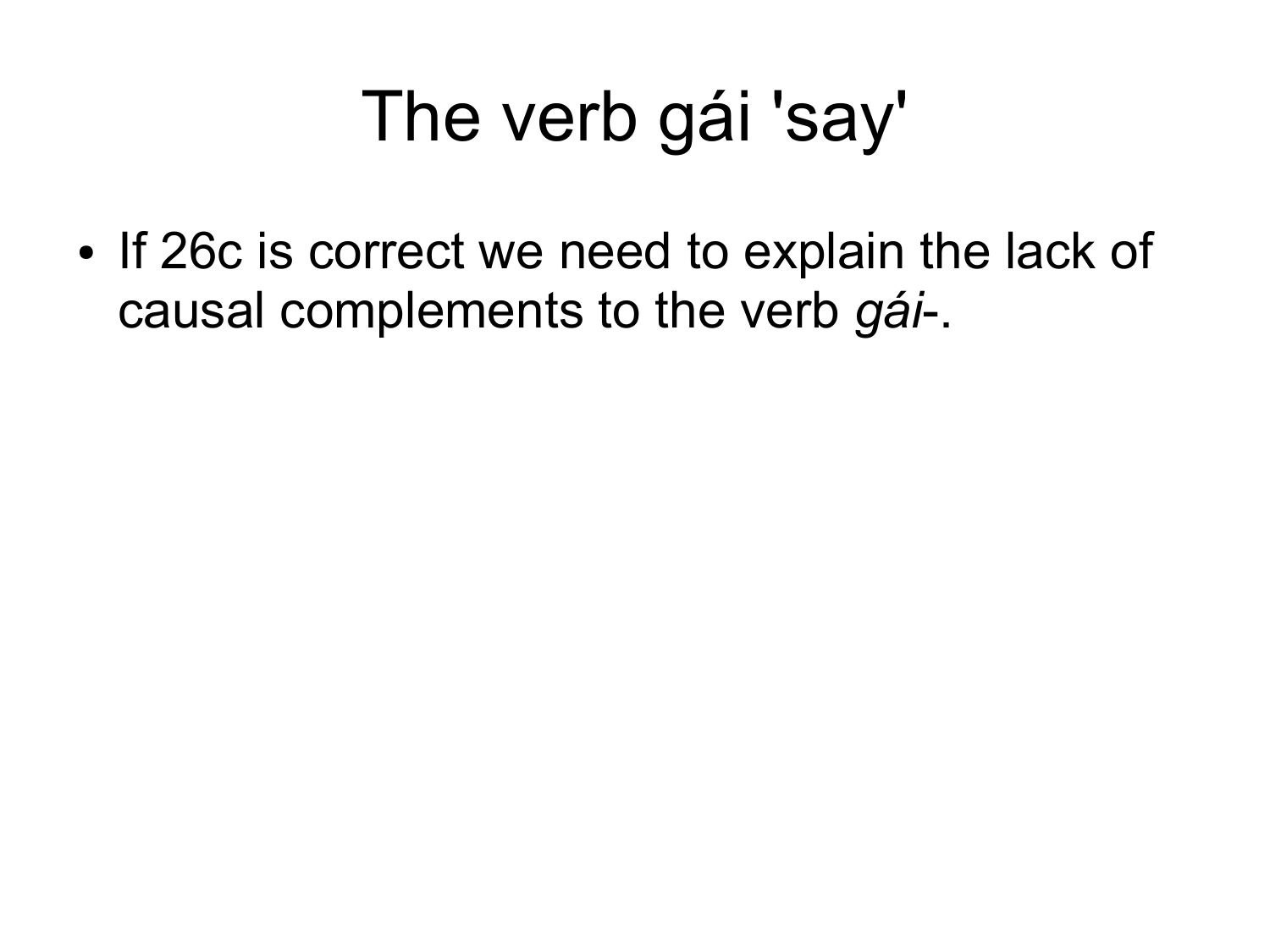- If 26c is correct we need to explain the lack of causal complements to the verb *gái*-.
- Blame it on the verb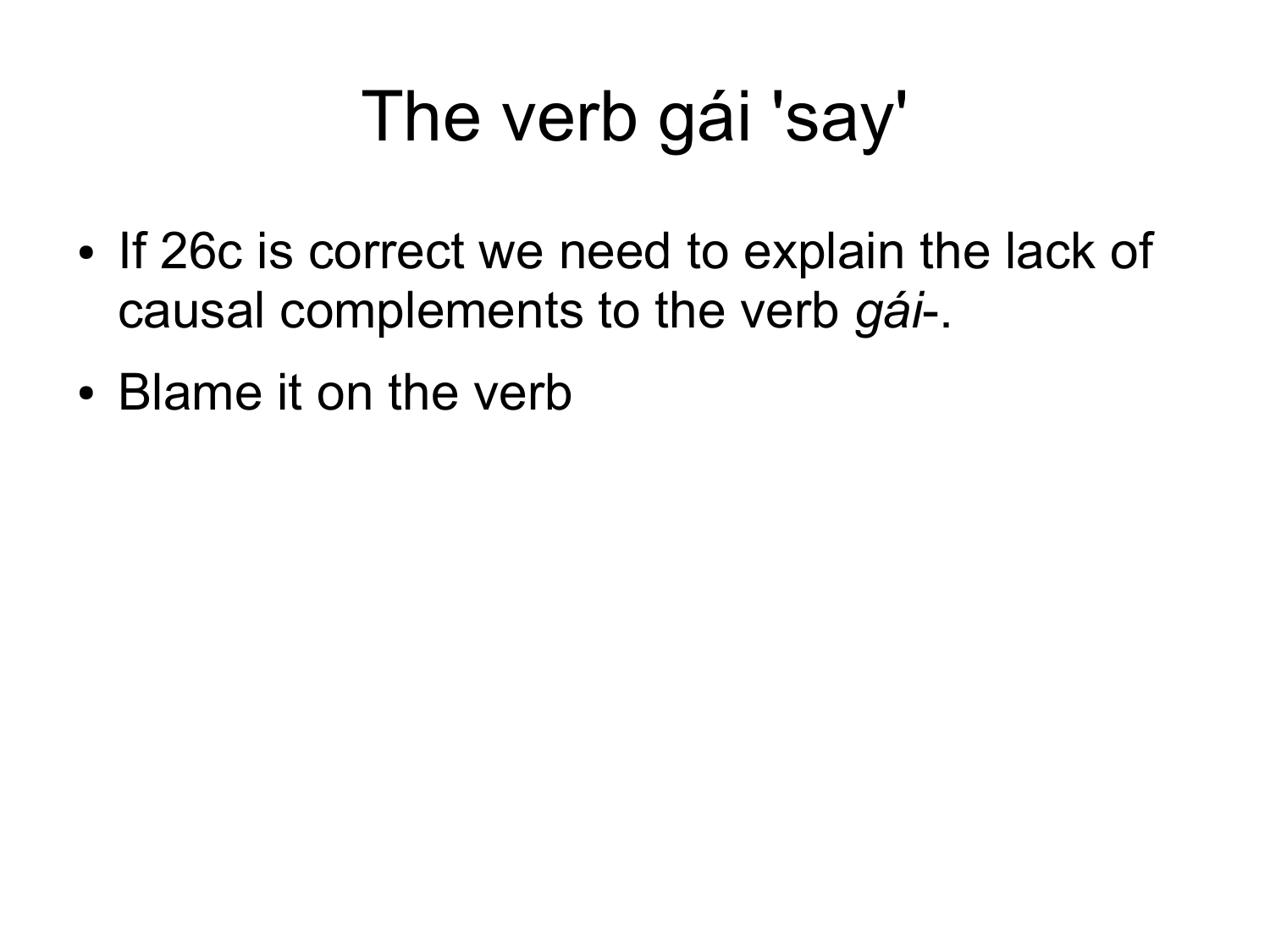- If 26c is correct we need to explain the lack of causal complements to the verb *gái*-.
- Blame it on the verb
- Indirect speech reports in Pirahã that use the verb *gái*- show a nominalized form of the verb simply because it is a way to express the meaning CP complement to *gái*- without actually merging a CP as a complement to the verb.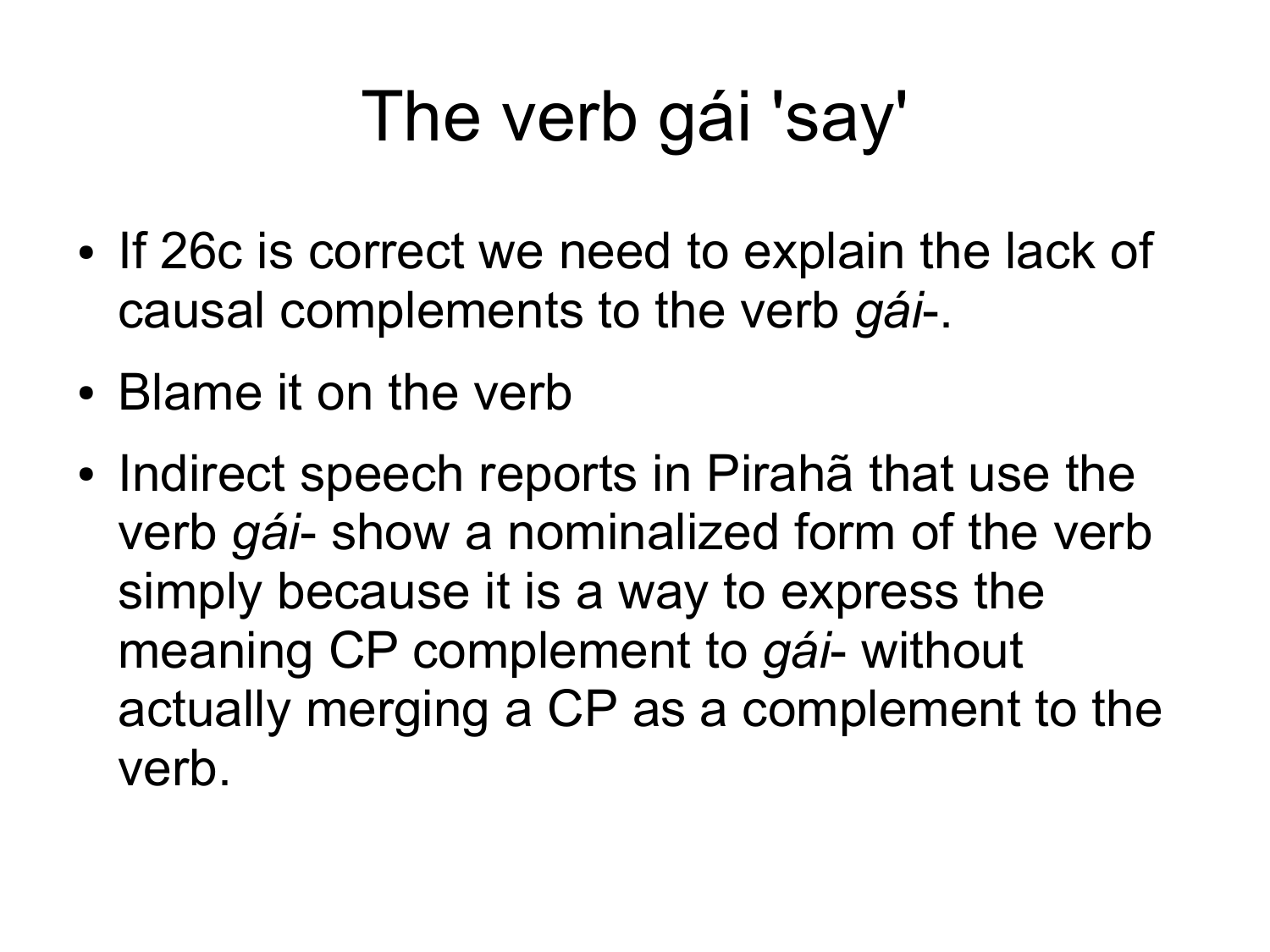● Everett claims (CA 629) that *gái* is always nominalised.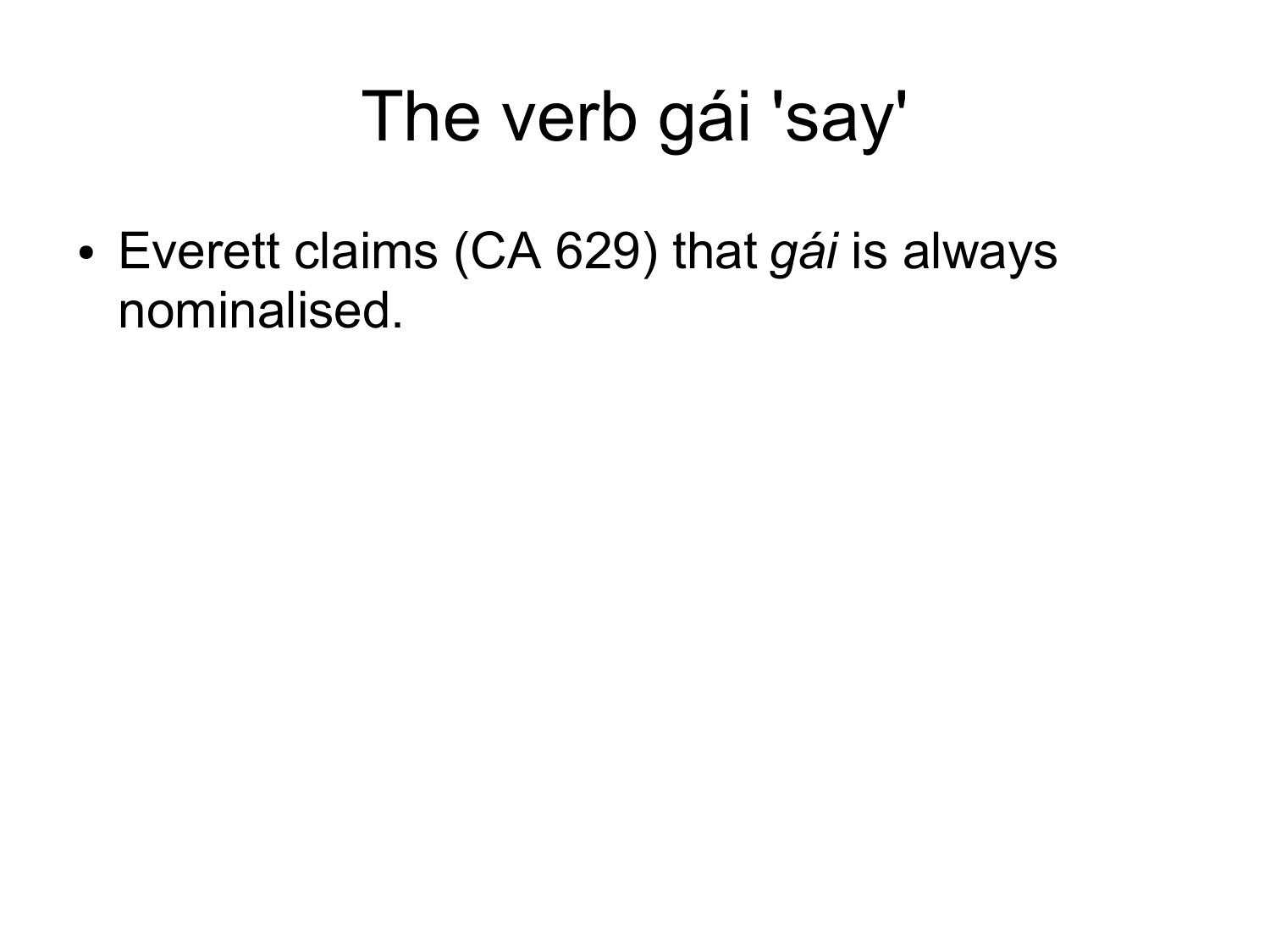- Everett claims (CA 629) that *gái* is always nominalised.
- In his earlier work on Pirahã there are numerous counterexamples to this. ((31) in Nevins et al. 2007:26).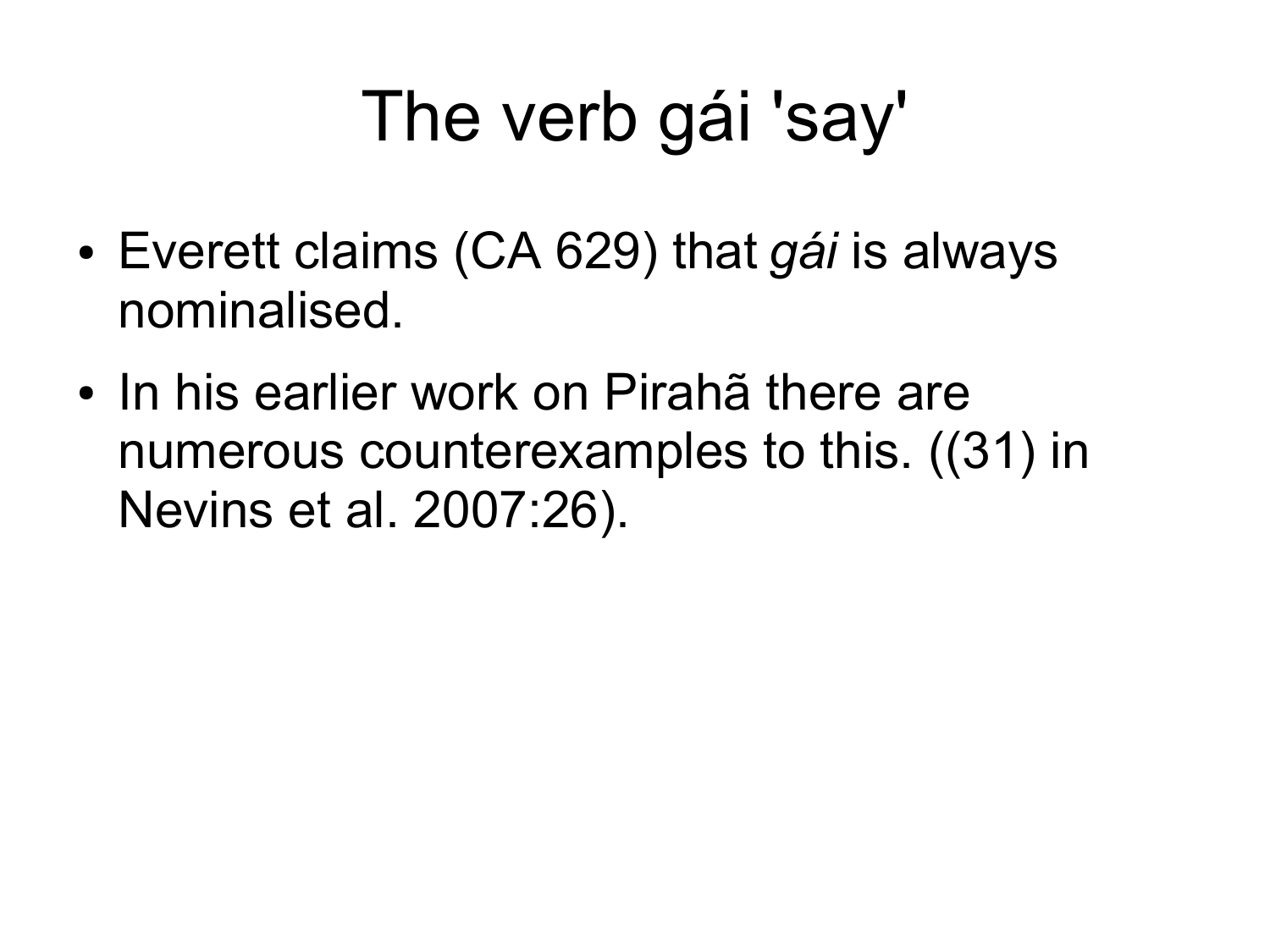- Everett claims (CA 629) that *gái* is always nominalised.
- In his earlier work on Pirahã there are numerous counterexamples to this. ((31) in Nevins et al. 2007:26).
- *gái* appears to semantically support embedding but has a special syntactic property.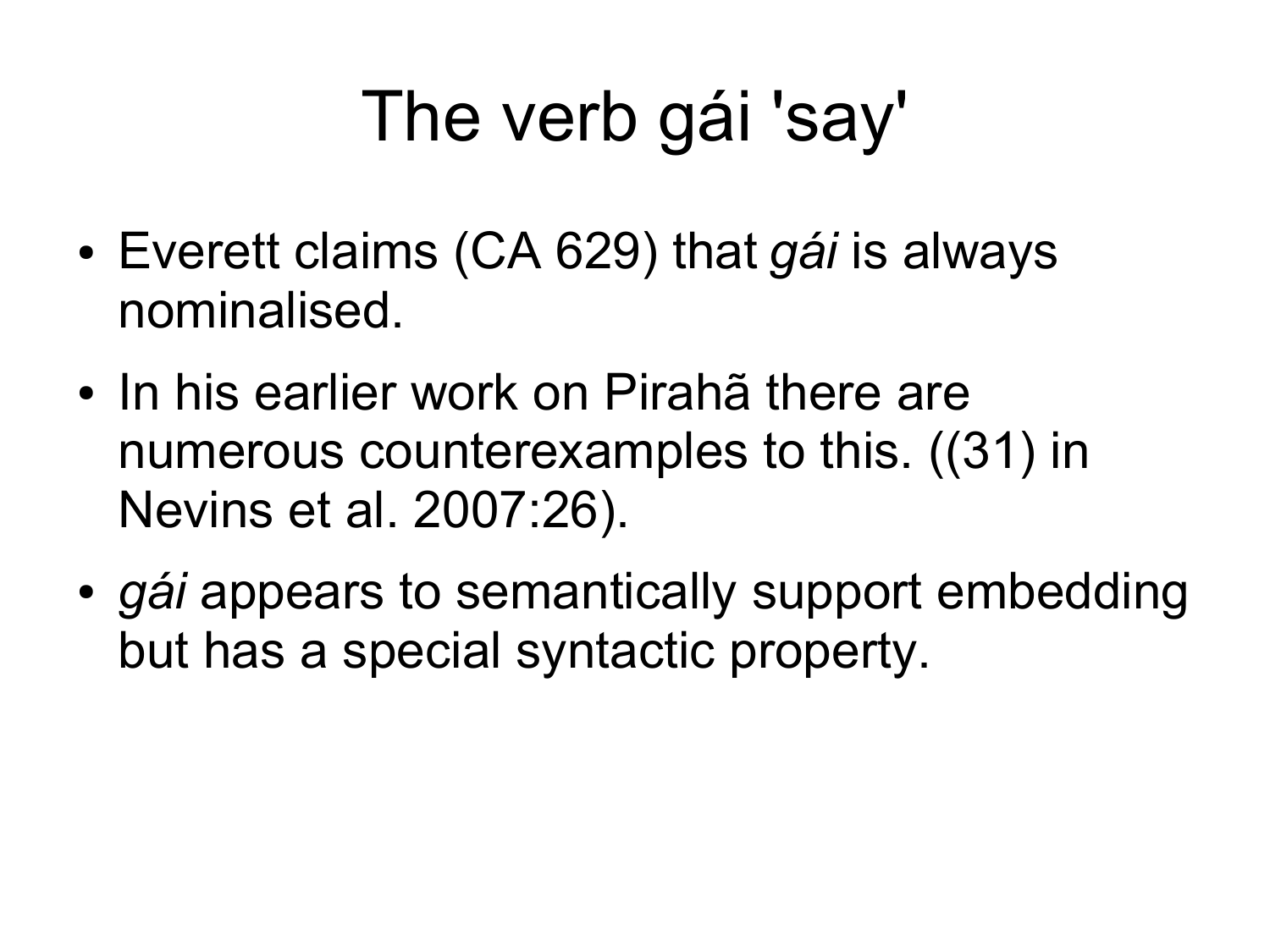- Everett claims (CA 629) that *gái* is always nominalised.
- In his earlier work on Pirahã there are numerous counterexamples to this. ((31) in Nevins et al. 2007:26).
- *gái* appears to semantically support embedding but has a special syntactic property.
- Of the verbs allowing clausal complements, only *gái* has the special behaviour discussed.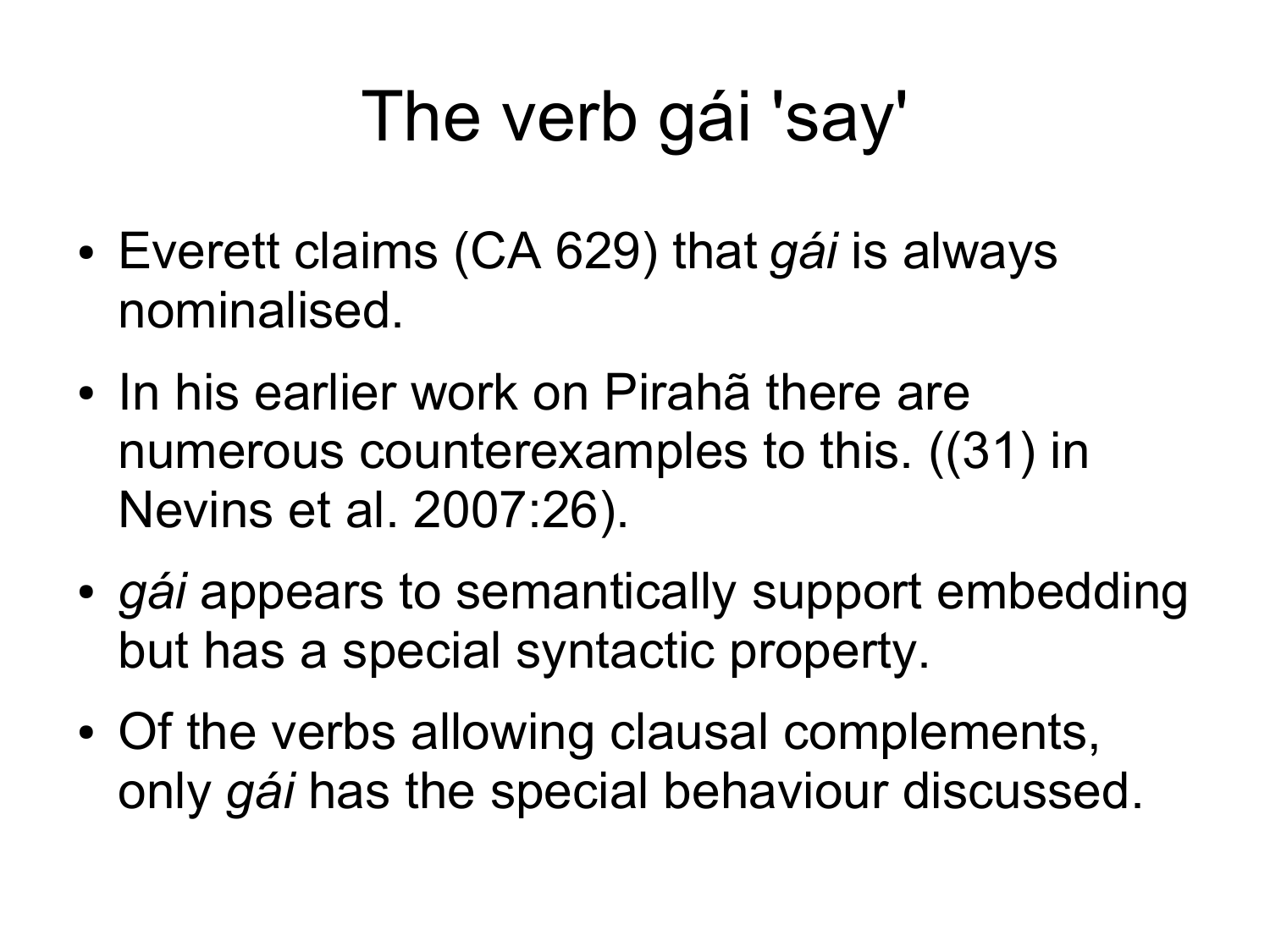• "There is no movement of the questioned element." (HAL 245)

(32) Wh-interrogatives

a. xabagi go gíiso xigí xog- i (híx) Xabagi WH DEM ASSOC want-PROX (INTER) 'How much does Xabagi want?' [HAL 239 (149)]

b. gahió go gíiso xab-óp-ai airplane WH DEM turn-go-ATELIC 'When will the airplane return?' [HAL 239 (150)]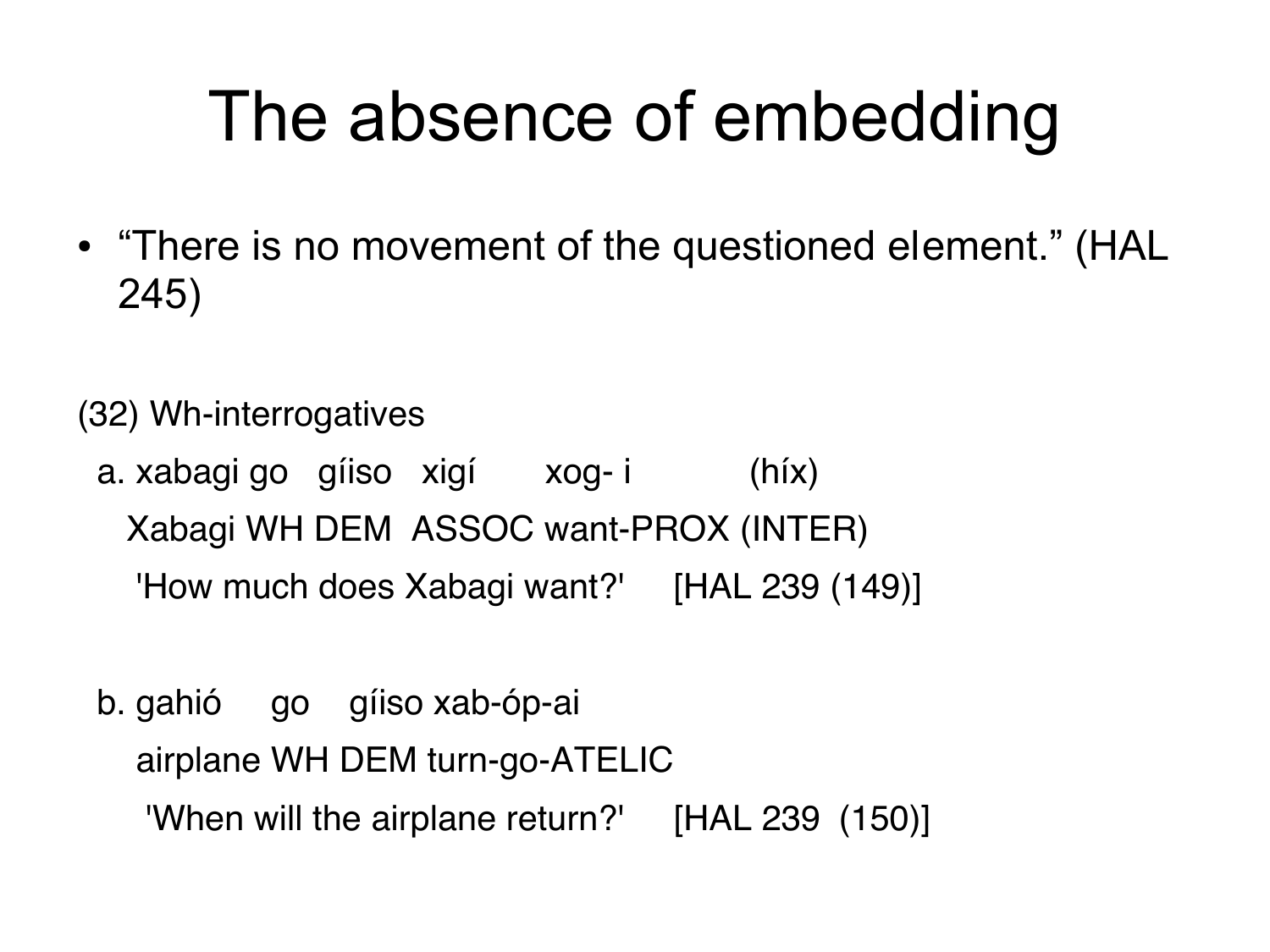• Everett uses as an argument for the non-existence of clausal embedding the observation that a "questioned element" may not move from (what we would call) an embedded clause

(33)a. hi ob-áaxáí [kahaí kai- sai]

3 see/know-INTNS arrow make-NOMLZR

'He really knows how to make arrows.' [HAL 263 (232)]

b. \*hi go ligi -ai lob -áa'áí [ kai -sai]

3 WH ASSOC do/be42 see/know-INTNS make-NOMLZR 'What thing [does he] know well to make?"

(lit. "What associated thing he knows well to make/ making?")

[i.e. 'What does he know how to make well.' - authors] [CA 629 (27)]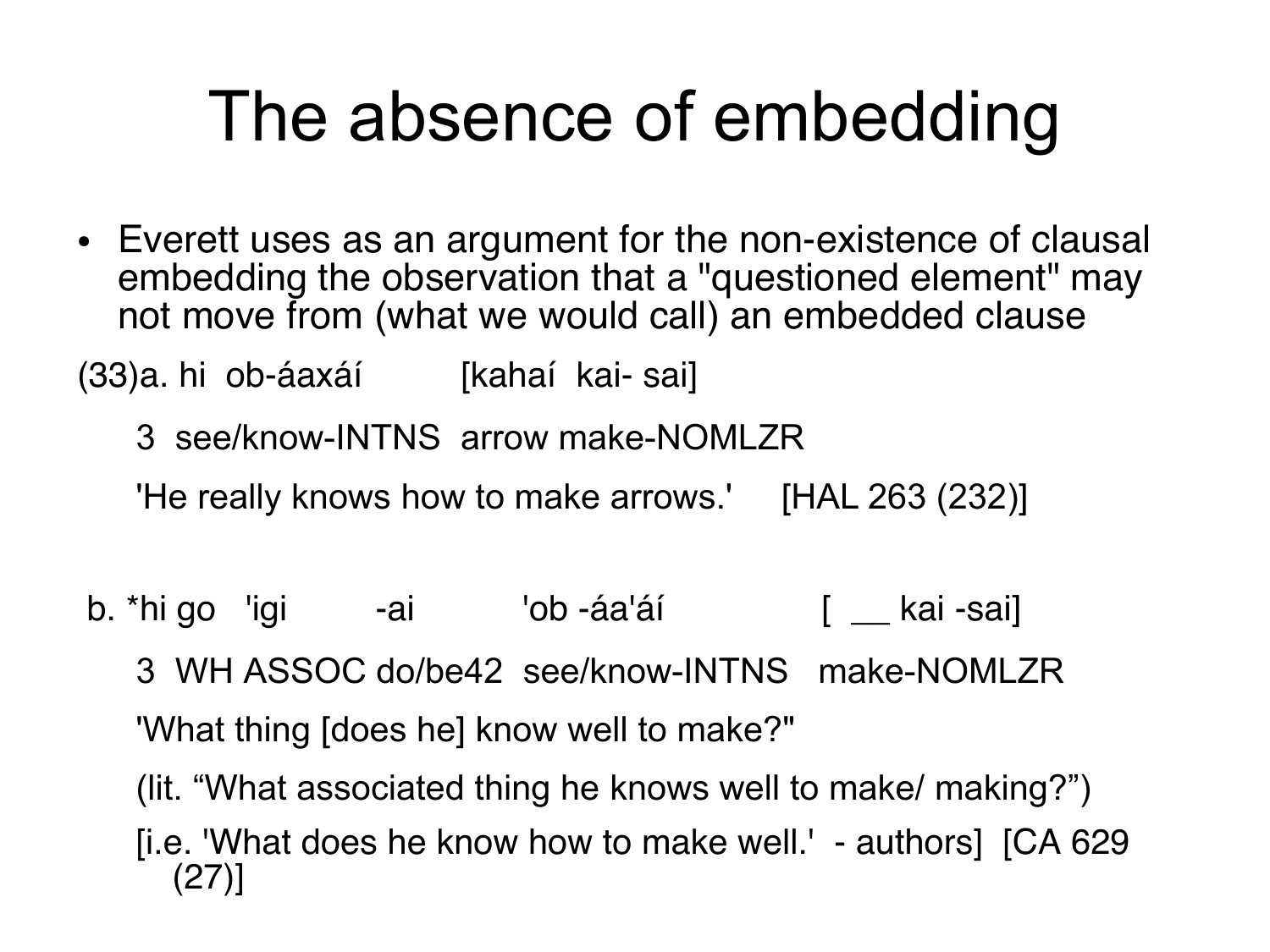● "...if Pirahã is a language without overt *wh*-movement, we should hardly draw any conclusions about whether a particular phrase is an embedded clause or not on the basis of the failure of a wh-phrase to extract from it!" (Nevins et al 2007:30)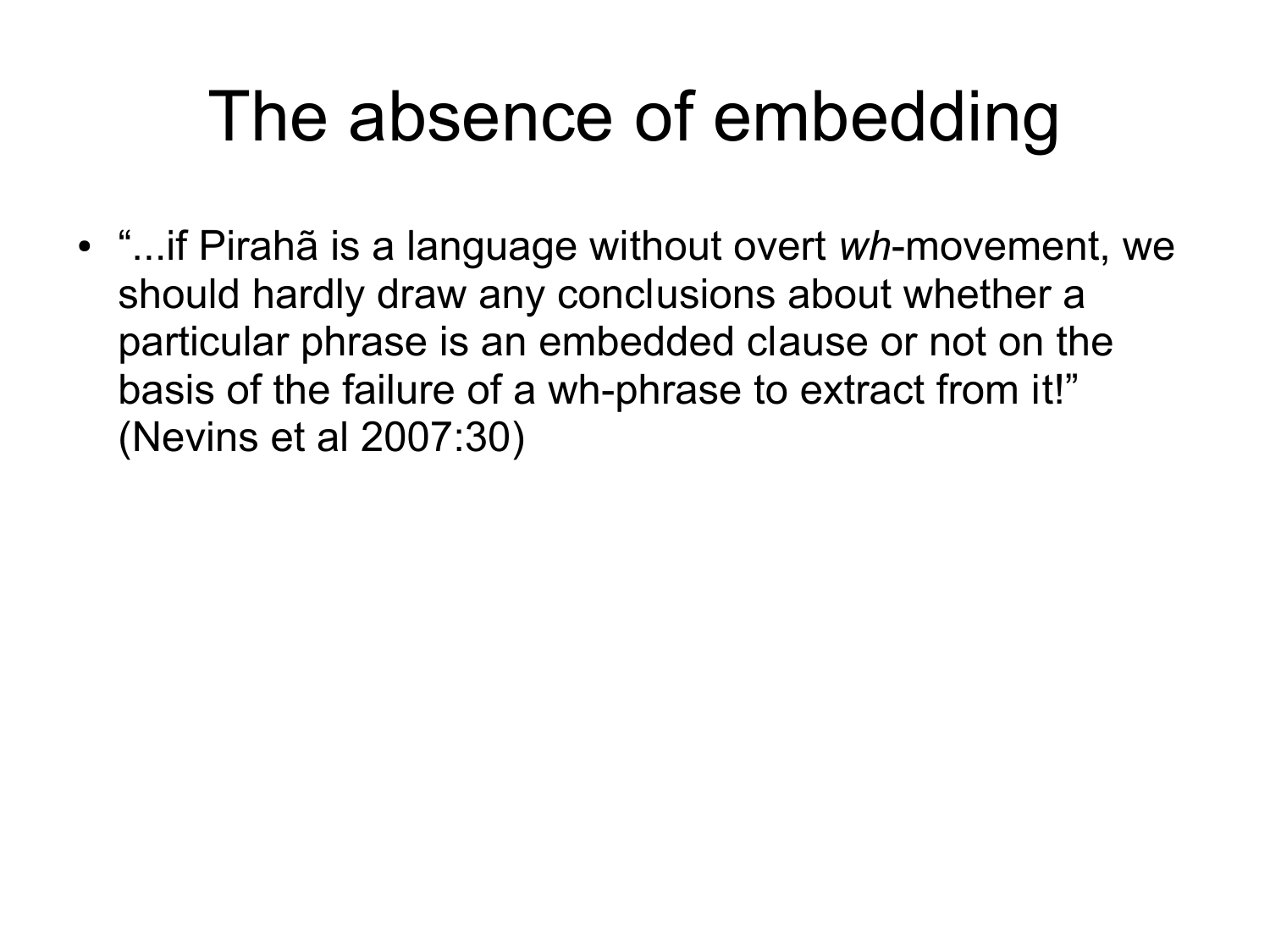- Can the wh-phrase may remain *in situ* within the putative complement clause selected by 'ob- 'see/know'
- $\bullet$  But still take scope over the higher clause yielding the intended meaning for (33b).
- The answer to this question appears to be yes: (34)

[hi gó 'igi -ai kai -sai] hi 'ob -áa'áí 3 WH ASSOC do/be make-NMLZR 3 see/know-INTNS 'What thing [does he] know well to make?" (lit. "What associated thing he knows well to make/ making?") [i.e. 'What does he know how to make well.' - authors]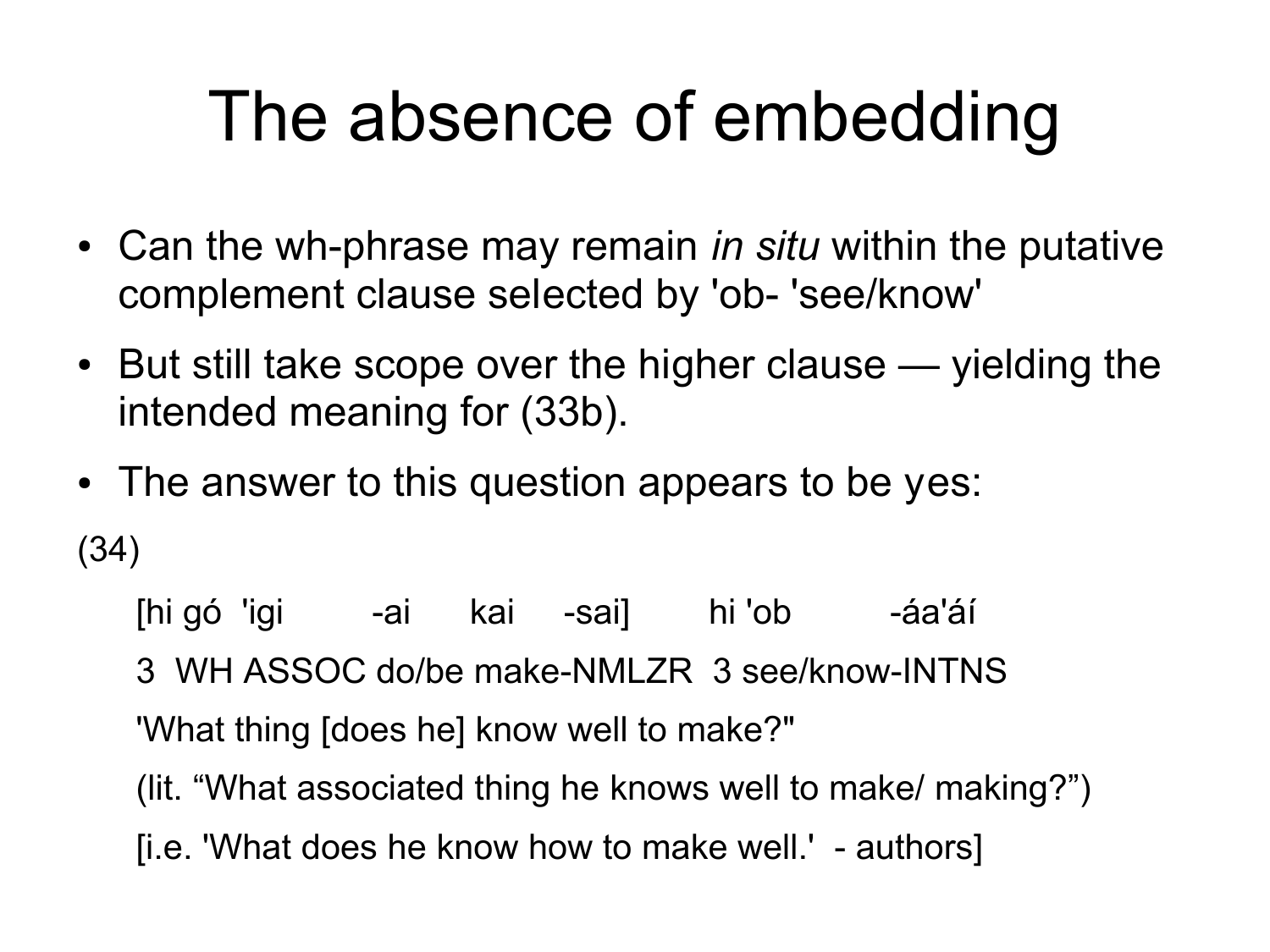- Here the interrogative expression *hi go 'igi-ai* 'what' remains within the clause whose verb is *kai-sai* 'making'.
- In this example, *go* 'what' is clearly the object of kai-'make', but the meaning of the example as a whole is interrogative.
- Everett claims that *the kai-sai* clause must precede *'obáa'ái* here, a fact that might suggest a limitation on the otherwise common extraposition of -*sai* complements that we have seen throughout this section.
- Everett does not offer the relevant example, but we presume that what he has in mind is (35), with the judgment given: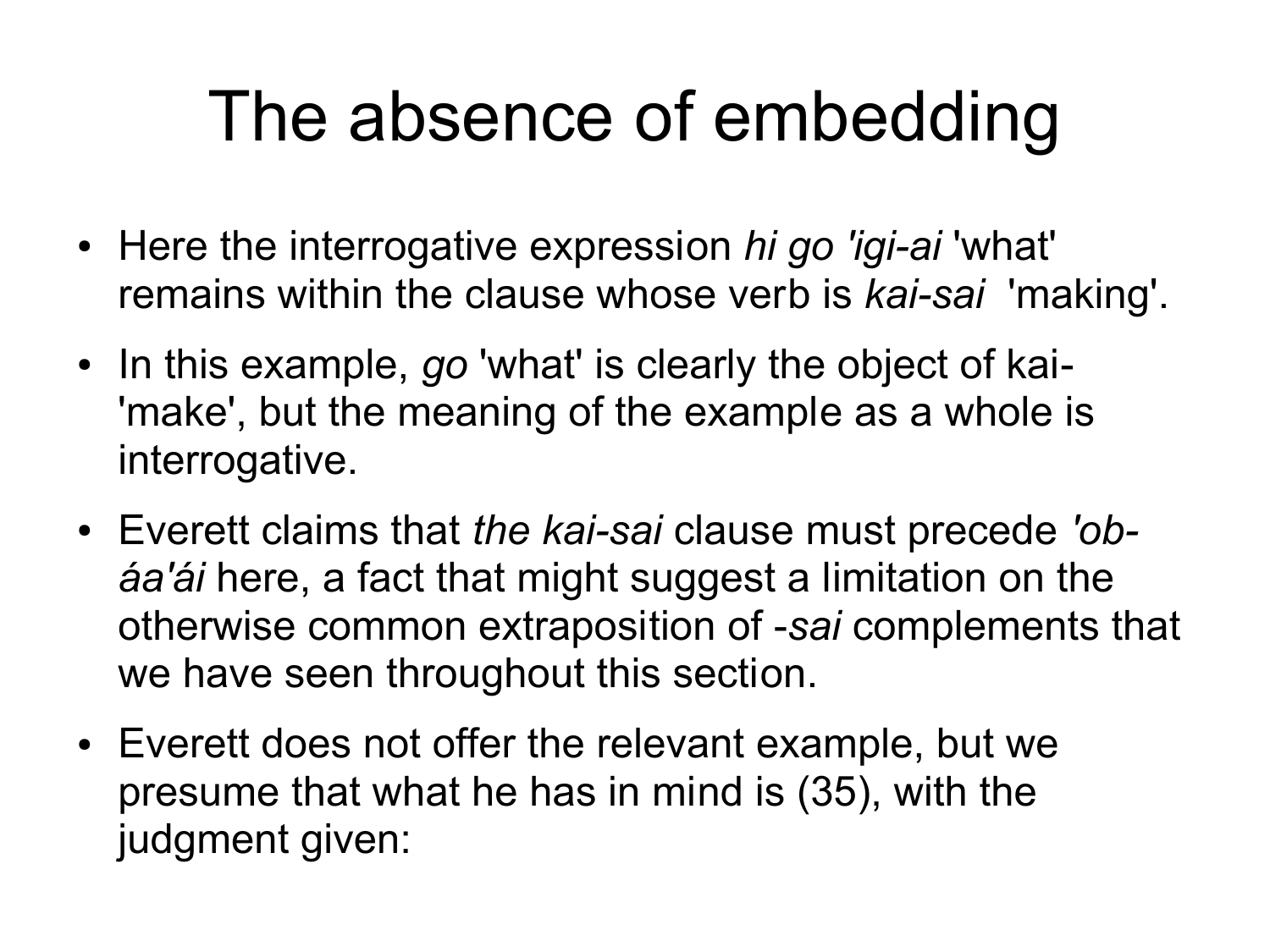(35)

\*hi 'ob -áa'áí [hi gó 'igi | -ai kai -sai] 3 see/know-INTNS 3 WH ASSOC do/be make-NOMINALIZER [based on CA 629, (26), judgment as given in text]

- For Everett, the impossibility of (35) is presumably due to the fact that "there is no embedding" in Pirahã and that "the interrogative word must always be initial in the phrase".
- Nevins et al claim that neither claim is true. In fact, Pirahã in (34)-(35) is once again behaving in a manner familiar from other languages — in this case Bengali.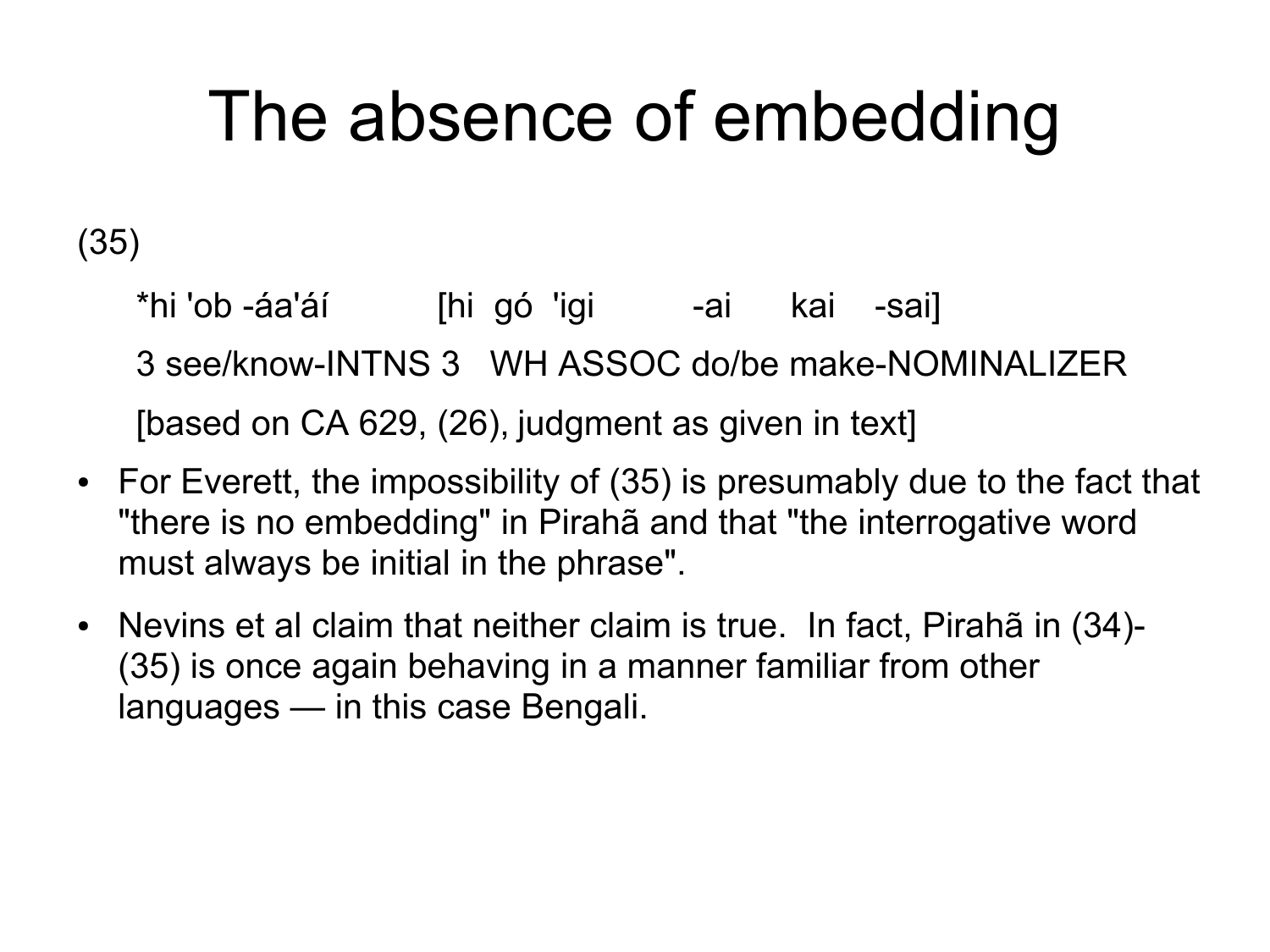• Embedded clauses in Bengali may be either preverbal or postverbal, but if an embedded clause contains a wh-phrase that takes mainclause scope, the clause must be preverbal:

(36) Bengali counterparts to (34)-(35)

a. preverbal embedded clause

ora [ke aS-be] Sune-che [cf. (34)]

```
 they who come-FUT3 hear PST3
```
matrix scope: 'who have they heard will come?'

[also: embedded scope: 'they have heard who will come' ]

b. postverbal embedded clause

ora Sune-che [ke aS-be] [cf. (35)]

\*matrix scope: \*'who have they heard will come?'

[ok embedded scope: 'they have heard who will come' ]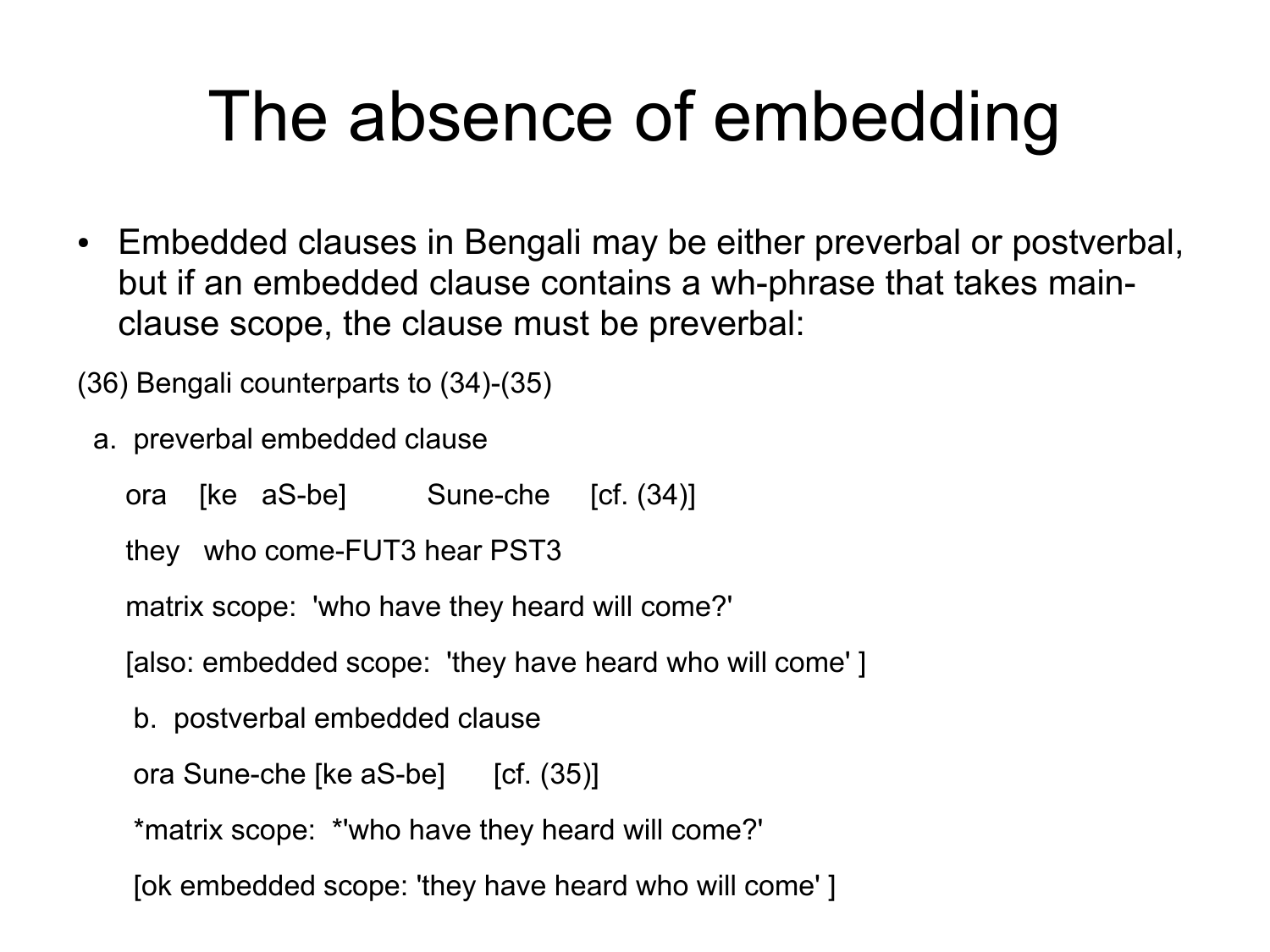- No argument against embedding follows from the data of this section; and second, that once again Pirahã appears to show behavior familiar from other languages.
- No argument can be advanced for Pirahã exceptionality, and quite possibly an argument can be advanced for the *opposite* perspective
- Nevins et al argue that Pirahã appears to fit perfectly the well-known profile of a *wh-in-situ* language in several respects.
	- Most important evidence coming from the correlatives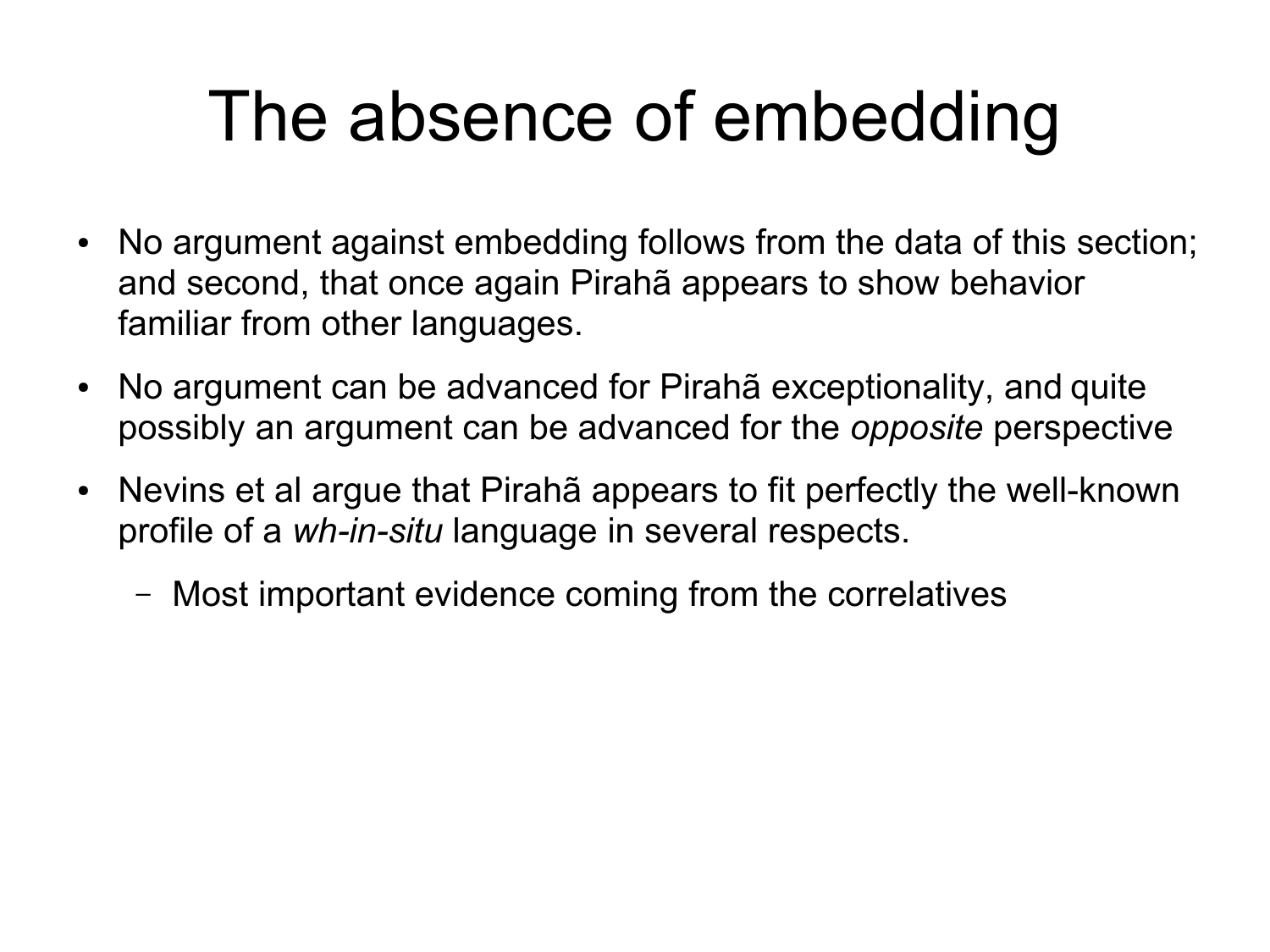- Though adjunct clauses are generally islands that prevent wh-movement extraction cross-linguistically (as seen in (38); Cattell (1978), Huang (1982), Longobardi (1985)), it is apparently possible for an in-situ wh-phrase in an adjunct to take scope out of the adjunct:
- (38) Wh-movement from adjunct clause (English)

\*Who, when the foreigner pays \_\_, will you buy merchandise?

(39) Wh-in-situ within adjunct clauses (Pirahã)

a. xaoóí hi kaoí hiabaí-so gixai xoá-boí-haí

foreigner 3 who pay-TEMP 2 buy-come-RELATIVE CERT

'[When the foreigner pays whom] you will buy (merchandise)?'

b. kaoí hi gí hiabaí-so gíxai xoá-boí- haí

who 3 2 pay-TEMP 2 buy-come- RELATIVE CERT

'[When who pays you] you will buy (merchandise)?' [HAL 243, (167b-c)]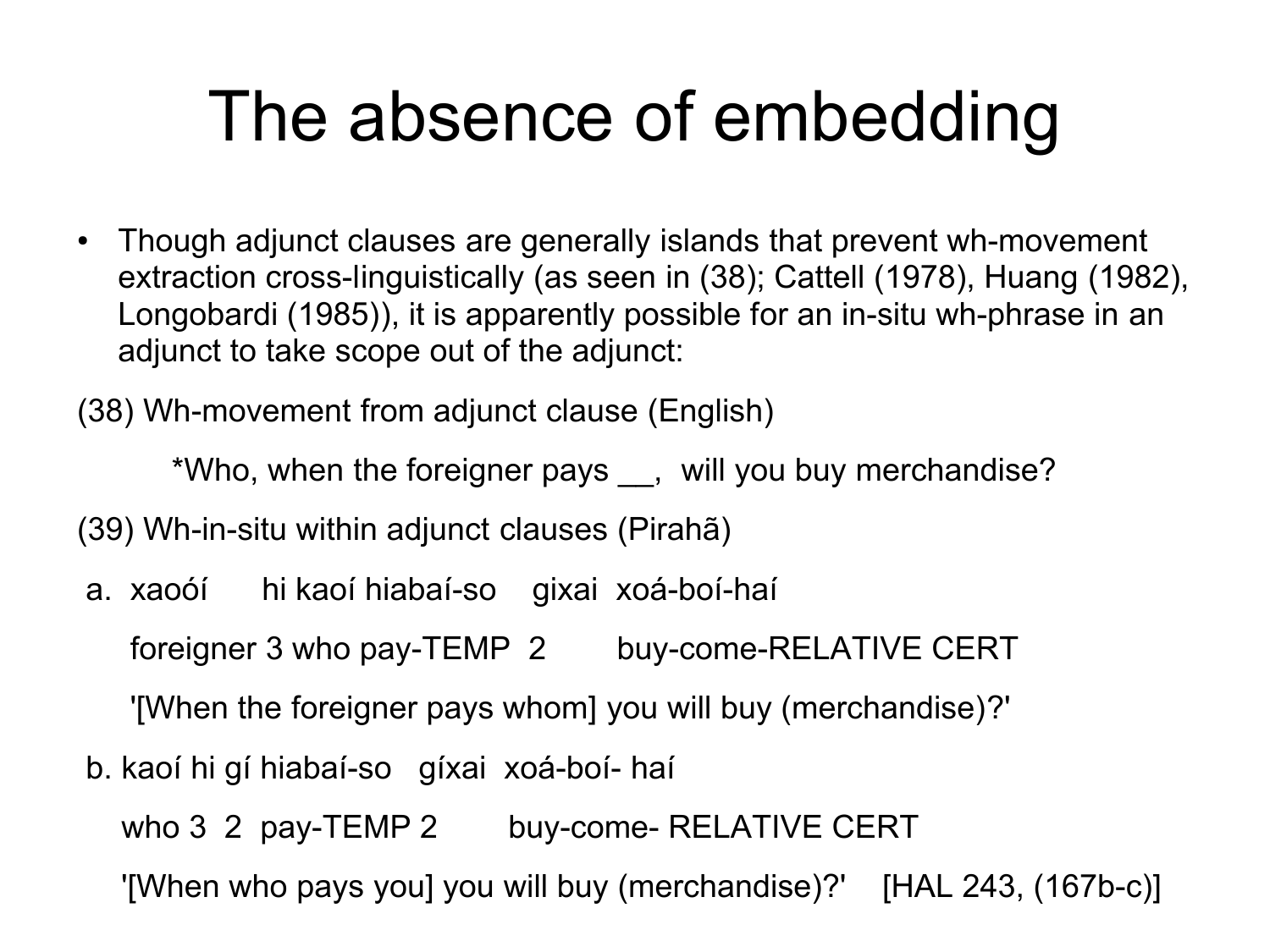- "[relative clauses] are textbook examples of recursive embedding"
- Everett: Pirahã has no relative clauses proper, BUT it has a corelative clause (correlatives)
- "It is not in doubt cross-linguistically that a correlative clause belongs to the same sentence as the phrase it semantically modifies."

(43) Pirahã correlative (HAL 275-6)

a. [xoogiái hi go- ó hoasígikoí bíib- i híx]

Xoogiái 3 WH-OBL lead shot send-PROX COMPLMTZR/INTER

hoasígikoi koab- áo- b- i- i

lead shot run out-TELIC-PERF-PROX-COMPLETE CERT

'The lead shot which Xoogiái sent ran out.' [HAL 276 (282)]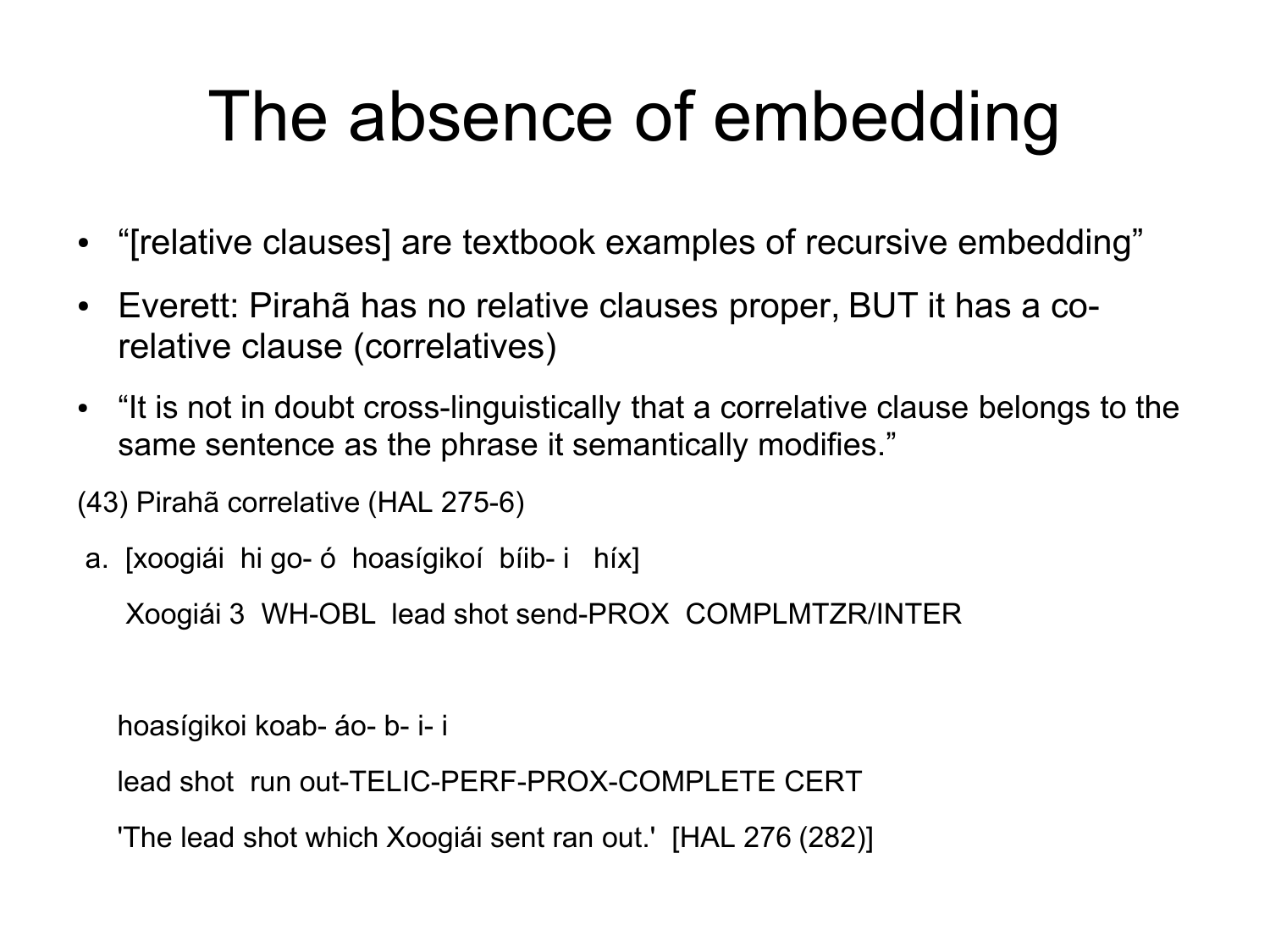43 b. ti baósaápisi og- abagaí gíxai [go- ó baósaápisi

1 hammock want-FRUST.INIT 2 WH-OBL hammock

big- áo- b- í- i vai sigíái ]

show-TELIC-PERF-PROX-COMPLETE CERT be(?) same

'I want the same hammock which you just showed me.'

(44) ti baósa -ápisí 'ogabagaí. Chico hi goó bag -áoba

I cloth -arm want. name he what sell -completive [CA 630 (33)] 'I want the hammock which Chico sold me'

• "The two sentences are connected contextually, but this is not embedding. Each is an independent, well-formed sentence. The second sentence, on its own, would be a question, "What did Chico sell?" In this context, however, it is the co-relative."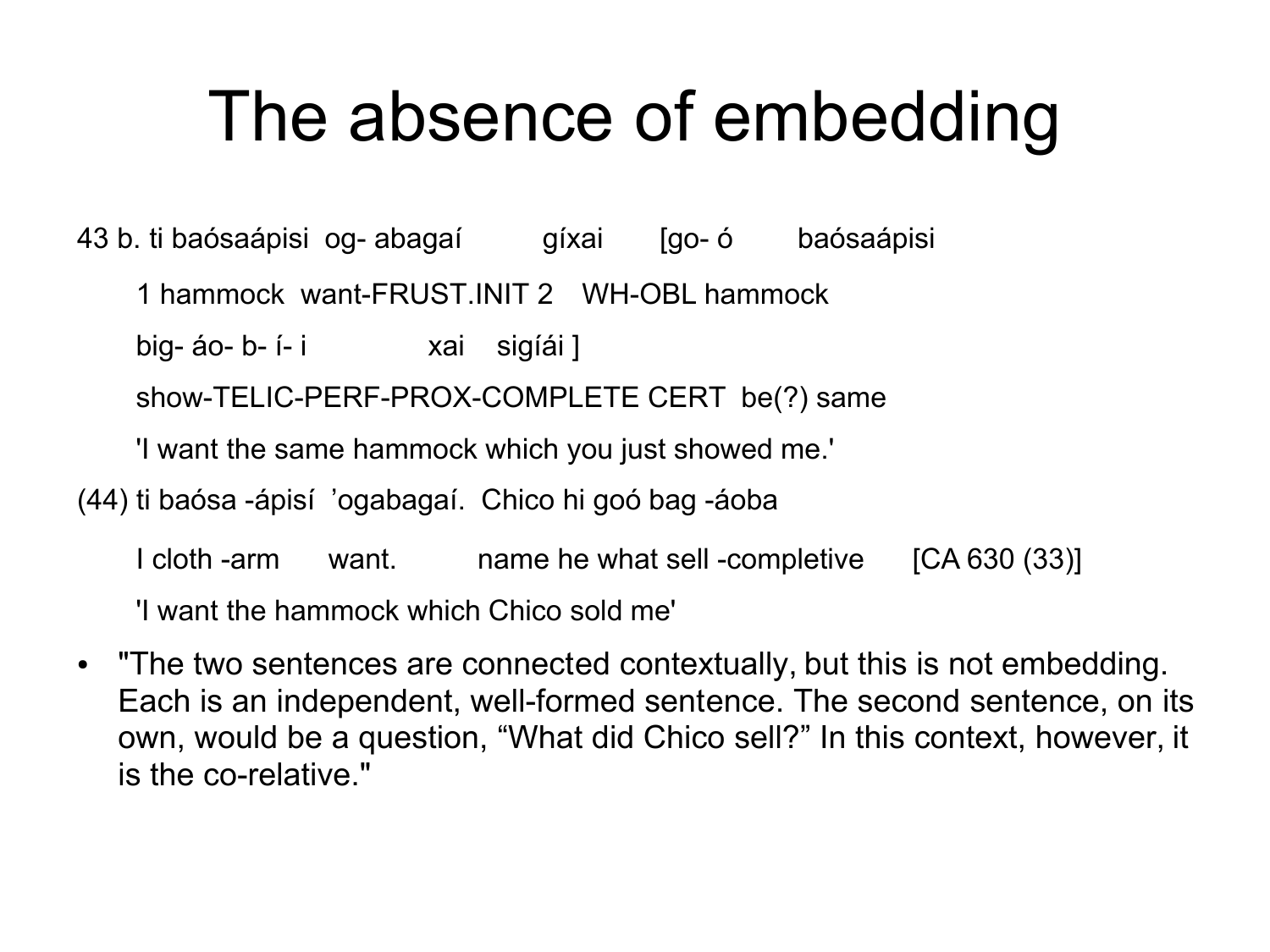# Alleged gaps in the Pirahã lexicon

- Everett claims that Pirahã has no verb 'to think'
- 'to say' used instead (as in many other Amazonian languages)
- 'to see' used for expression of knowing something (crosslinguistically not unique, for example Ancient Greek)
- He doesn't claim that the Pirahã would be unable to discuss the content of thoughts
- There are other words referring to mental states (hoagá 'contrary to what you might expect' (IEP?)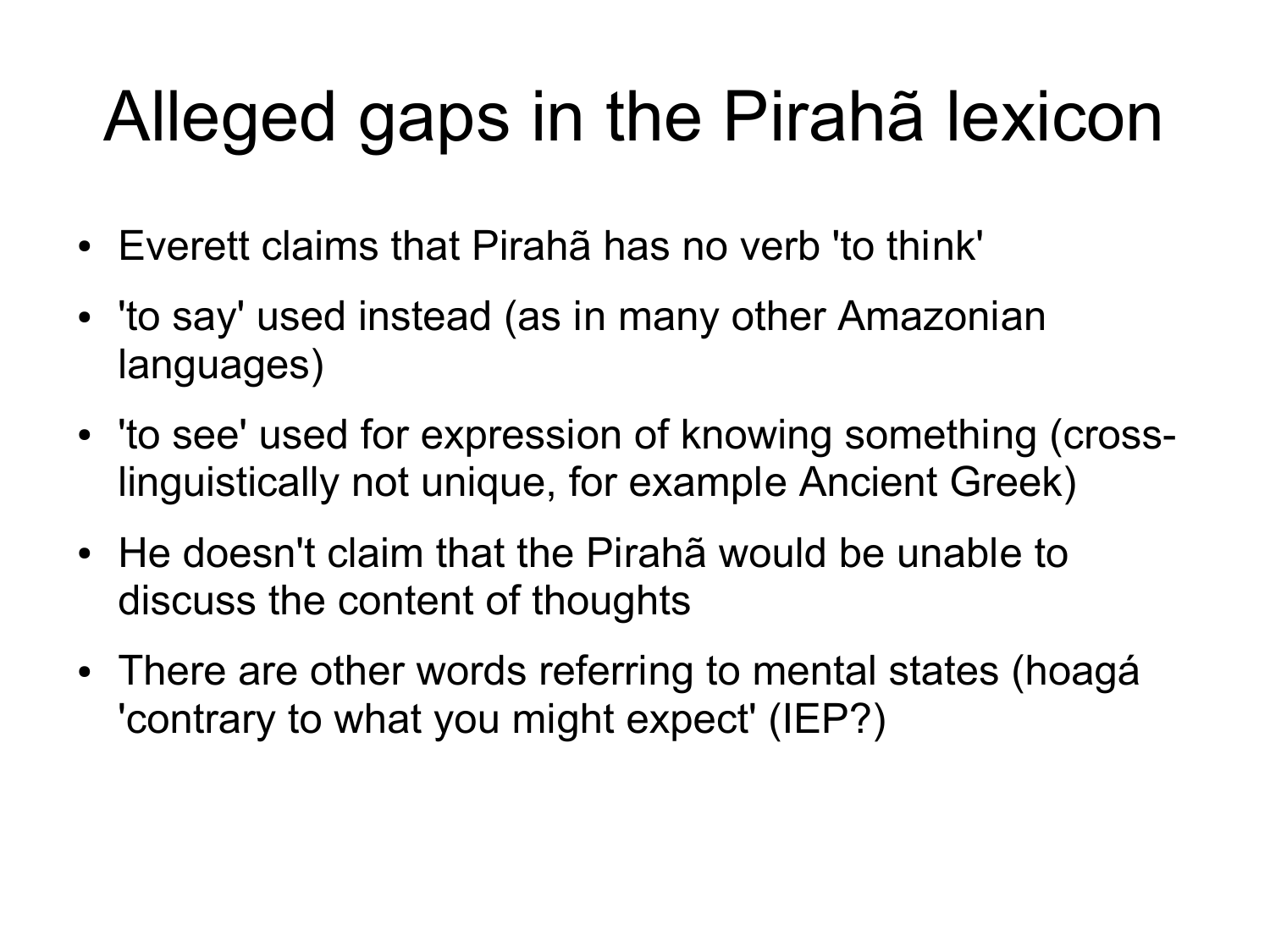• Again a contrast between CA and Everett's earlier work.

(45) Pirahã quantificational vocabulary [DISS 352, translation Nevins et al]

xogió 'all' xaibóai 'half' xaíbái / báagiso 'many' (count nouns) hói 'one' xapagí 'much' (non-count nouns) hoi 'two' xoíhi 'a little'  $x^2 - 3x + 4 = 0$  xi ába 'nothing'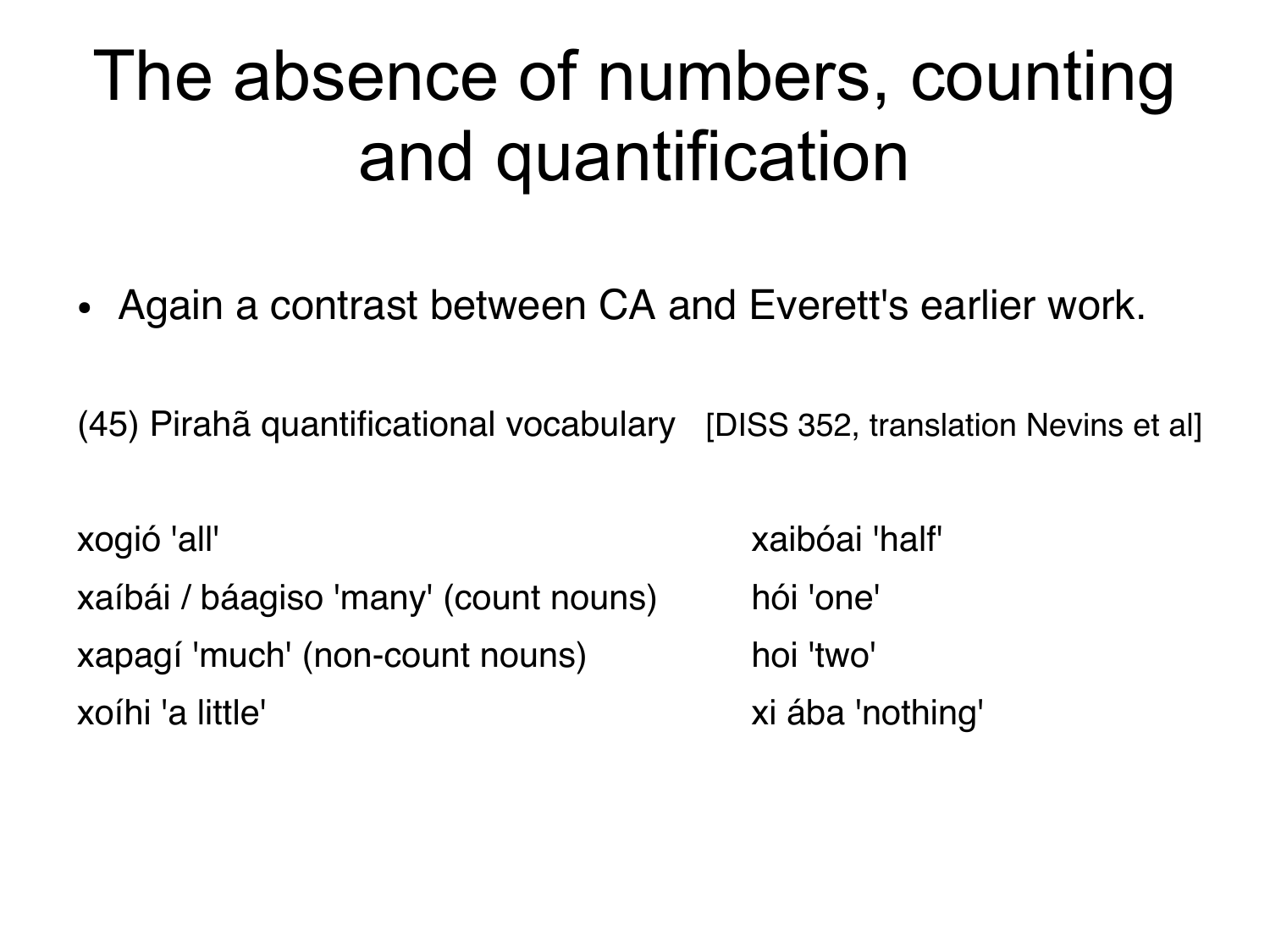(46) Pirahã 'most'

**ti 'ogi- 'áaga -ó** 'ítii'isi 'ogi-ó 'i kohoai-baaí, I big- be (permanence)-direction fish big-direction she eat-intensive

koga hói hi hi -i kohoi -hiaba nevertheless small amount intensive intensive -be eat -not

"We ate most of the fish." (lit. 'My bigness ate [at] a bigness of fish, nevertheless there was a smallness we did not eat.<sup>'</sup>) " [CA 624,  $(11)$ ]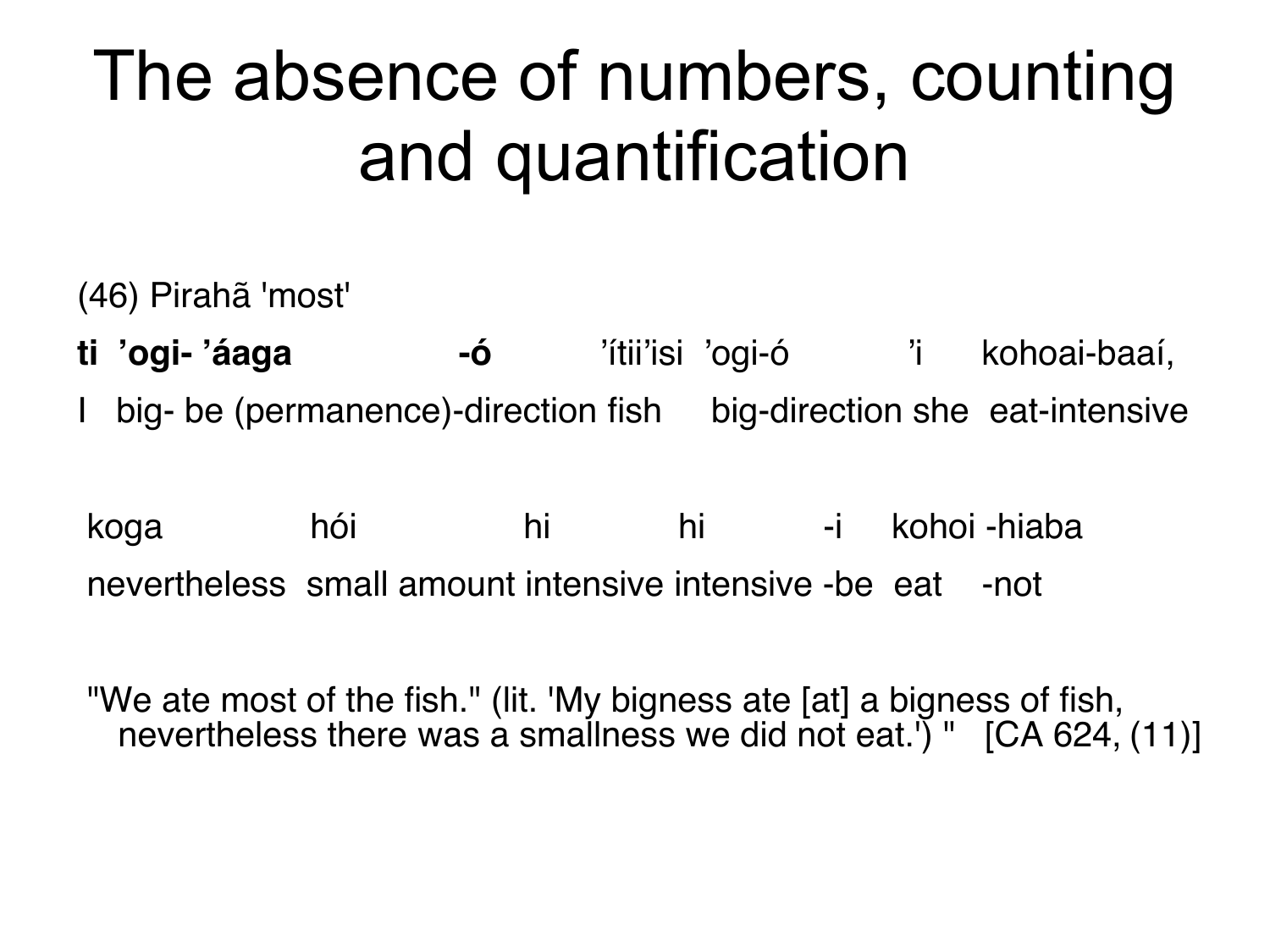- *ti 'ogi-áaga-ó*, despite its incomprehensible literal translation and gloss, is in fact composed of the first-person pronoun, as noted, and the expression '*ogiáagaó*, which is
- "the closest I have ever been able to get to a sentence that would substitute for a quantifier like 'each,' as in "Each man went to the field"
- in HAL, Everett describes '*ogiáagaó* as follows: "There is only one collective form in my data, *xogiágaó* 'everyone'. (HAL 282)
- Despide of the etymology, the most obvious analysis would be a quantifier (compare English, Russian, Portuguese)
- Thus the meaning of (46) could be stated as:
	- "We were in the process of eating all the fish, but we didn't eat a (very very) small amount".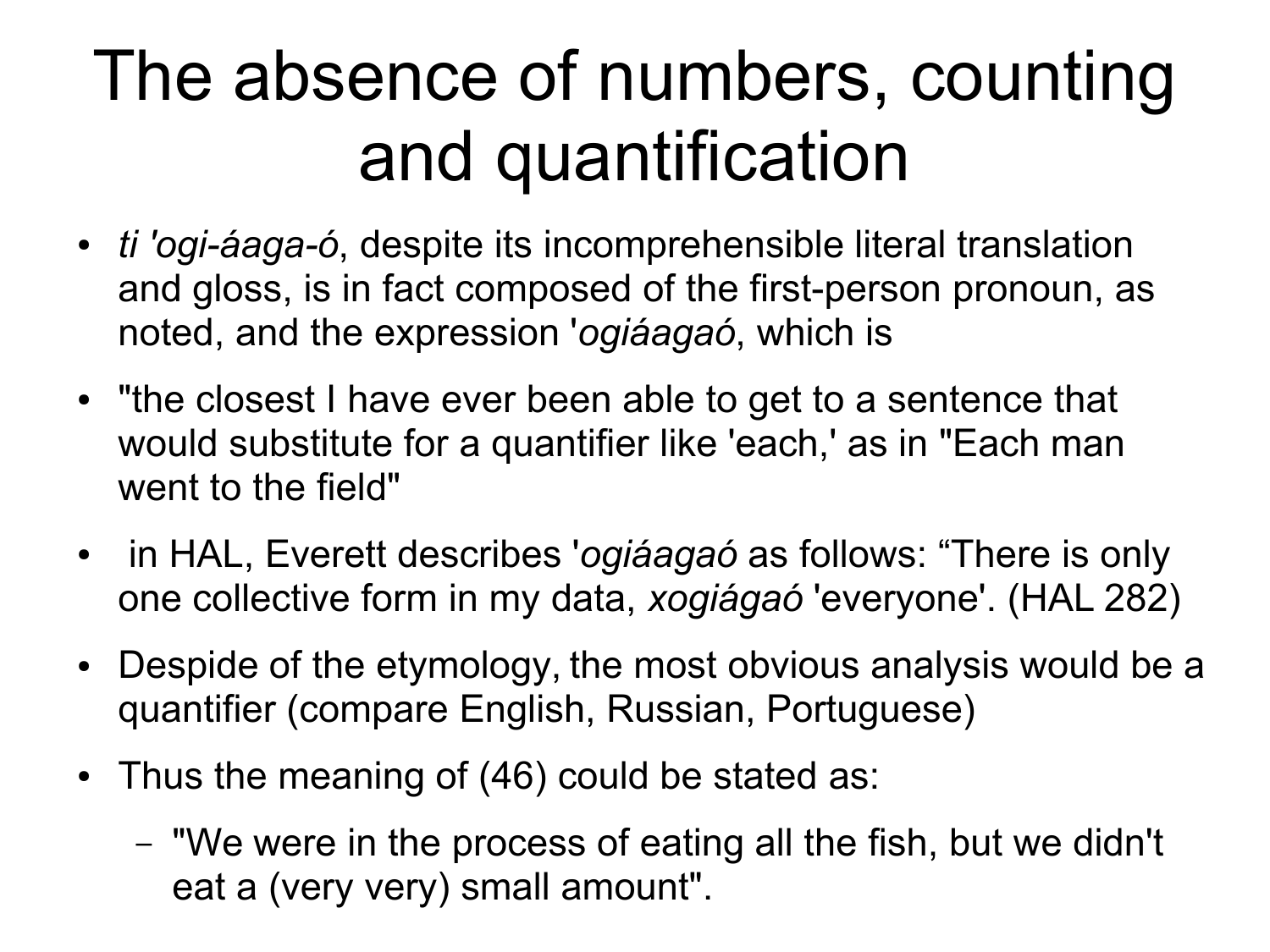- Everett presents also a non-etymological arguments for lack of "real" quantifiers
- Argumentation based on truth conditions:
	- Someone takes a piece of the anaconda skin, and this dialogue follows:

"The foreigner will likely buy *báaiso* anaconda skin."

"Yes, he bought *báaiso*."

• "Remember that part of the ordinary meaning of any idiom of quantification consists of susceptibility to restrictions; and that restrictions come and go with the pragmatic wind." Lewis (1986, 164), cited by von Fintel (1994, 28)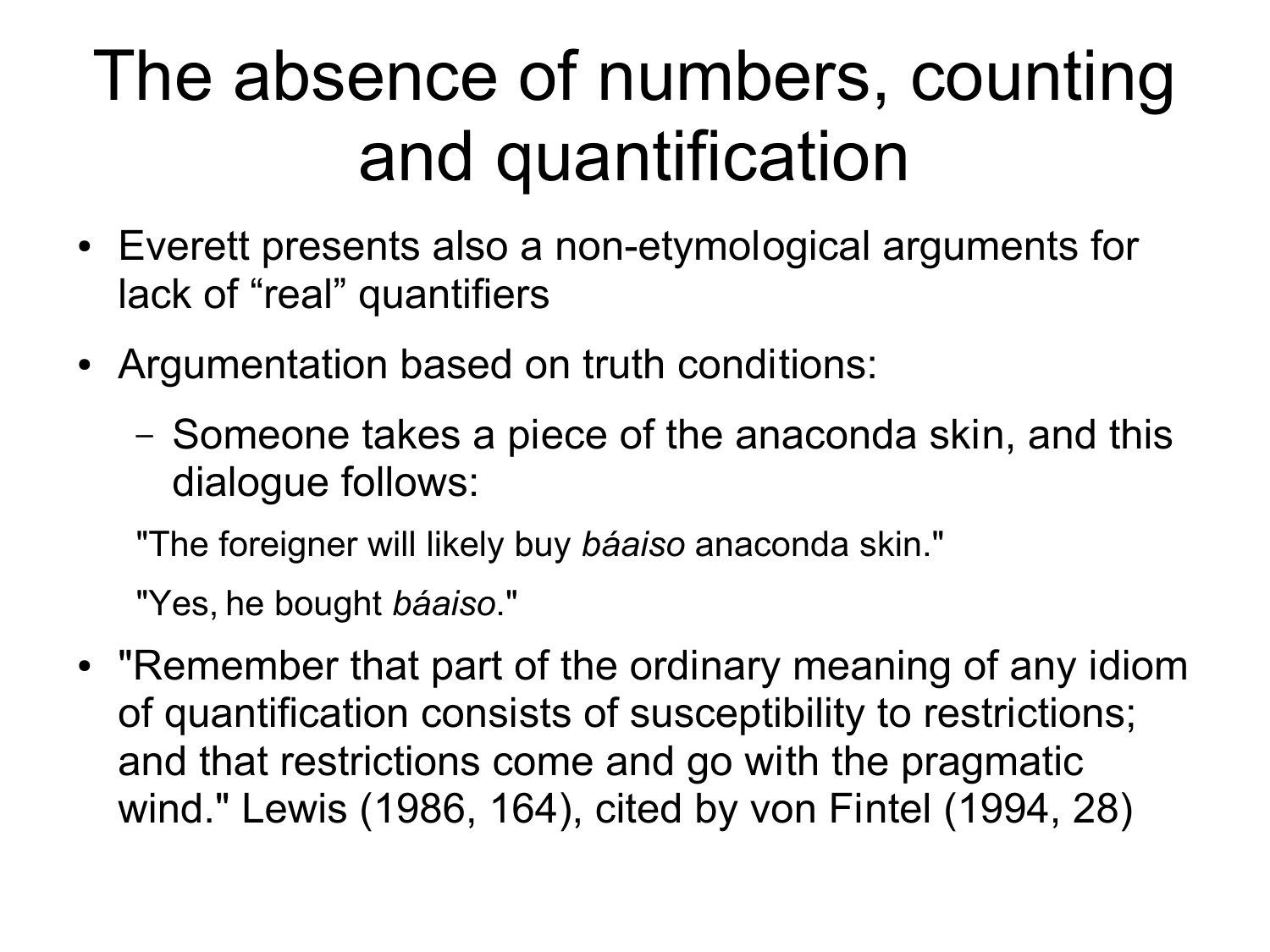#### Absence of colour terms

(49) Color terms

biísi 'yellow', 'orange', 'red' (contains root for 'blood') kobiaí 'white', 'bright' kopaíai 'black' tixohói 'purple' tioái 'dark'

xahoasai 'blue', 'green' (contains root for 'immature')

- Why would colour terms have to be monomorphemic?
- What is the role of etymology/polysemy in the analysis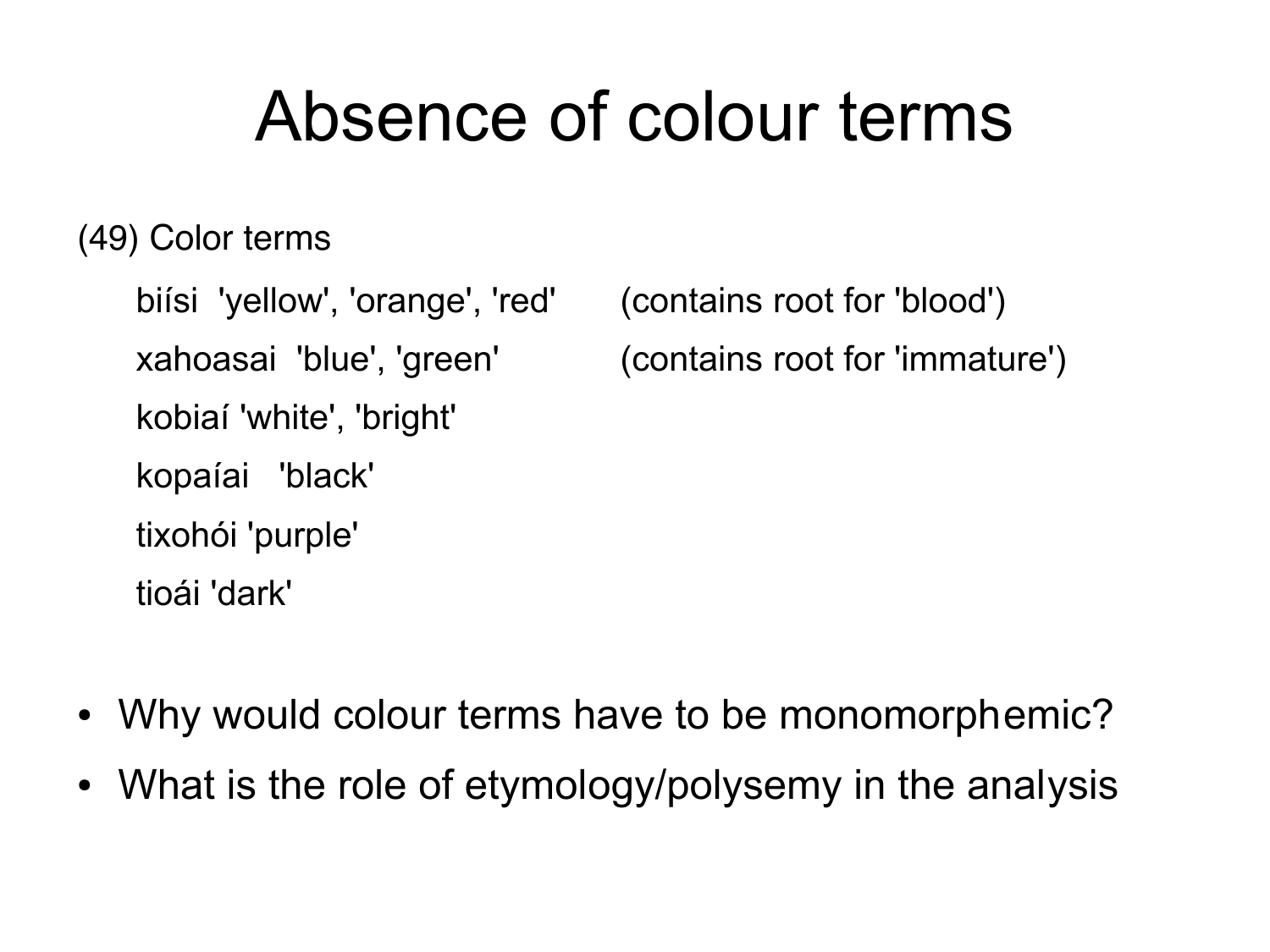• Maxakalí and Kwakiutl as examples of a fourperson system: *I, thou, he, we*.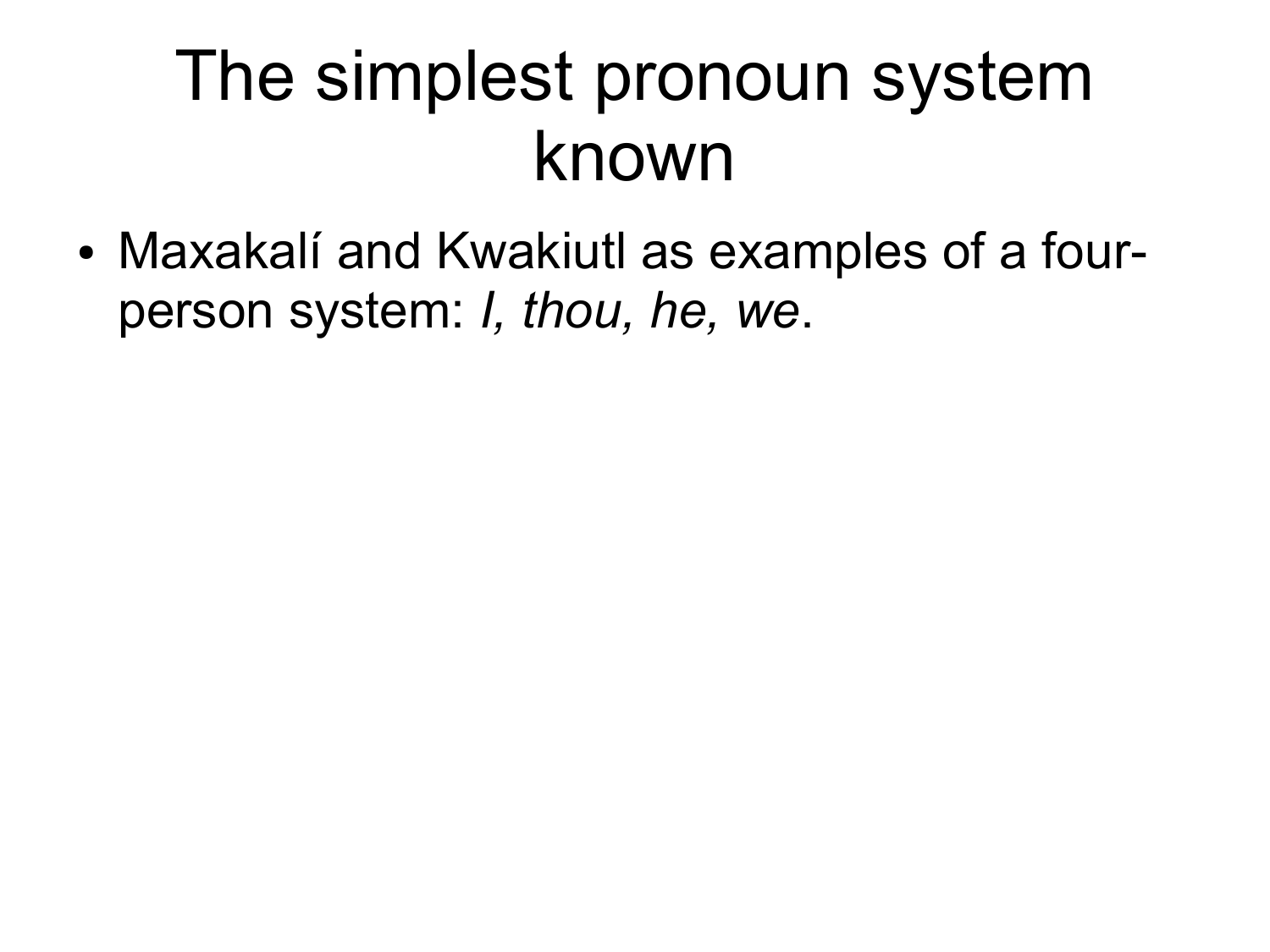- Maxakalí and Kwakiutl as examples of a fourperson system: *I, thou, he, we*.
- So as such, Pirahã is an exception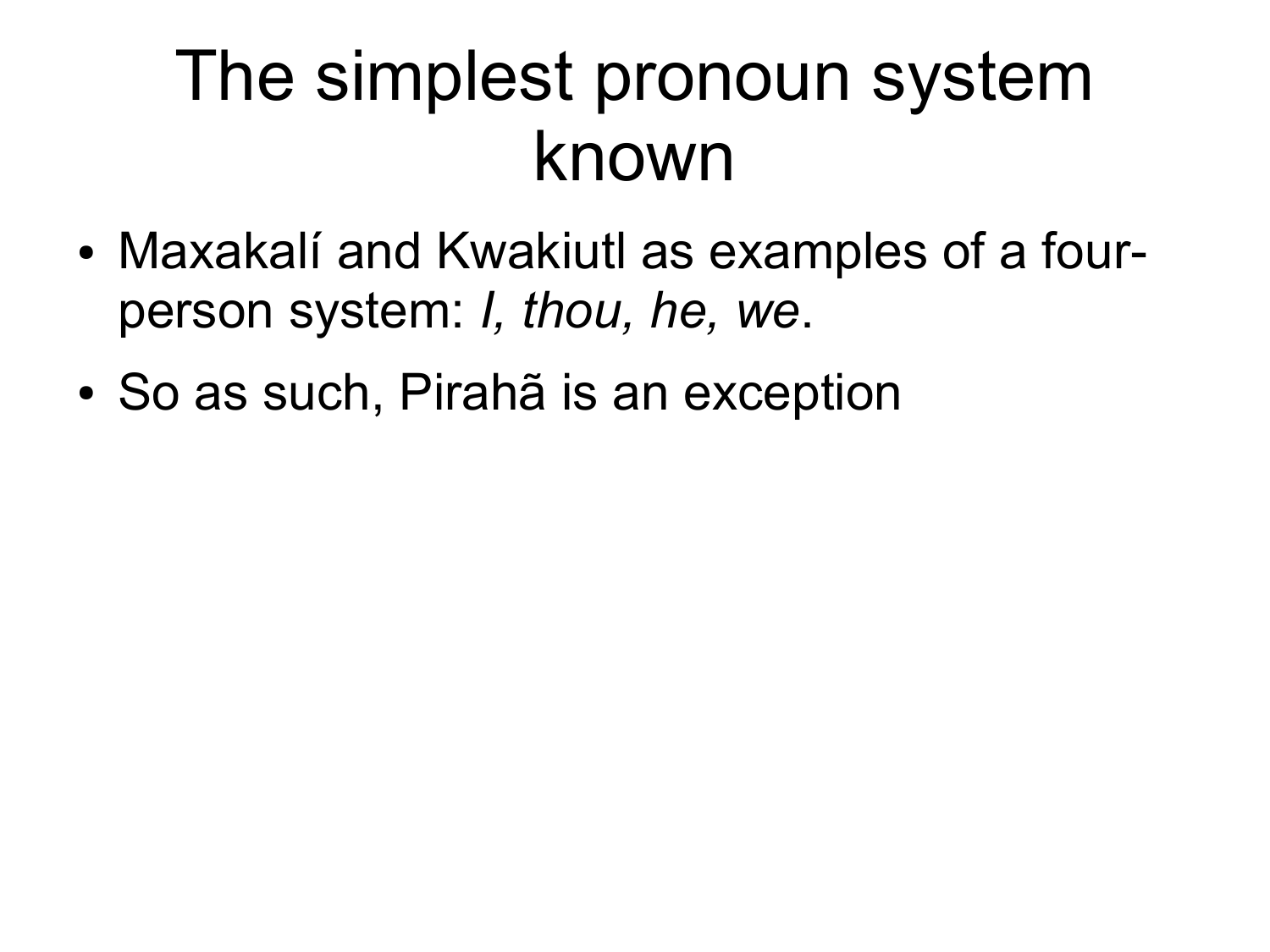- Maxakalí and Kwakiutl as examples of a fourperson system: *I, thou, he, we*.
- So as such, Pirahã is an exception
- That is, if the three-way distinction is valid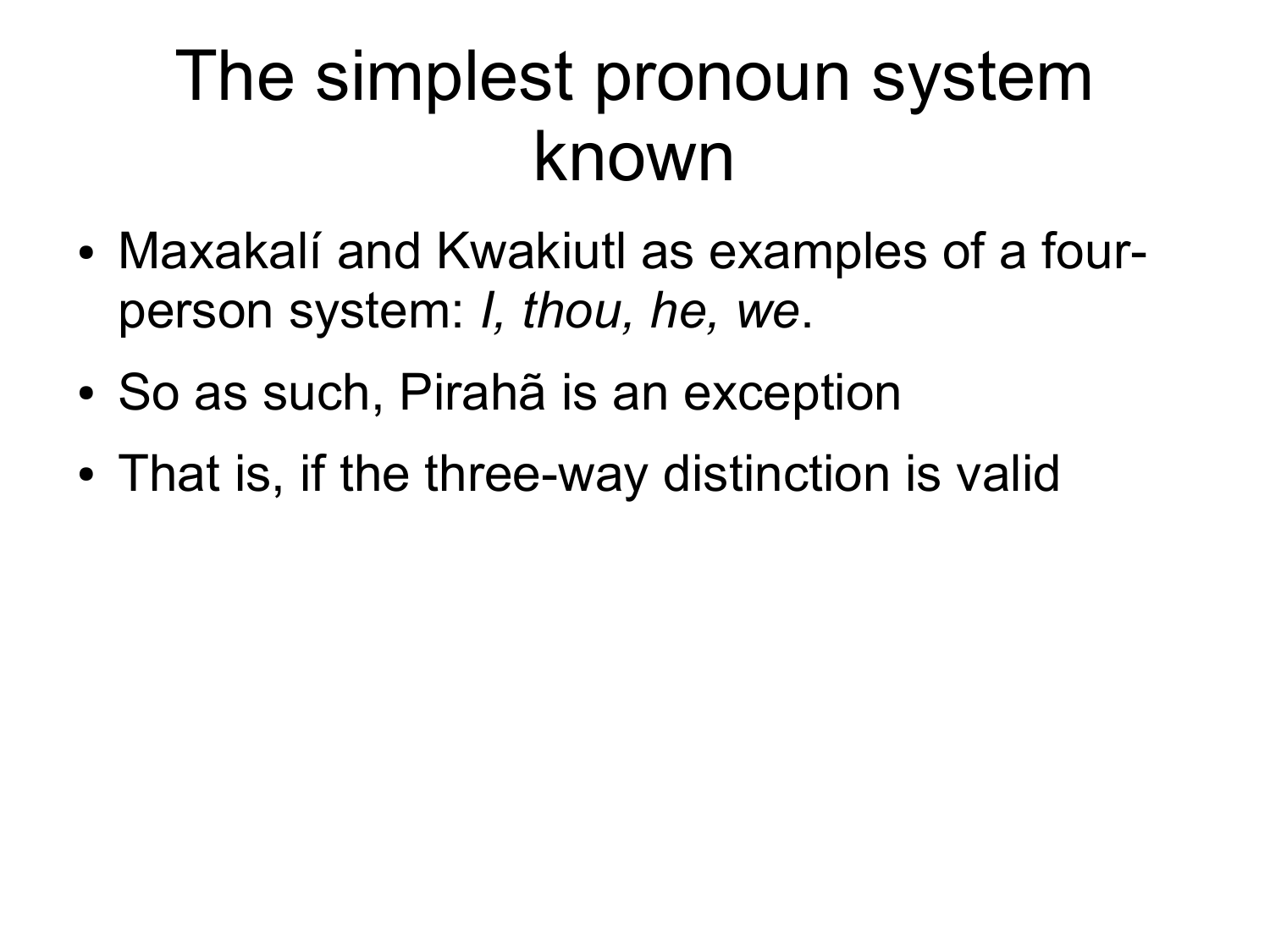- Maxakalí and Kwakiutl as examples of a fourperson system: *I, thou, he, we*.
- So as such, Pirahã is an exception
- That is, if the three-way distinction is valid
- Pirahã can express plural anaphora in a number of ways.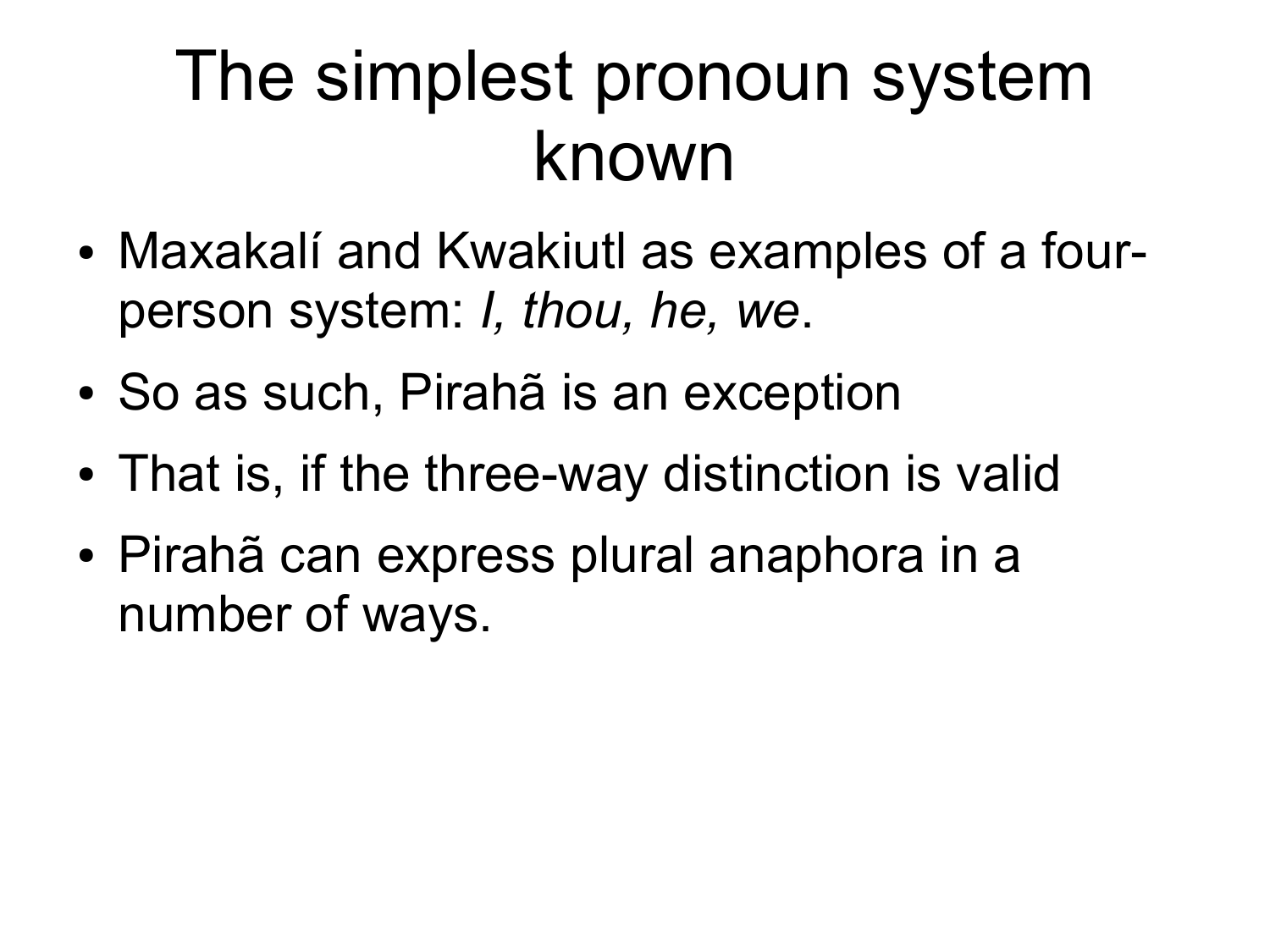## The simplest pronoun system known

- Maxakalí and Kwakiutl as examples of a fourperson system: *I, thou, he, we*.
- So as such, Pirahã is an exception
- That is, if the three-way distinction is valid
- Pirahã can express plural anaphora in a number of ways.
- One of them involves *xaítiso*, glossed as 'also' in HAL.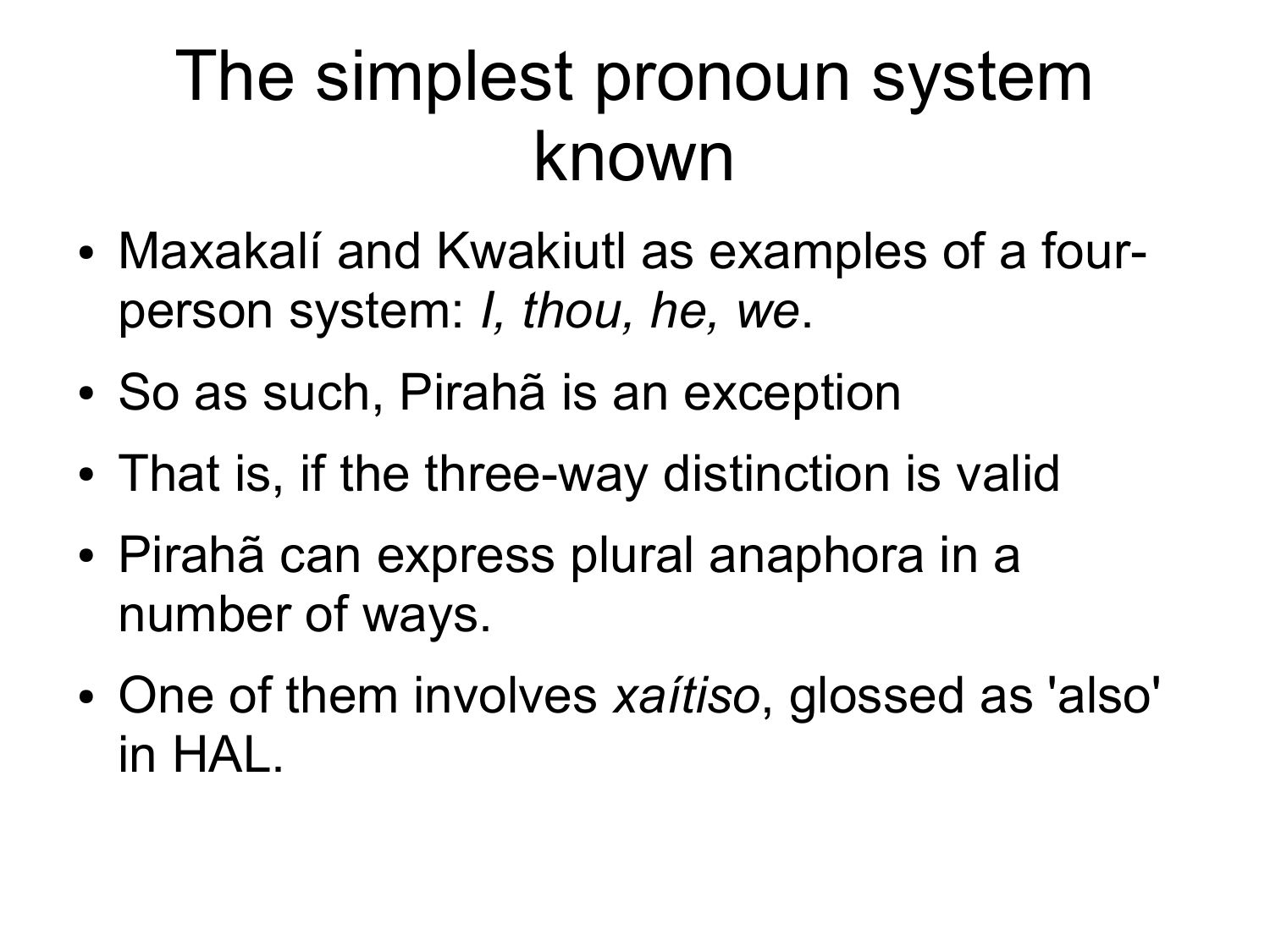#### The simplest pronoun system known

(50) ti xaítiso xis ohoa- i- hai

1 also food search-PROX-RELATIVE CERT

'I also will search for food.'

('We will search for food.') [HAL 281 (303)]

(51) Pronouns in Pirahã (52) Pronouns in Mandarin Sheldon (1988,16 fn. 1)

|                | sing | plur      |               | sing      | plur  |
|----------------|------|-----------|---------------|-----------|-------|
|                | ti   | tixaítiso |               | <b>WO</b> | women |
| $\overline{2}$ | gí   | gíxaítiso |               | ni        | nimen |
|                | hi   | hixaítiso | $\mathcal{R}$ | ta        | tamen |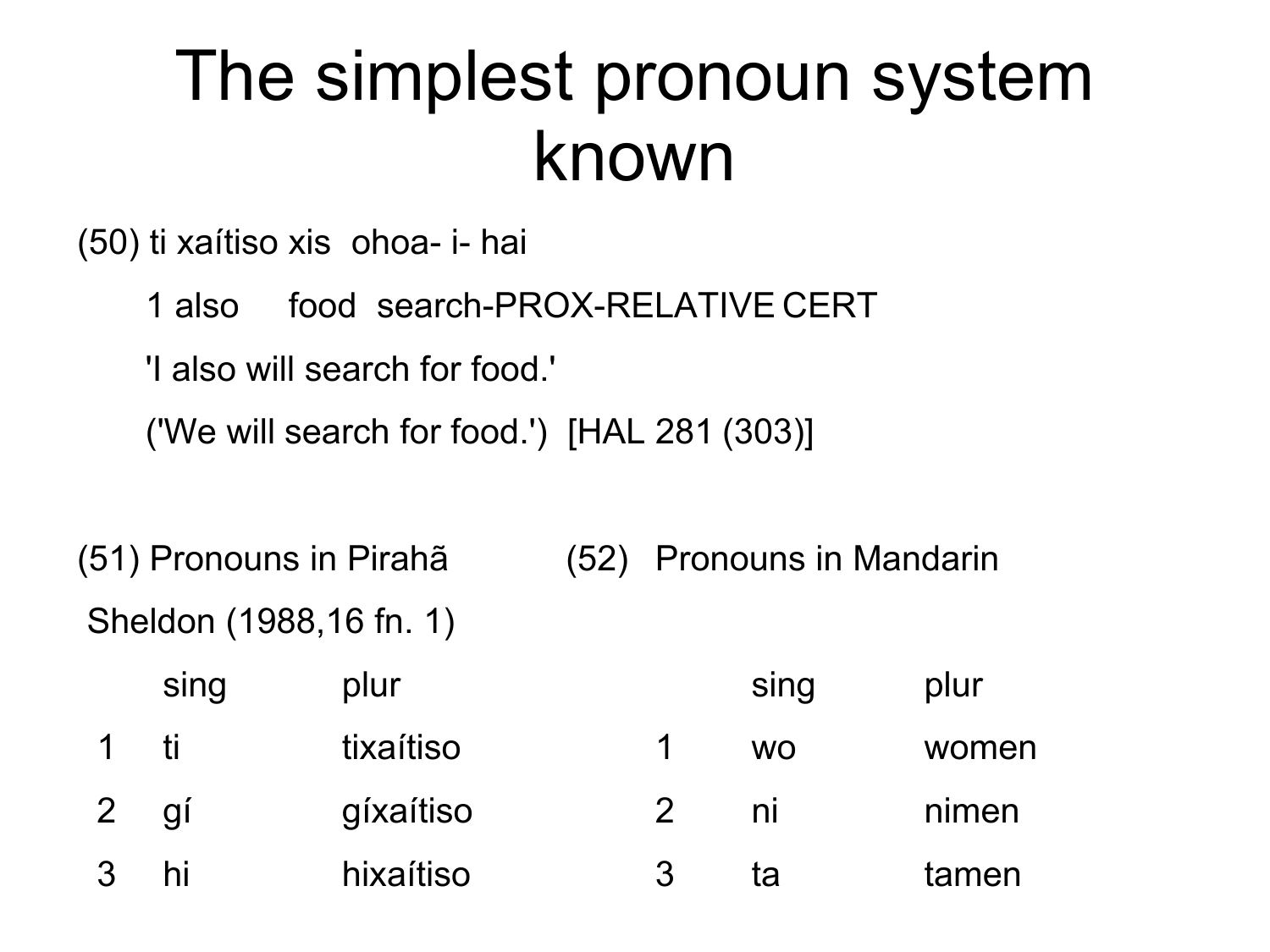## The simplest pronoun system known

- If Pirahã turns out to lack a number distinction in pronouns, there is still no argument that we must attribute it to a principle such as IEP
- Other languages have similiar pronoun systems, but cannot be said to hold to the IEP (for example Karitiana, which differs considerably in for example the variety of syntactic processes from Pirahã):
- (53) Karitiana: no number distinction in nominals or 3rd person pronoun

ta-'it okoot naka-ja-t i

3anaf-son bite decl-caus-nfut he/they

'He made his son(s) bite' or

'They made their son(s) bite'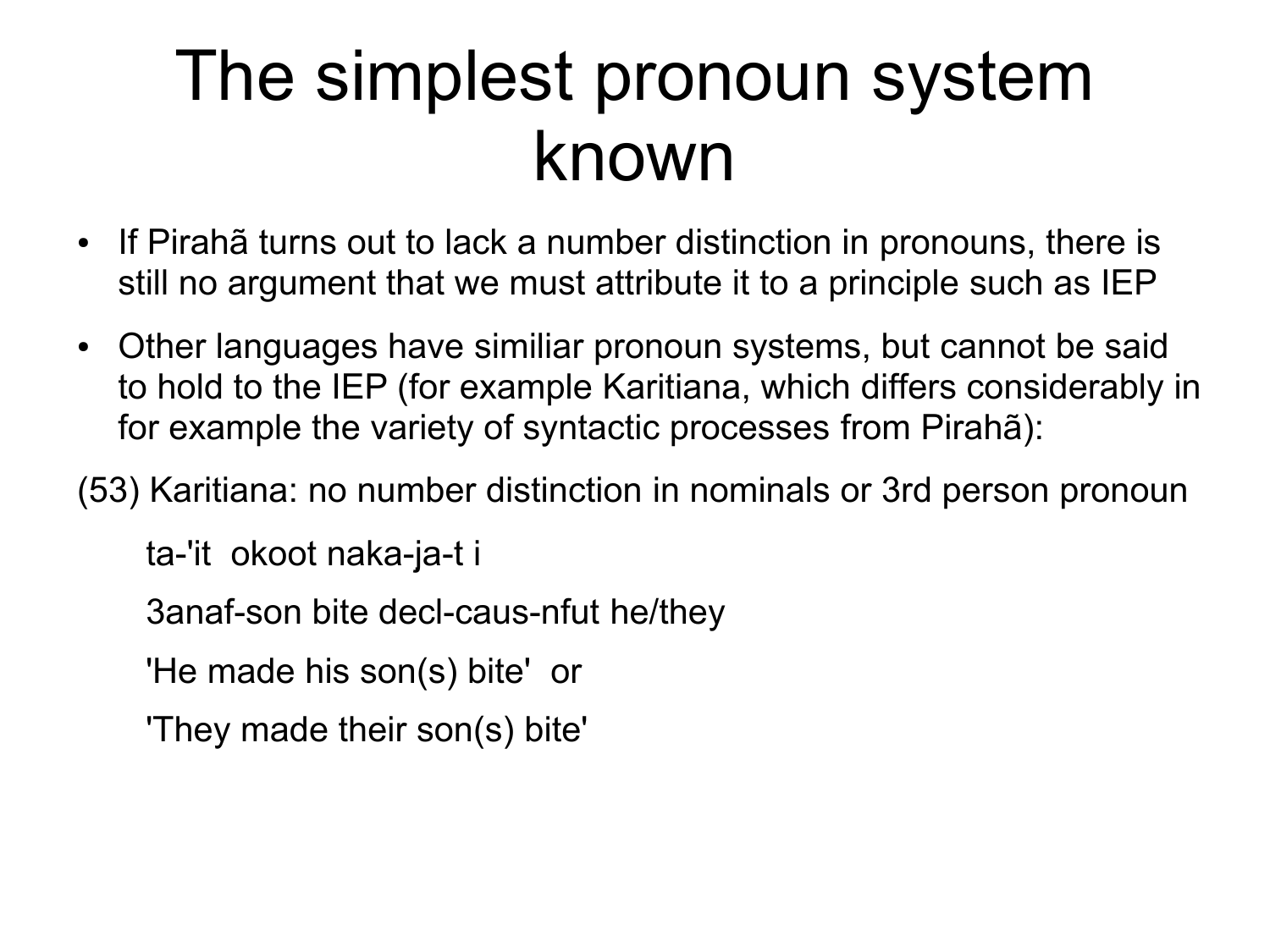#### Absence of relative tenses

● Pirahã lacks perfect tense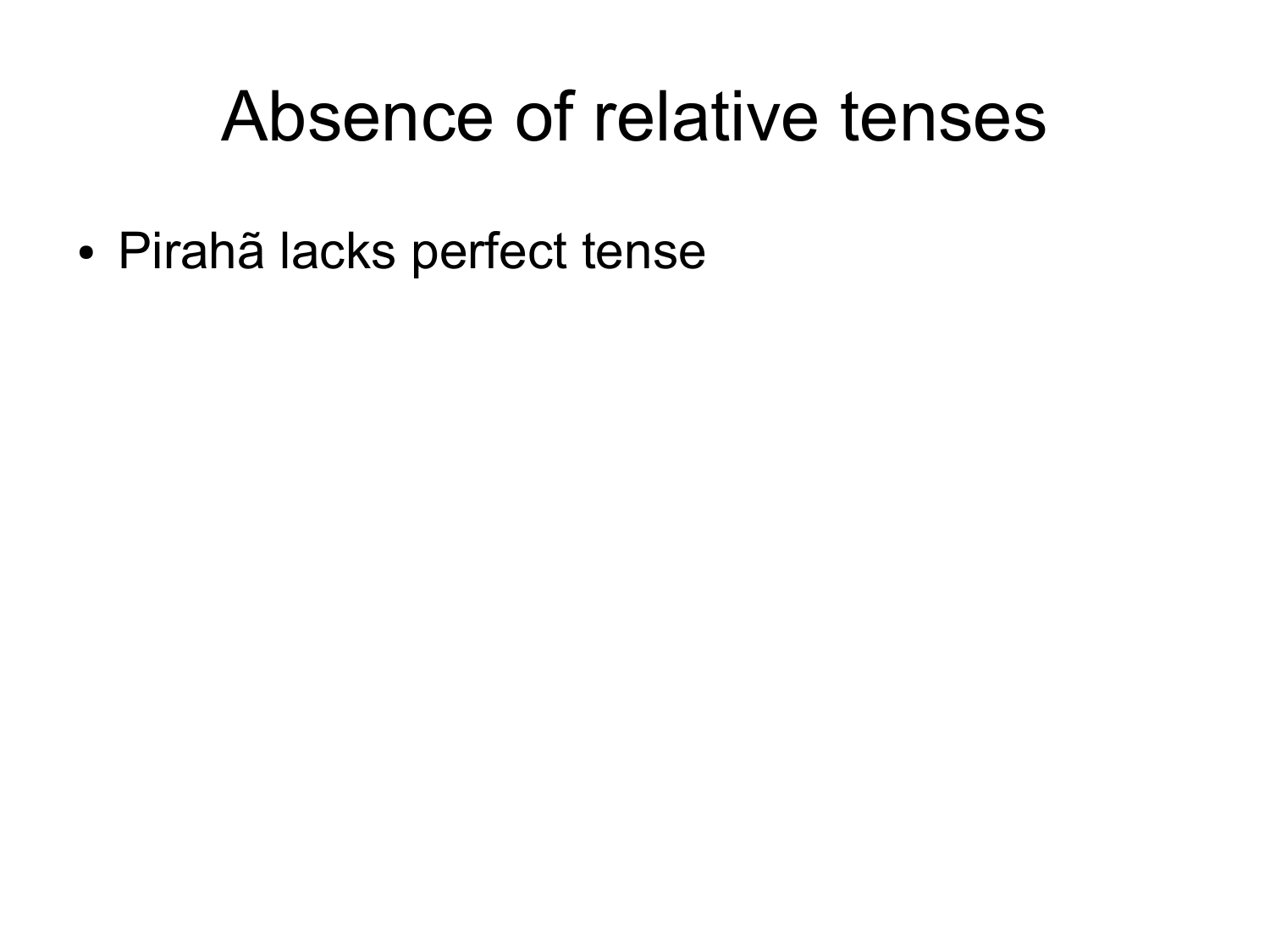## Absence of relative tenses

- Pirahã lacks perfect tense
- $\bullet$ "No explanation is offered why IEP should entail the absence of perfect tense."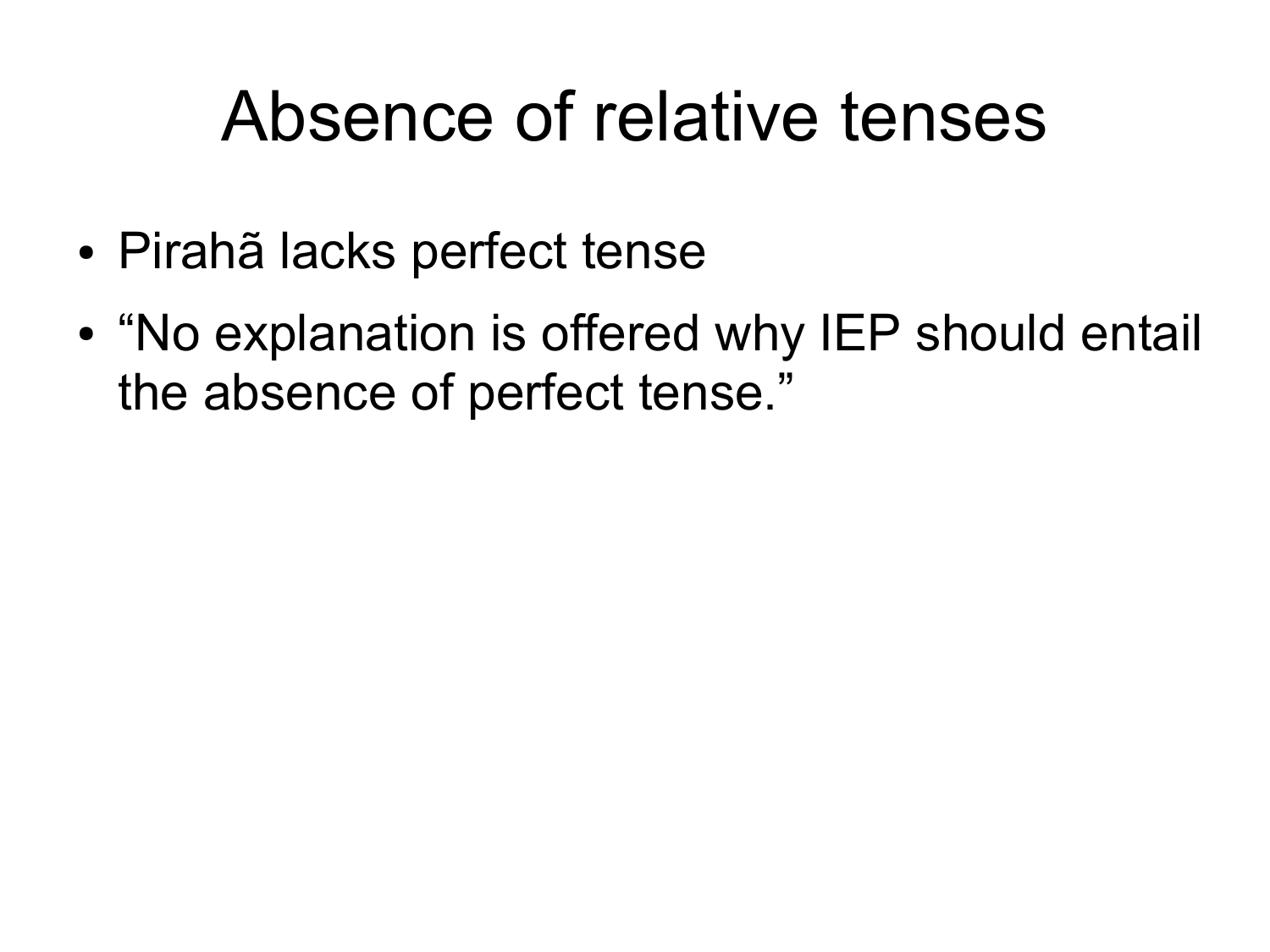## Absence of relative tenses

- Pirahã lacks perfect tense
- $\bullet$ "No explanation is offered why IEP should entail the absence of perfect tense."
- Many languages (for example Russian) lack perfect tense.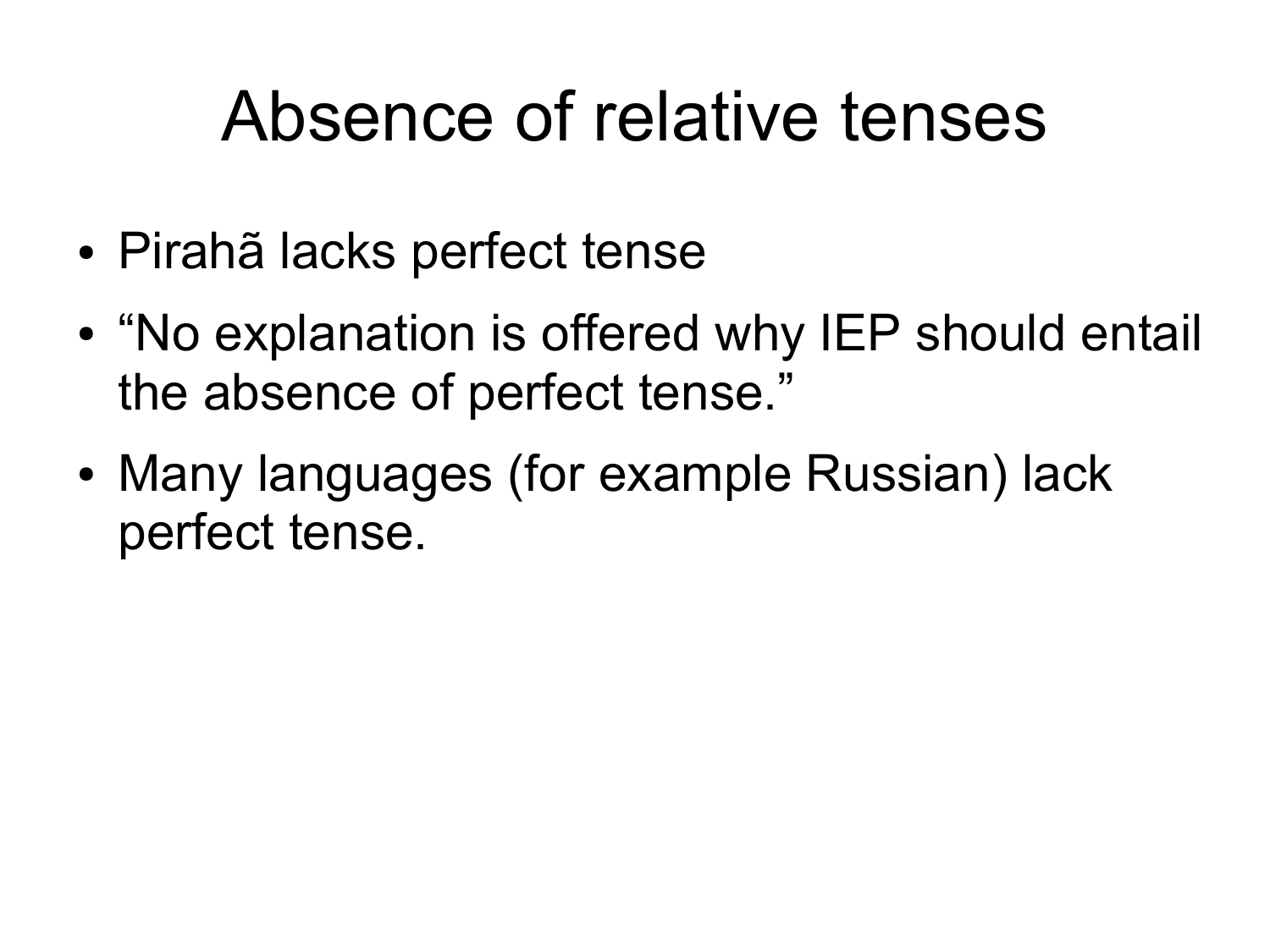• Gonçalves (1993, 39-41) describes a creation myth of the Pirahã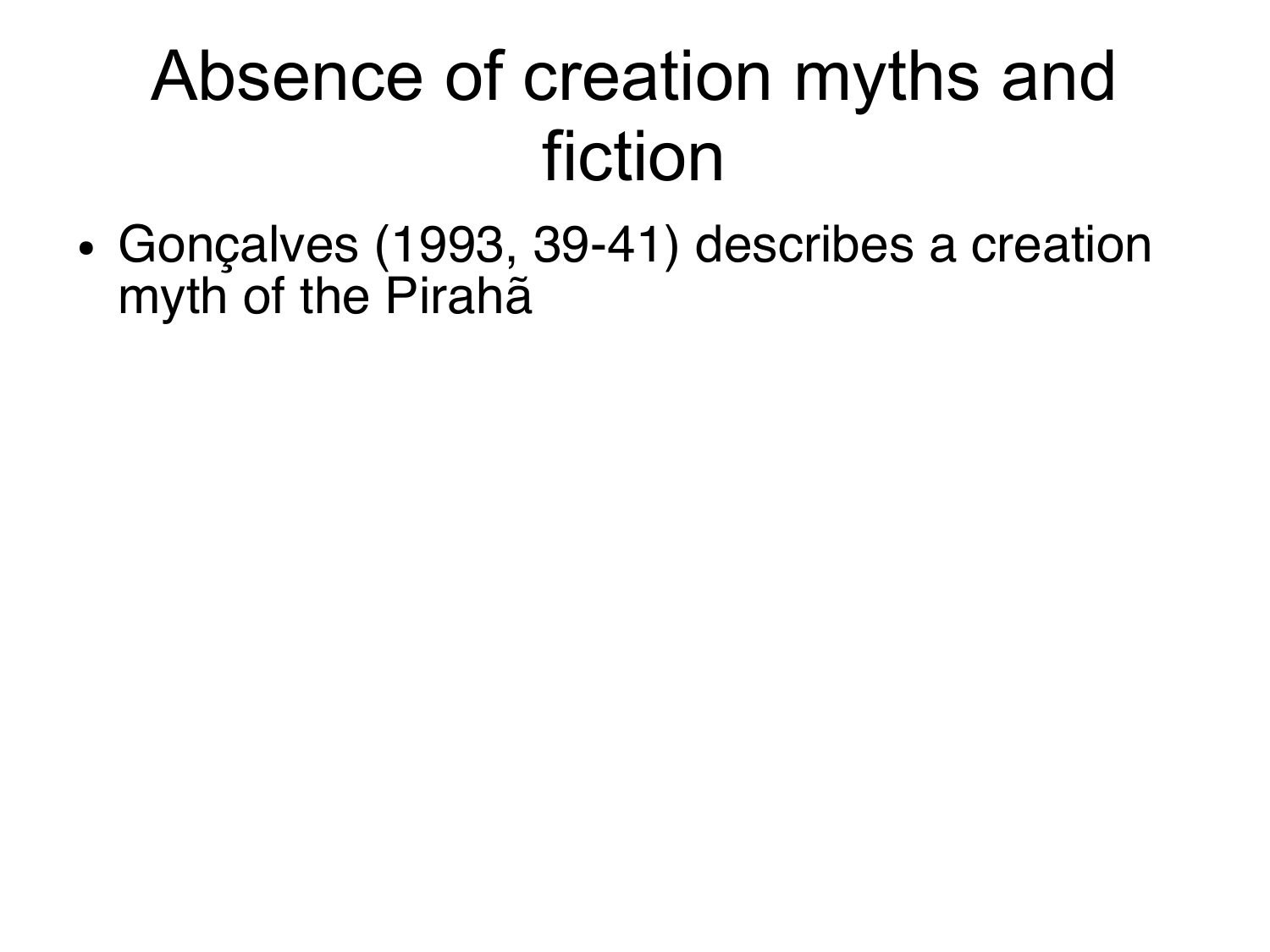- Gonçalves (1993, 39-41) describes a creation myth of the Pirahã
- With regard to IEP, it is nowhere claimed that the events described are part of the immediate experience of the narrator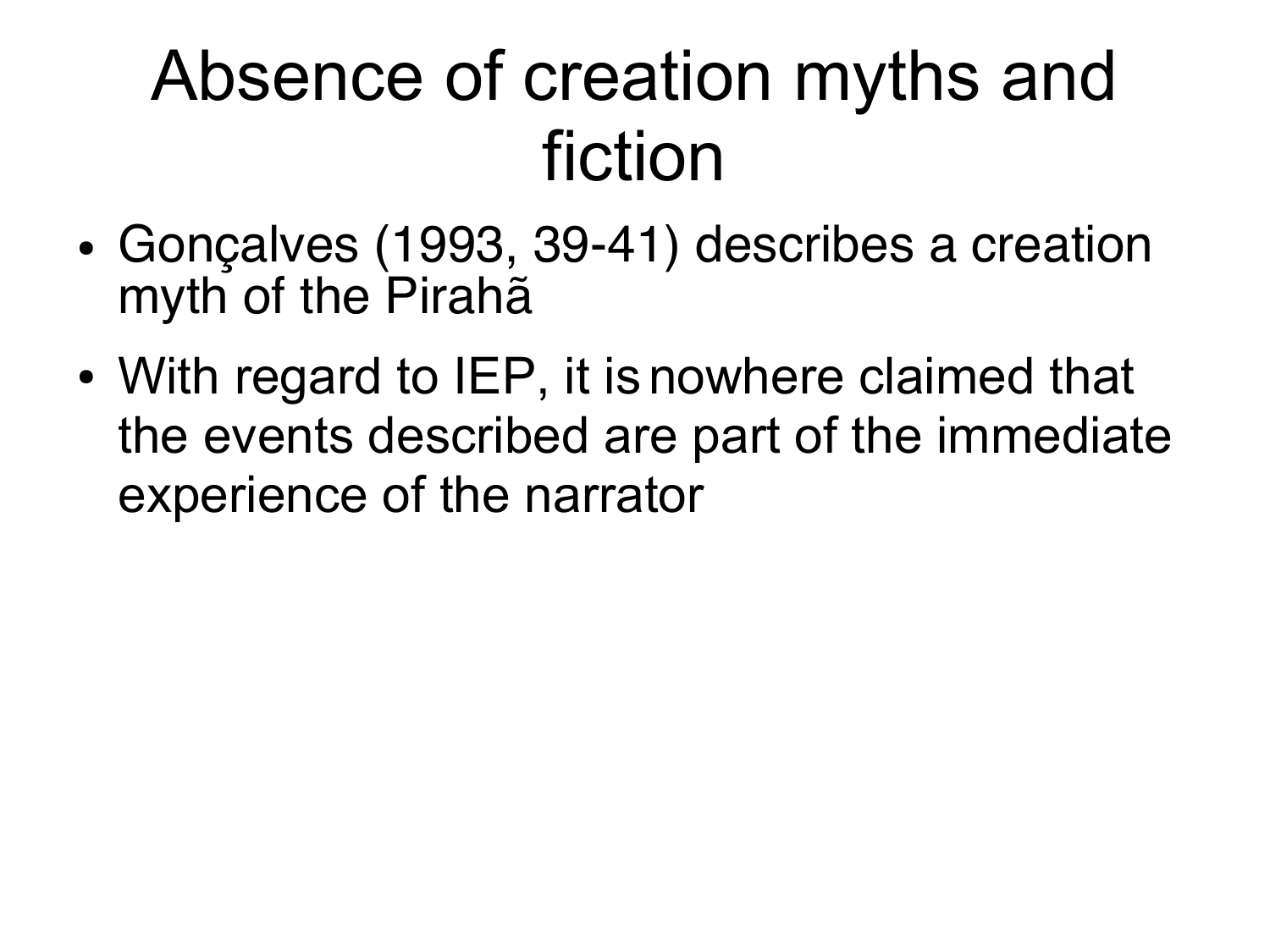- Gonçalves (1993, 39-41) describes a creation myth of the Pirahã
- With regard to IEP, it is nowhere claimed that the events described are part of the immediate experience of the narrator
- Ritualized/formal story-telling is not as prominent as in other some other Brazilian indigenous groups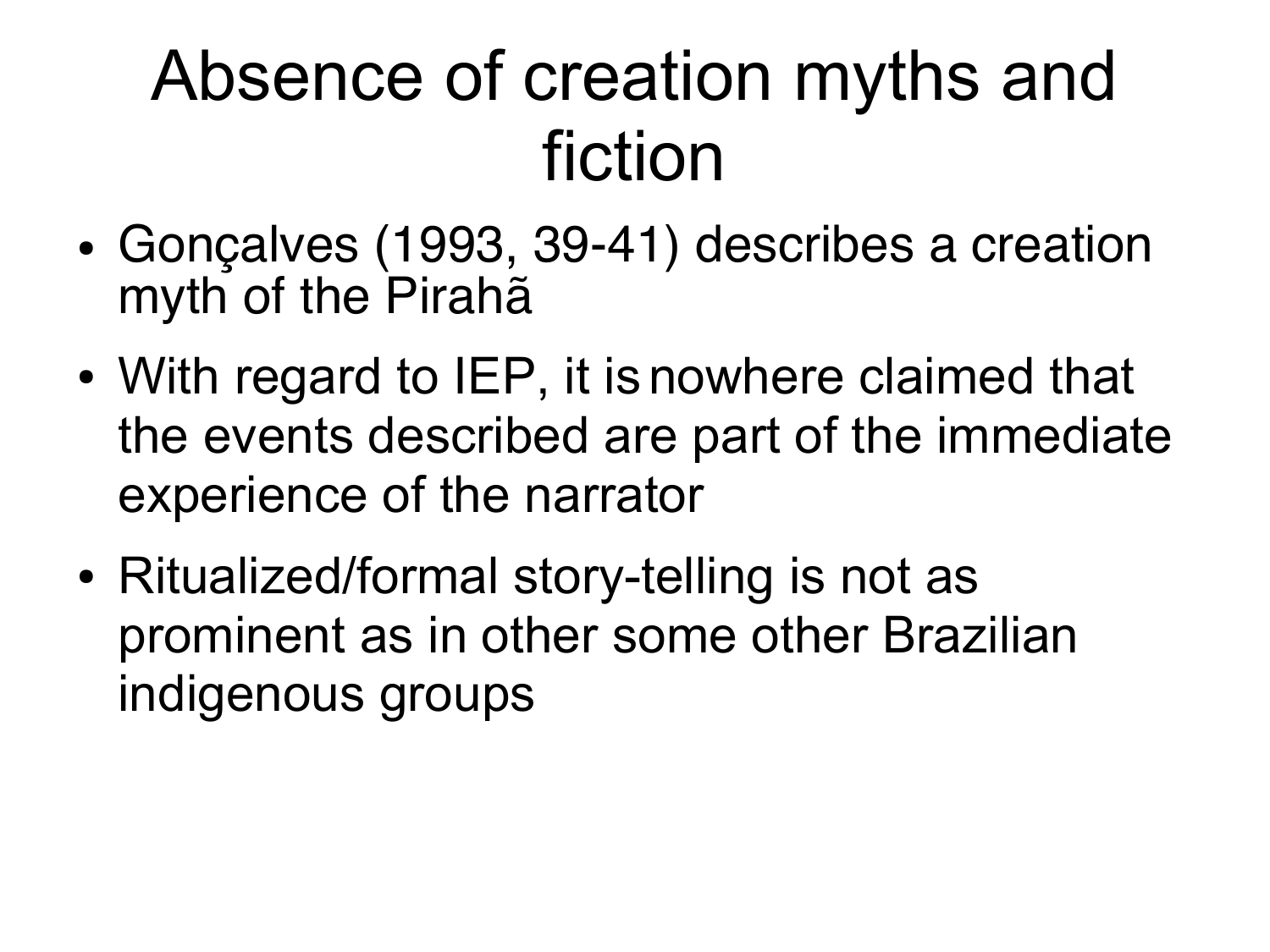- Gonçalves (1993, 39-41) describes a creation myth of the Pirahã
- With regard to IEP, it is nowhere claimed that the events described are part of the immediate experience of the narrator
- Ritualized/formal story-telling is not as prominent as in other some other Brazilian indigenous groups
- Influenced by surrounding peoples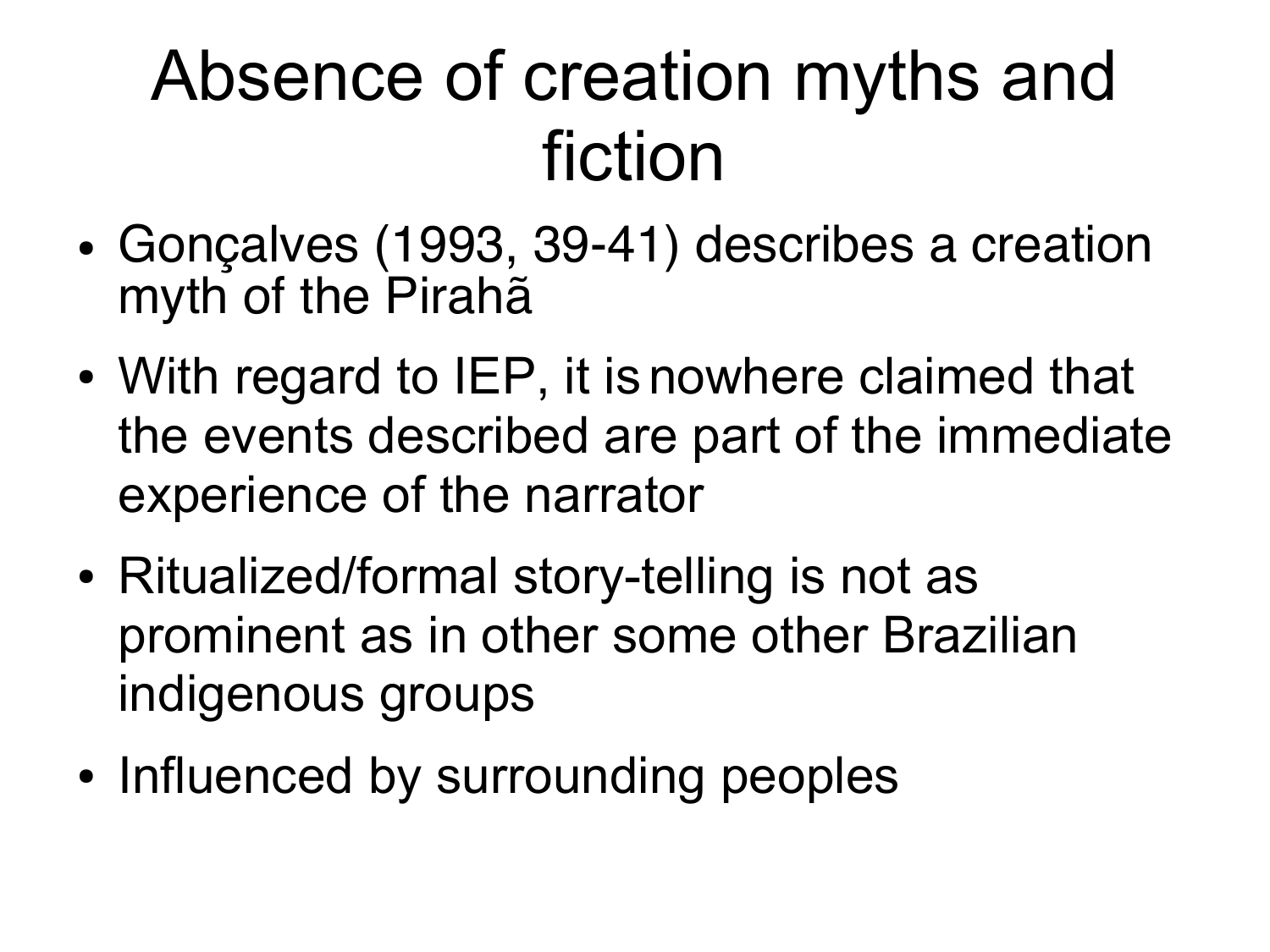# **Monolinguality**

- Gonçalves (2000):
	- Most men understand Portuguese
	- Not all are able to express themselves in the language
	- Women have little understanding and never use it as a form of expression
	- The men use a contact language with regional populations, mixing words from Pirahã, Portuguese and the Amazonian lingua general, which is a Tupibased trade language known as nheengatu
- Everett himself admits to have used Portuguese with the Pirahã, and reports some borrowings from it.
- Also, the Pirahã gave him Nheengatu words as answers in his first field trip.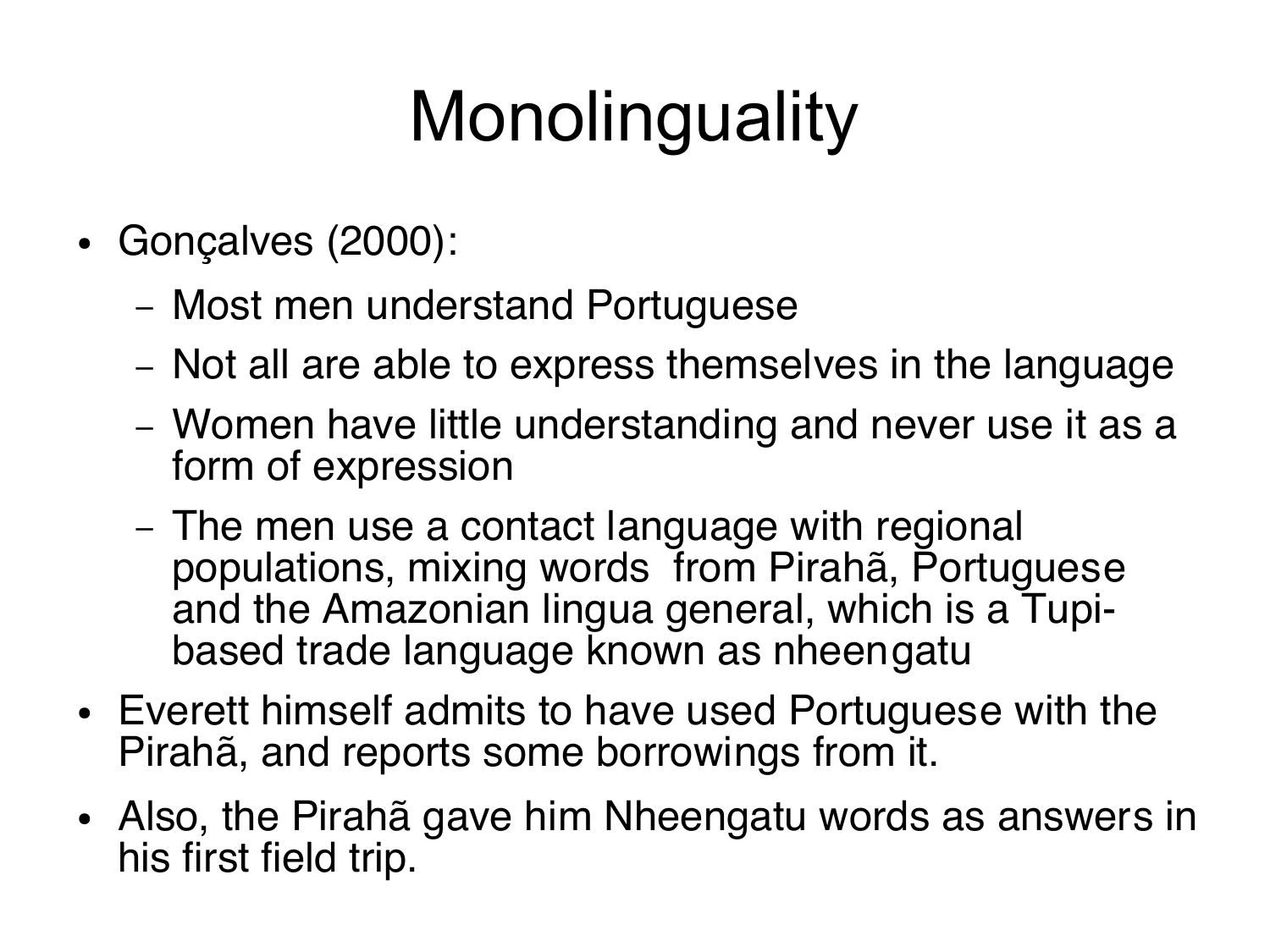• IEP, a rather shaky formulation to begin with, seems falsified by the evidence presented.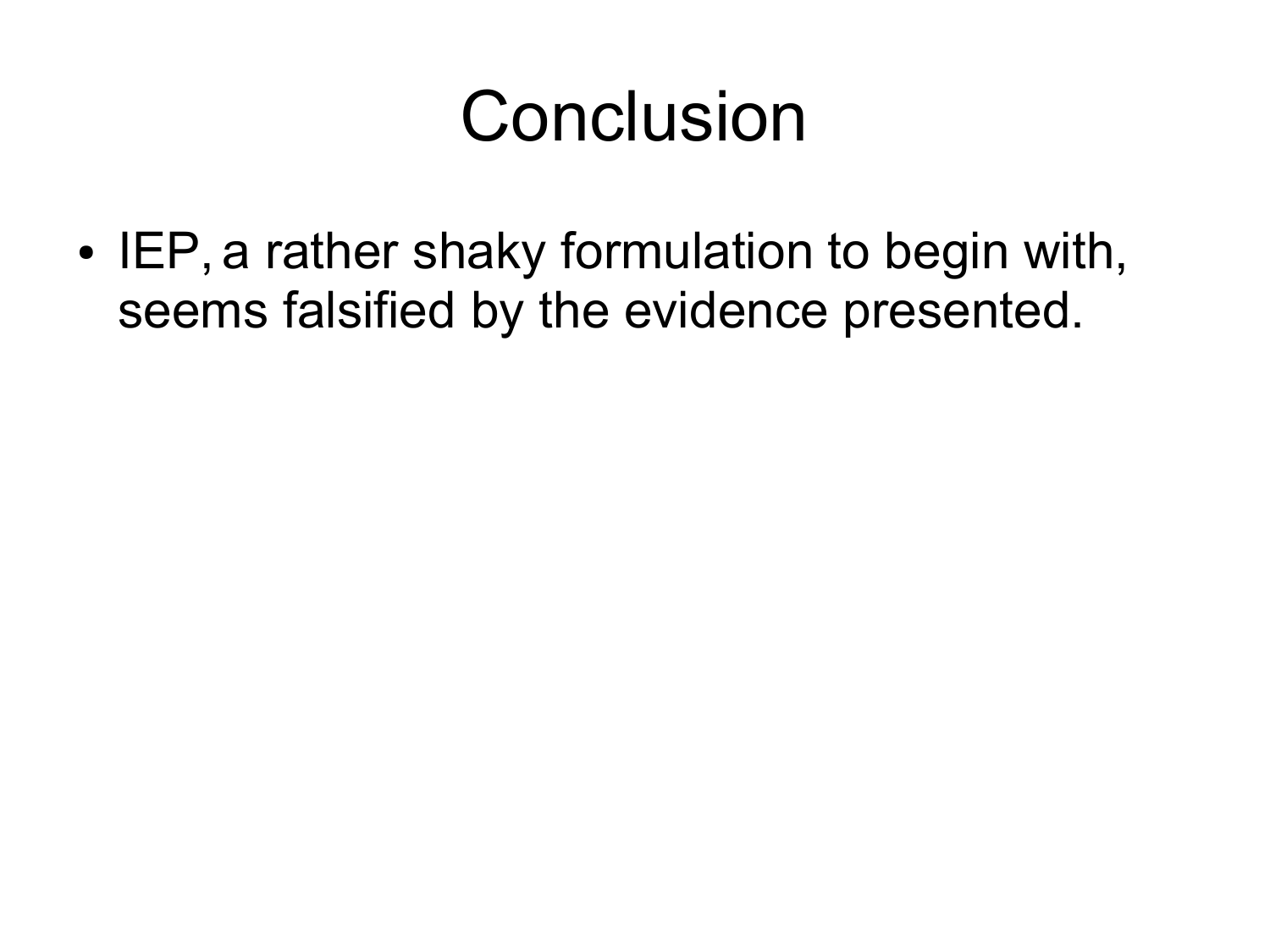- IEP, a rather shaky formulation to begin with, seems falsified by the evidence presented.
- Pirahã doesn't seem to lack recursion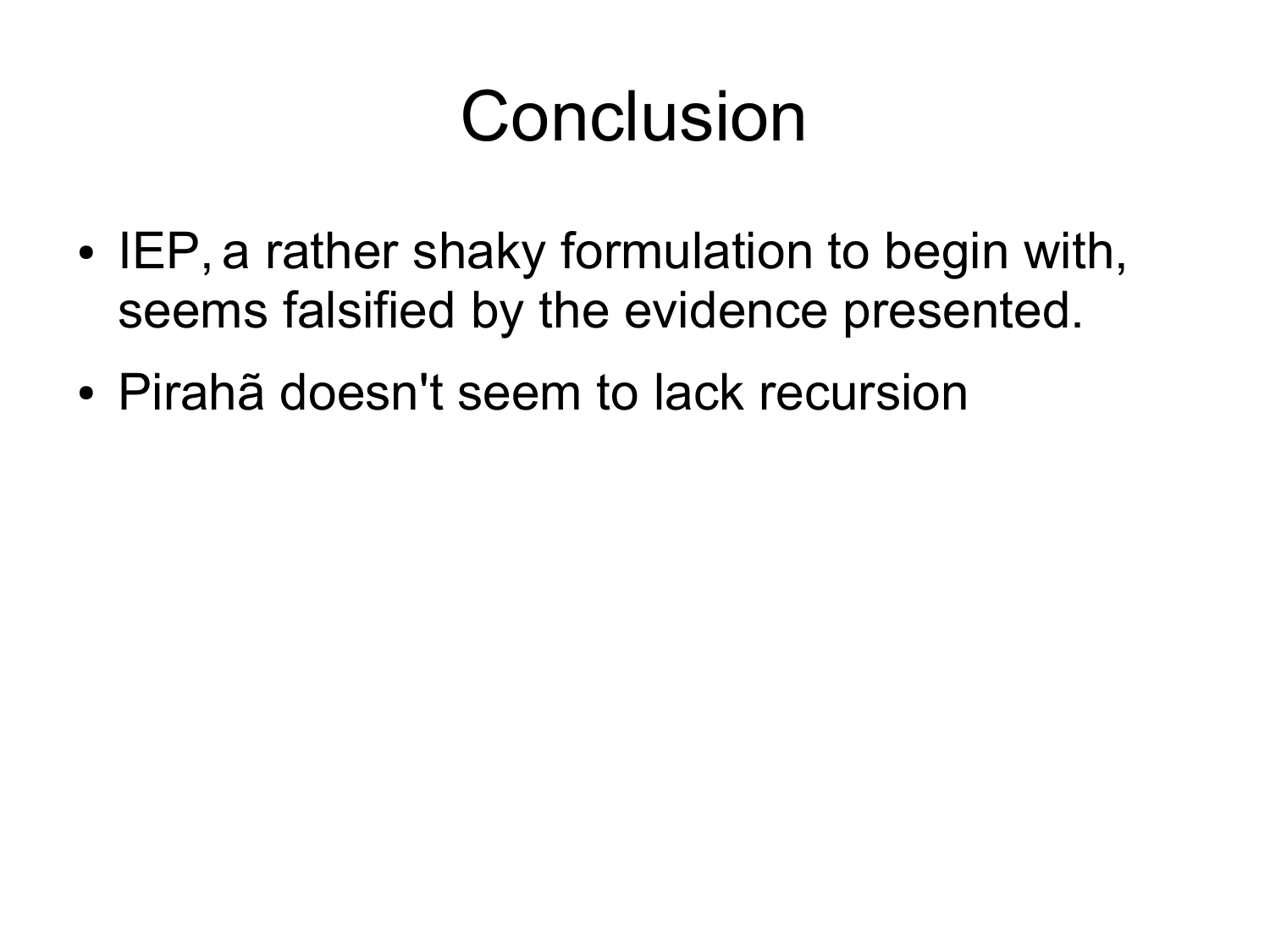- IEP, a rather shaky formulation to begin with, seems falsified by the evidence presented.
- Pirahã doesn't seem to lack recursion
- Pirahã lacks some distinctions, which are present in other languages